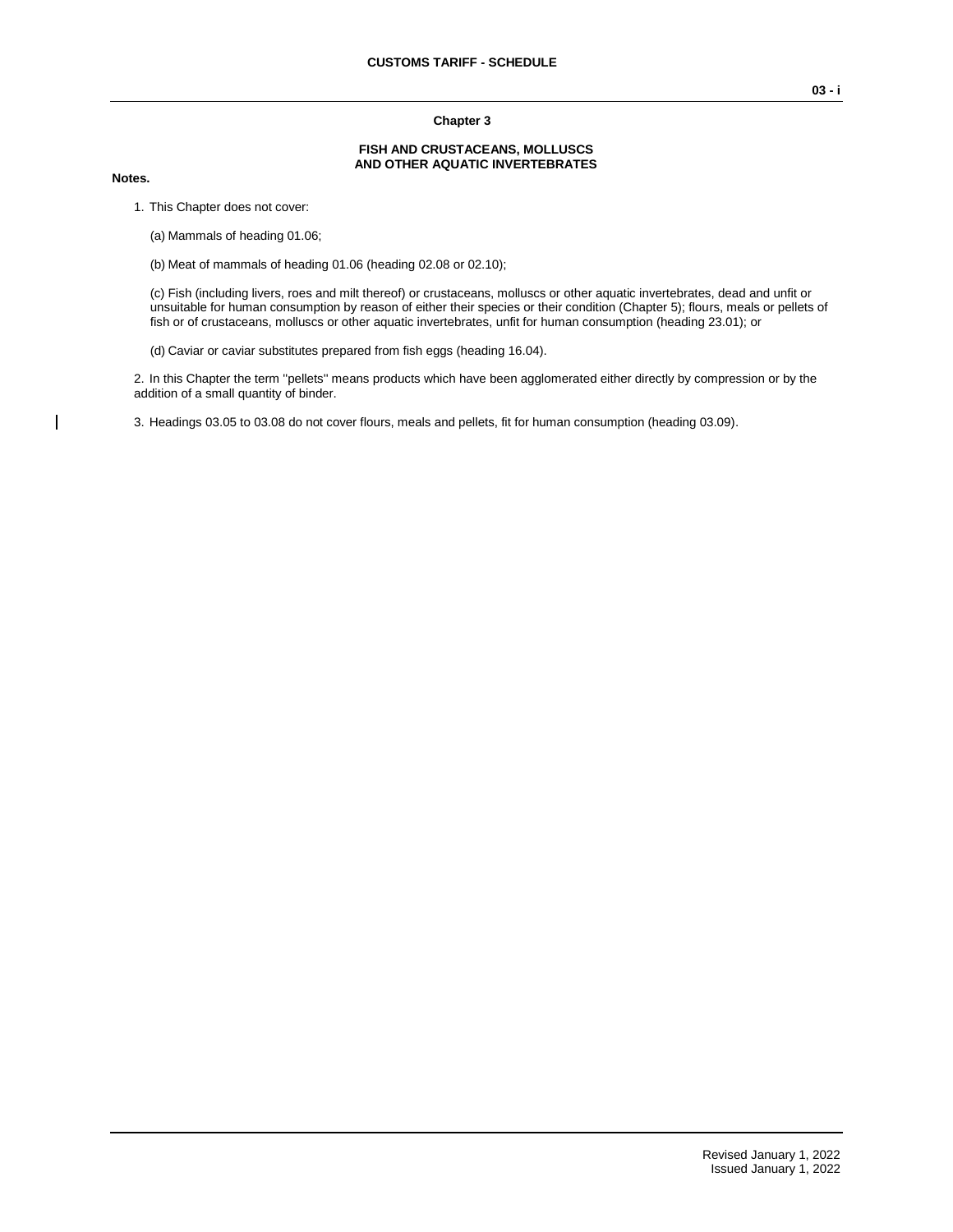| <b>Tariff</b><br>Item   | <b>SS</b> | <b>Description of Goods</b>                                                                                                                                                                                                                     | Unit of<br>Meas. | <b>MFN</b><br>Tariff | <b>Applicable</b><br><b>Preferential Tariffs</b>                                                                            |
|-------------------------|-----------|-------------------------------------------------------------------------------------------------------------------------------------------------------------------------------------------------------------------------------------------------|------------------|----------------------|-----------------------------------------------------------------------------------------------------------------------------|
|                         |           |                                                                                                                                                                                                                                                 |                  |                      |                                                                                                                             |
| 03.01                   |           | Live fish.                                                                                                                                                                                                                                      |                  |                      |                                                                                                                             |
|                         |           | -Ornamental fish:                                                                                                                                                                                                                               |                  |                      |                                                                                                                             |
|                         |           | 0301.11.00 00 - - Freshwater                                                                                                                                                                                                                    |                  | Free                 | CCCT, LDCT, GPT, UST,<br>MXT, CIAT, CT, CRT, IT,<br>NT, SLT, PT, COLT, JT,<br>PAT, HNT, KRT, CEUT,<br>UAT, CPTPT, UKT: Free |
| 0301.19.00 00 - - Other |           |                                                                                                                                                                                                                                                 |                  | Free                 | CCCT, LDCT, GPT, UST,<br>MXT, CIAT, CT, CRT, IT,<br>NT, SLT, PT, COLT, JT,<br>PAT, HNT, KRT, CEUT,<br>UAT, CPTPT, UKT: Free |
|                         |           | -Other live fish:                                                                                                                                                                                                                               |                  |                      |                                                                                                                             |
| 0301.91.00              |           | - -Trout (Salmo trutta, Oncorhyncus mykiss, Oncorhyncus clarki,<br>Oncorhyncus aguabonita, Oncorhyncus gilae, Oncorhyncus apache<br>and Oncorhyncus chrysogaster)                                                                               |                  | Free                 | CCCT, LDCT, GPT, UST,<br>MXT, CIAT, CT, CRT, IT,<br>NT, SLT, PT, COLT, JT,<br>PAT, HNT, KRT, CEUT,<br>UAT, CPTPT, UKT: Free |
|                         |           |                                                                                                                                                                                                                                                 | KGM<br>KGM       |                      |                                                                                                                             |
|                         |           | 0301.92.00 00 - - Eels (Anguilla spp.)                                                                                                                                                                                                          | KGM              | Free                 | CCCT, LDCT, GPT, UST,<br>MXT, CIAT, CT, CRT, IT,<br>NT, SLT, PT, COLT, JT,<br>PAT, HNT, KRT, CEUT,<br>UAT, CPTPT, UKT: Free |
|                         |           | 0301.93.00 00 - -Carp (Cyprinus spp., Carassius spp., Ctenopharyngodon idellus,<br>Hypophthalmichthys spp., Cirrhinus spp., Mylopharyngodon piceus,<br>Catla catla, Labeo spp., Osteochilus hasselti, Leptobarbus hoeveni,<br>Megalobrama spp.) | <b>KGM</b>       | Free                 | CCCT, LDCT, GPT, UST,<br>MXT, CIAT, CT, CRT, IT,<br>NT, SLT, PT, COLT, JT,<br>PAT, HNT, KRT, CEUT,<br>UAT, CPTPT, UKT: Free |
|                         |           | 0301.94.00 00 - - Atlantic and Pacific bluefin tunas (Thunnus thynnus, Thunnus<br>orientalis)                                                                                                                                                   | KGM              | Free                 | CCCT, LDCT, GPT, UST,<br>MXT, CIAT, CT, CRT, IT,<br>NT, SLT, PT, COLT, JT,<br>PAT, HNT, KRT, CEUT,<br>UAT, CPTPT, UKT: Free |
|                         |           | 0301.95.00 00 - -Southern bluefin tunas (Thunnus maccoyii)                                                                                                                                                                                      | <b>KGM</b>       | Free                 | CCCT, LDCT, GPT, UST,<br>MXT, CIAT, CT, CRT, IT,<br>NT, SLT, PT, COLT, JT,<br>PAT, HNT, KRT, CEUT,<br>UAT, CPTPT, UKT: Free |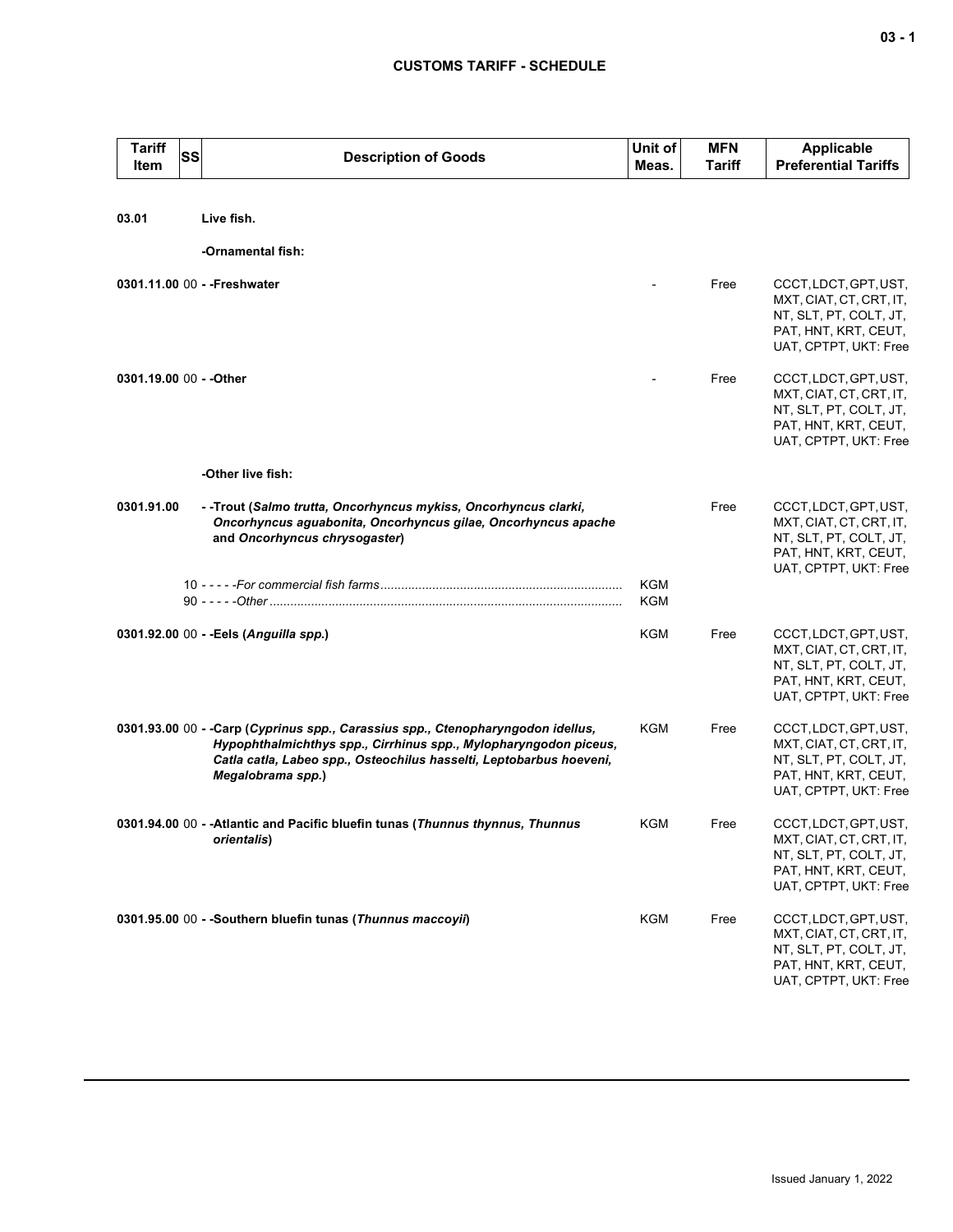| <b>Tariff</b><br>Item | SS<br><b>Description of Goods</b>                                                                                                                                                     | Unit of<br>Meas.                                                                 | <b>MFN</b><br>Tariff | <b>Applicable</b><br><b>Preferential Tariffs</b>                                                                            |
|-----------------------|---------------------------------------------------------------------------------------------------------------------------------------------------------------------------------------|----------------------------------------------------------------------------------|----------------------|-----------------------------------------------------------------------------------------------------------------------------|
| 0301.99.00            | --Other                                                                                                                                                                               |                                                                                  | Free                 | CCCT, LDCT, GPT, UST,<br>MXT, CIAT, CT, CRT, IT,<br>NT, SLT, PT, COLT, JT,<br>PAT, HNT, KRT, CEUT,<br>UAT, CPTPT, UKT: Free |
|                       |                                                                                                                                                                                       | <b>KGM</b><br><b>KGM</b>                                                         |                      |                                                                                                                             |
| 03.02                 | Fish, fresh or chilled, excluding fish fillets and other fish meat of<br>heading 03.04.                                                                                               |                                                                                  |                      |                                                                                                                             |
|                       | -Salmonidae, excluding edible fish offal of subheadings 0302.91 to<br>0302.99:                                                                                                        |                                                                                  |                      |                                                                                                                             |
| 0302.11.00            | - -Trout (Salmo trutta, Oncorhyncus mykiss, Oncorhyncus clarki,<br>Oncorhyncus aguabonita, Oncorhyncus gilae, Oncorhyncus apache<br>and Oncorhyncus chrysogaster)                     |                                                                                  | Free                 | CCCT, LDCT, GPT, UST,<br>MXT, CIAT, CT, CRT, IT,<br>NT, SLT, PT, COLT, JT,<br>PAT, HNT, KRT, CEUT,<br>UAT, CPTPT, UKT: Free |
|                       |                                                                                                                                                                                       | <b>KGM</b><br><b>KGM</b>                                                         |                      |                                                                                                                             |
| 0302.13.00            | --Pacific salmon (Oncorhynchus nerka, Oncorhynchus gorbuscha,<br>Oncorhynchus keta, Oncorhynchus tschawytscha, Oncorhynchus<br>kisutch, Oncorhynchus masou and Oncorhynchus rhodurus) |                                                                                  | Free                 | CCCT, LDCT, GPT, UST,<br>MXT, CIAT, CT, CRT, IT,<br>NT, SLT, PT, COLT, JT,<br>PAT, HNT, KRT, CEUT,<br>UAT, CPTPT, UKT: Free |
|                       |                                                                                                                                                                                       | <b>KGM</b><br><b>KGM</b><br><b>KGM</b><br><b>KGM</b><br><b>KGM</b><br><b>KGM</b> |                      |                                                                                                                             |
| 0302.14.00            | - -Atlantic salmon (Salmo salar) and Hucho hucho)                                                                                                                                     |                                                                                  | Free                 | CCCT, LDCT, GPT, UST,<br>MXT, CIAT, CT, CRT, IT,<br>NT, SLT, PT, COLT, JT,<br>PAT, HNT, KRT, CEUT,<br>UAT, CPTPT, UKT: Free |
|                       | -----Atlantic (Salmo salar):                                                                                                                                                          | KGM<br>KGM<br><b>KGM</b>                                                         |                      |                                                                                                                             |
|                       | 0302.19.00 00 - - Other                                                                                                                                                               | <b>KGM</b>                                                                       | Free                 | CCCT, LDCT, GPT, UST,<br>MXT, CIAT, CT, CRT, IT,<br>NT, SLT, PT, COLT, JT,<br>PAT, HNT, KRT, CEUT,<br>UAT, CPTPT, UKT: Free |
|                       | -Flat fish (Pleuronectidae, Bothidae, Cynoglossidae, Soleidae,<br>Scophthalmidae and Citharidae), excluding edible fish offal of                                                      |                                                                                  |                      |                                                                                                                             |

**subheadings 0302.91 to 0302.99:**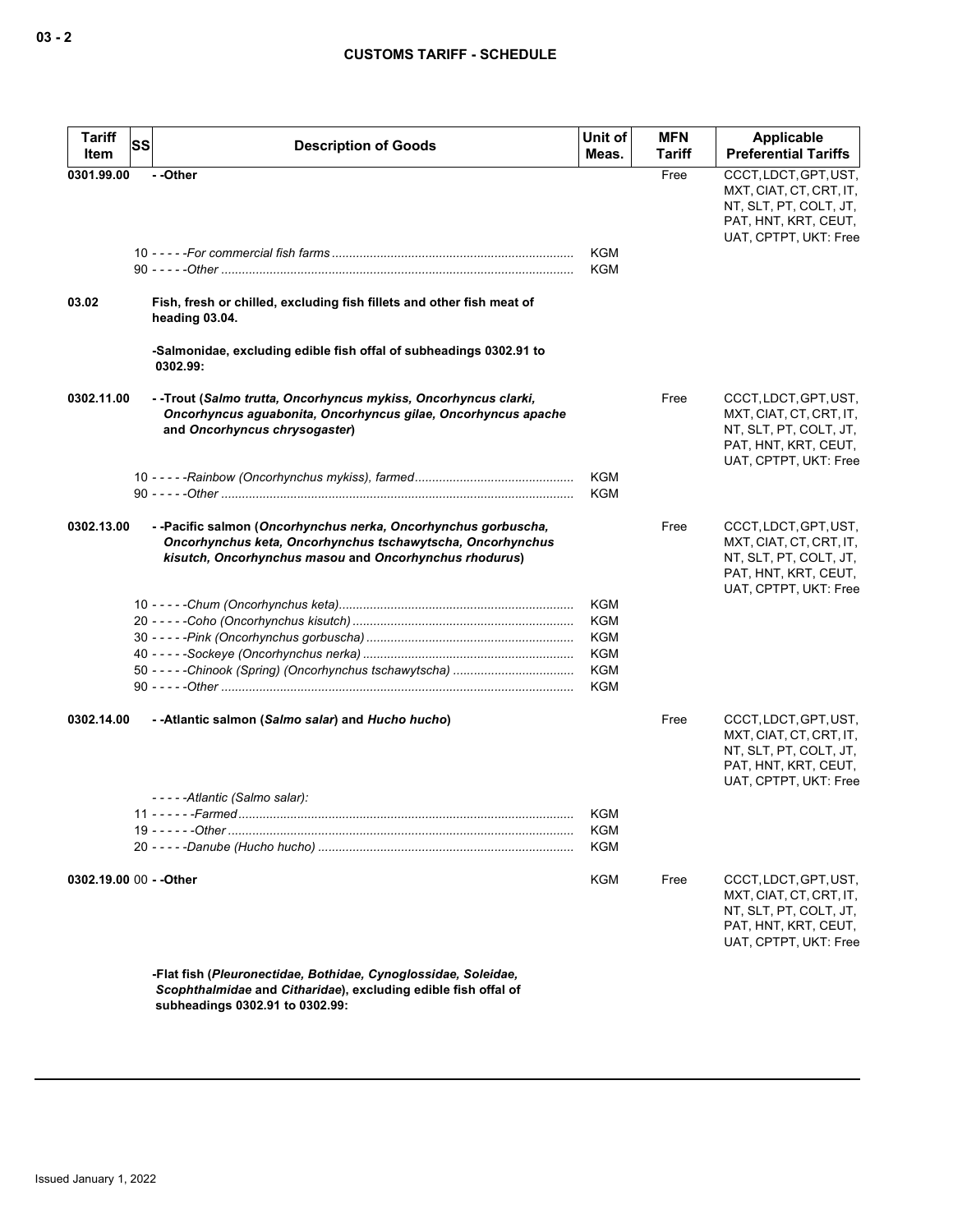| $-$<br>$\sim$ | $\sim$ |
|---------------|--------|
|---------------|--------|

| <b>Tariff</b>           | <b>SS</b> | <b>Description of Goods</b>                                                                                                                                     | Unit of           | <b>MFN</b>    | <b>Applicable</b>                                                                                                           |
|-------------------------|-----------|-----------------------------------------------------------------------------------------------------------------------------------------------------------------|-------------------|---------------|-----------------------------------------------------------------------------------------------------------------------------|
| Item                    |           |                                                                                                                                                                 | Meas.             | <b>Tariff</b> | <b>Preferential Tariffs</b>                                                                                                 |
| 0302.21.00              |           | - - Halibut (Reinhardtius hippoglossoides, Hippoglossus hippoglossus,<br><b>Hippoglossus stenolepis)</b>                                                        | <b>KGM</b><br>KGM | Free          | CCCT, LDCT, GPT, UST,<br>MXT, CIAT, CT, CRT, IT,<br>NT, SLT, PT, COLT, JT,<br>PAT, HNT, KRT, CEUT,<br>UAT, CPTPT, UKT: Free |
|                         |           | 0302.22.00 00 - - Plaice (Pleuronectes platessa)                                                                                                                | KGM               | Free          | CCCT, LDCT, GPT, UST,<br>MXT, CIAT, CT, CRT, IT,<br>NT, SLT, PT, COLT, JT,<br>PAT, HNT, KRT, CEUT,<br>UAT, CPTPT, UKT: Free |
|                         |           | 0302.23.00 00 - -Sole (Solea spp.)                                                                                                                              | <b>KGM</b>        | Free          | CCCT, LDCT, GPT, UST,<br>MXT, CIAT, CT, CRT, IT,<br>NT, SLT, PT, COLT, JT,<br>PAT, HNT, KRT, CEUT,<br>UAT, CPTPT, UKT: Free |
|                         |           | 0302.24.00 00 - - Turbots (Psetta maxima)                                                                                                                       | <b>KGM</b>        | Free          | CCCT, LDCT, GPT, UST,<br>MXT, CIAT, CT, CRT, IT,<br>NT, SLT, PT, COLT, JT,<br>PAT, HNT, KRT, CEUT,<br>UAT, CPTPT, UKT: Free |
| 0302.29.00 00 - - Other |           |                                                                                                                                                                 | KGM               | Free          | CCCT, LDCT, GPT, UST,<br>MXT, CIAT, CT, CRT, IT,<br>NT, SLT, PT, COLT, JT,<br>PAT, HNT, KRT, CEUT,<br>UAT, CPTPT, UKT: Free |
|                         |           | -Tunas (of the genus Thunnus), skipjack tuna (stripe-bellied bonito)<br>(Katsuwonus pelamis), excluding edible fish offal of subheadings<br>0302.91 to 0302.99: |                   |               |                                                                                                                             |
|                         |           | 0302.31.00 00 - - Albacore or longfinned tunas (Thunnus alalunga)                                                                                               | KGM               | Free          | CCCT, LDCT, GPT, UST,<br>MXT, CIAT, CT, CRT, IT,<br>NT, SLT, PT, COLT, JT,<br>PAT, HNT, KRT, CEUT,<br>UAT, CPTPT, UKT: Free |
|                         |           | 0302.32.00 00 - -Yellowfin tunas (Thunnus albacares)                                                                                                            | KGM               | Free          | CCCT, LDCT, GPT, UST,<br>MXT, CIAT, CT, CRT, IT,<br>NT, SLT, PT, COLT, JT,<br>PAT, HNT, KRT, CEUT,<br>UAT, CPTPT, UKT: Free |
|                         |           | 0302.33.00 00 - -Skipjack tuna (stripe-bellied bonito) (Katsuwonus pelamis)                                                                                     | <b>KGM</b>        | Free          | CCCT, LDCT, GPT, UST,<br>MXT, CIAT, CT, CRT, IT,<br>NT, SLT, PT, COLT, JT,<br>PAT, HNT, KRT, CEUT,<br>UAT, CPTPT, UKT: Free |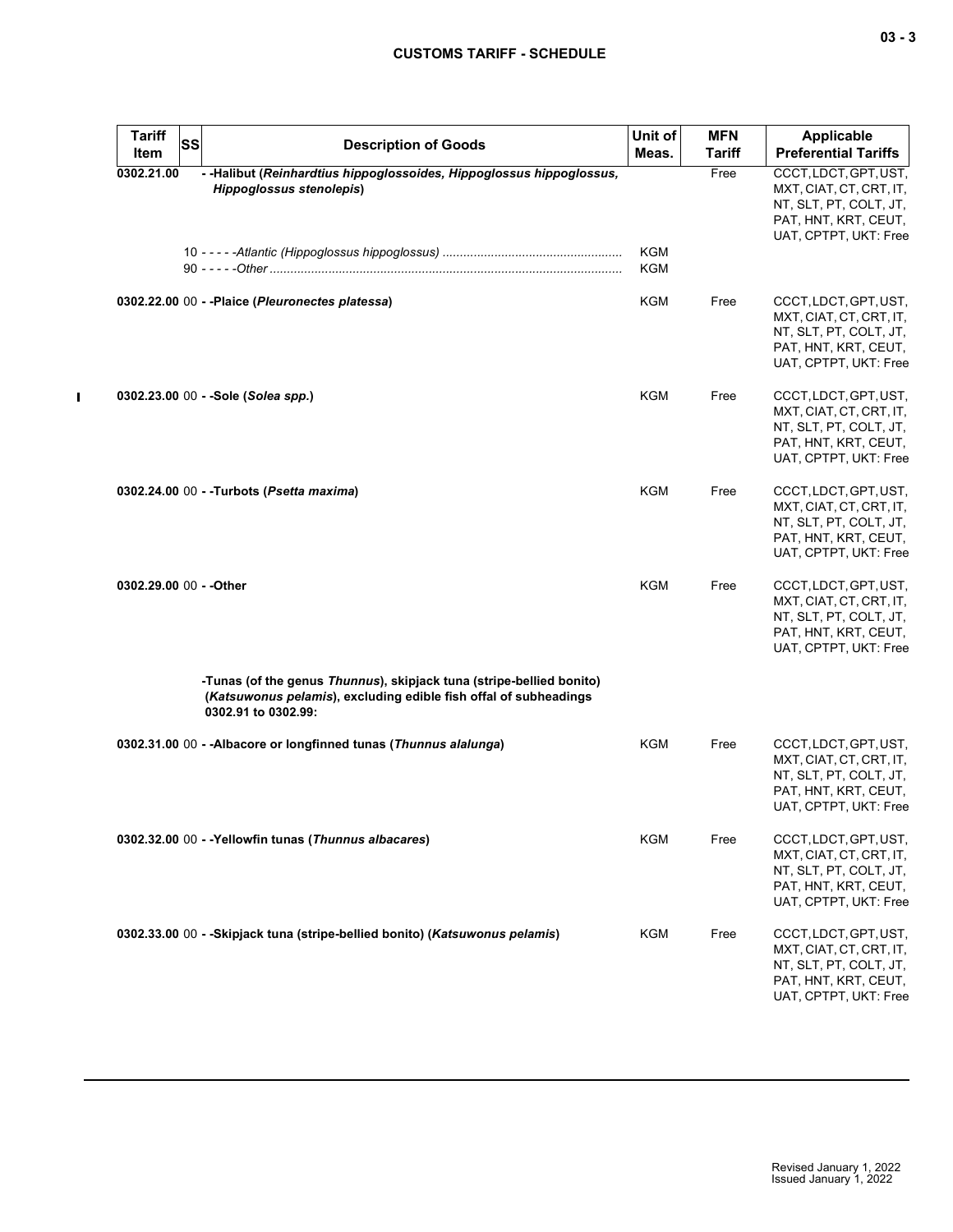| <b>Tariff</b><br><b>SS</b><br>Item | <b>Description of Goods</b>                                                                                                                                                                                                                                                                                                                                                                                                                                                                                                                                                                                                                                                                                                                                                                                 | Unit of<br>Meas. | <b>MFN</b><br><b>Tariff</b> | <b>Applicable</b><br><b>Preferential Tariffs</b>                                                                            |
|------------------------------------|-------------------------------------------------------------------------------------------------------------------------------------------------------------------------------------------------------------------------------------------------------------------------------------------------------------------------------------------------------------------------------------------------------------------------------------------------------------------------------------------------------------------------------------------------------------------------------------------------------------------------------------------------------------------------------------------------------------------------------------------------------------------------------------------------------------|------------------|-----------------------------|-----------------------------------------------------------------------------------------------------------------------------|
|                                    | 0302.34.00 00 - - Bigeye tunas (Thunnus obesus)                                                                                                                                                                                                                                                                                                                                                                                                                                                                                                                                                                                                                                                                                                                                                             | KGM              | Free                        | CCCT, LDCT, GPT, UST,<br>MXT, CIAT, CT, CRT, IT,<br>NT, SLT, PT, COLT, JT,<br>PAT, HNT, KRT, CEUT,<br>UAT, CPTPT, UKT: Free |
|                                    | 0302.35.00 00 - - Thunnus thynnus, Thunnus orientalis)                                                                                                                                                                                                                                                                                                                                                                                                                                                                                                                                                                                                                                                                                                                                                      | KGM              | Free                        | CCCT, LDCT, GPT, UST,<br>MXT, CIAT, CT, CRT, IT,<br>NT, SLT, PT, COLT, JT,<br>PAT, HNT, KRT, CEUT,<br>UAT, CPTPT, UKT: Free |
|                                    | 0302.36.00 00 - - Southern bluefin tunas (Thunnus maccoyii)                                                                                                                                                                                                                                                                                                                                                                                                                                                                                                                                                                                                                                                                                                                                                 | KGM              | Free                        | CCCT, LDCT, GPT, UST,<br>MXT, CIAT, CT, CRT, IT,<br>NT, SLT, PT, COLT, JT,<br>PAT, HNT, KRT, CEUT,<br>UAT, CPTPT, UKT: Free |
| 0302.39.00 00 - - Other            |                                                                                                                                                                                                                                                                                                                                                                                                                                                                                                                                                                                                                                                                                                                                                                                                             | KGM              | Free                        | CCCT, LDCT, GPT, UST,<br>MXT, CIAT, CT, CRT, IT,<br>NT, SLT, PT, COLT, JT,<br>PAT, HNT, KRT, CEUT,<br>UAT, CPTPT, UKT: Free |
|                                    | -Herrings (Clupea harengus, Clupea pallasii), anchovies (Engraulis<br>spp.), sardines (Sardina pilchardus, Sardinops spp.), sardinella<br>(Sardinella spp.), brisling or sprats (Sprattus sprattus), mackerel<br>(Scomber scombrus, Scomber australasicus, Scomber japonicus),<br>Indian mackerels (Rastrelliger spp.), seerfishes (Scomberomorus spp.),<br>jack and horse mackerel (Trachurus spp.), jacks, crevalles (Caranx<br>spp.), cobia (Rachycentron canadum), silver pomfrets (Pampus spp.),<br>Pacific saury (Cololabis saira), scads (Decapterus spp.), capelin<br>(Mallotus villosus), swordfish (Xiphias gladius), Kawakawa (Euthynnus<br>affinis), bonitos (Sarda spp.), marlins, sailfishes, spearfish<br>(Istiophoridae), excluding edible fish offal of subheadings 0302.91 to<br>0302.99: |                  |                             |                                                                                                                             |
|                                    | 0302.41.00 00 - -Herrings (Clupea harengus, Clupea pallasii)                                                                                                                                                                                                                                                                                                                                                                                                                                                                                                                                                                                                                                                                                                                                                | KGM              | Free                        | CCCT, LDCT, GPT, UST,<br>MXT, CIAT, CT, CRT, IT,<br>NT, SLT, PT, COLT, JT,<br>PAT, HNT, KRT, CEUT,<br>UAT, CPTPT, UKT: Free |
|                                    | 0302.42.00 00 - - Anchovies (Engraulis spp.)                                                                                                                                                                                                                                                                                                                                                                                                                                                                                                                                                                                                                                                                                                                                                                | <b>KGM</b>       | Free                        | CCCT, LDCT, GPT, UST,<br>MXT, CIAT, CT, CRT, IT,<br>NT, SLT, PT, COLT, JT,<br>PAT, HNT, KRT, CEUT,<br>UAT, CPTPT, UKT: Free |
|                                    | 0302.43.00 00 - -Sardines (Sardina pilchardus, Sardinops spp.), sardinella (Sardinella<br>spp.), brisling or sprats (Sprattus sprattus)                                                                                                                                                                                                                                                                                                                                                                                                                                                                                                                                                                                                                                                                     | <b>KGM</b>       | Free                        | CCCT, LDCT, GPT, UST,<br>MXT, CIAT, CT, CRT, IT,<br>NT, SLT, PT, COLT, JT,<br>PAT, HNT, KRT, CEUT,<br>UAT, CPTPT, UKT: Free |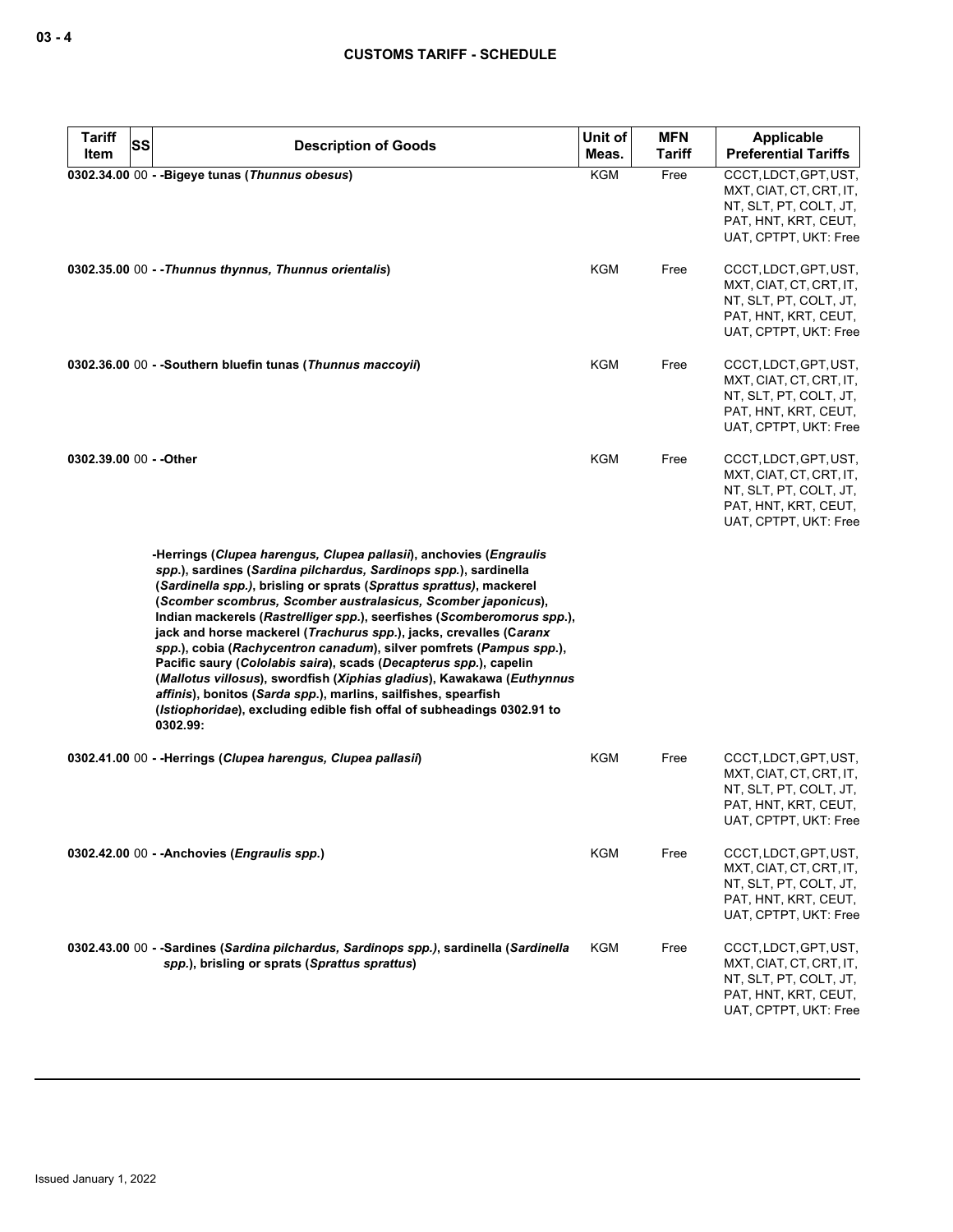| . .<br>. . | $\overline{\phantom{a}}$ |
|------------|--------------------------|
|------------|--------------------------|

| <b>Tariff</b>           | SS<br><b>Description of Goods</b>                                                                                                                                                                             | Unit of    | <b>MFN</b>    | <b>Applicable</b>                                                                                                           |
|-------------------------|---------------------------------------------------------------------------------------------------------------------------------------------------------------------------------------------------------------|------------|---------------|-----------------------------------------------------------------------------------------------------------------------------|
| Item                    |                                                                                                                                                                                                               | Meas.      | <b>Tariff</b> | <b>Preferential Tariffs</b>                                                                                                 |
|                         | 0302.44.00 00 - - Mackerel (Scomber scombrus, Scomber australasicus, Scomber<br>japonicus)                                                                                                                    | <b>KGM</b> | Free          | CCCT, LDCT, GPT, UST,<br>MXT, CIAT, CT, CRT, IT,<br>NT, SLT, PT, COLT, JT,<br>PAT, HNT, KRT, CEUT,<br>UAT, CPTPT, UKT: Free |
|                         | 0302.45.00 00 - - Jack and horse mackerel (Trachurus spp.)                                                                                                                                                    | KGM        | Free          | CCCT, LDCT, GPT, UST,<br>MXT, CIAT, CT, CRT, IT,<br>NT, SLT, PT, COLT, JT,<br>PAT, HNT, KRT, CEUT,<br>UAT, CPTPT, UKT: Free |
|                         | 0302.46.00 00 - - Cobia (Rachycentron canadum)                                                                                                                                                                | <b>KGM</b> | Free          | CCCT, LDCT, GPT, UST,<br>MXT, CIAT, CT, CRT, IT,<br>NT, SLT, PT, COLT, JT,<br>PAT, HNT, KRT, CEUT,<br>UAT, CPTPT, UKT: Free |
|                         | 0302.47.00 00 - - Swordfish (Xiphias gladius)                                                                                                                                                                 | <b>KGM</b> | Free          | CCCT, LDCT, GPT, UST,<br>MXT, CIAT, CT, CRT, IT,<br>NT, SLT, PT, COLT, JT,<br>PAT, HNT, KRT, CEUT,<br>UAT, CPTPT, UKT: Free |
| 0302.49.00 00 - - Other |                                                                                                                                                                                                               | KGM        | Free          | CCCT, LDCT, GPT, UST,<br>MXT, CIAT, CT, CRT, IT,<br>NT, SLT, PT, COLT, JT,<br>PAT, HNT, KRT, CEUT,<br>UAT, CPTPT, UKT: Free |
|                         | -Fish of the families Bregmacerotidae, Euclichthyidae, Gadidae,<br>Macrouridae, Melanonidae, Merlucciidae, Moridae and<br>Muraenolepididae, excluding edible fish offal of subheadings 0302.91 to<br>0302.99: |            |               |                                                                                                                             |
| 0302.51.00              | - -Cod (Gadus morhua, Gadus ogac, Gadus macrocephalus)                                                                                                                                                        | KGM        | Free          | CCCT, LDCT, GPT, UST,<br>MXT, CIAT, CT, CRT, IT,<br>NT, SLT, PT, COLT, JT,<br>PAT, HNT, KRT, CEUT,<br>UAT, CPTPT, UKT: Free |
|                         |                                                                                                                                                                                                               | KGM        |               |                                                                                                                             |
|                         | 0302.52.00 00 - -Haddock (Melanogrammus aeglefinus)                                                                                                                                                           | KGM        | Free          | CCCT, LDCT, GPT, UST,<br>MXT, CIAT, CT, CRT, IT,<br>NT, SLT, PT, COLT, JT,<br>PAT, HNT, KRT, CEUT,<br>UAT, CPTPT, UKT: Free |
|                         | 0302.53.00 00 - -Coalfish (Pollachius virens)                                                                                                                                                                 | KGM        | Free          | CCCT, LDCT, GPT, UST,<br>MXT, CIAT, CT, CRT, IT,<br>NT, SLT, PT, COLT, JT,<br>PAT, HNT, KRT, CEUT,<br>UAT, CPTPT, UKT: Free |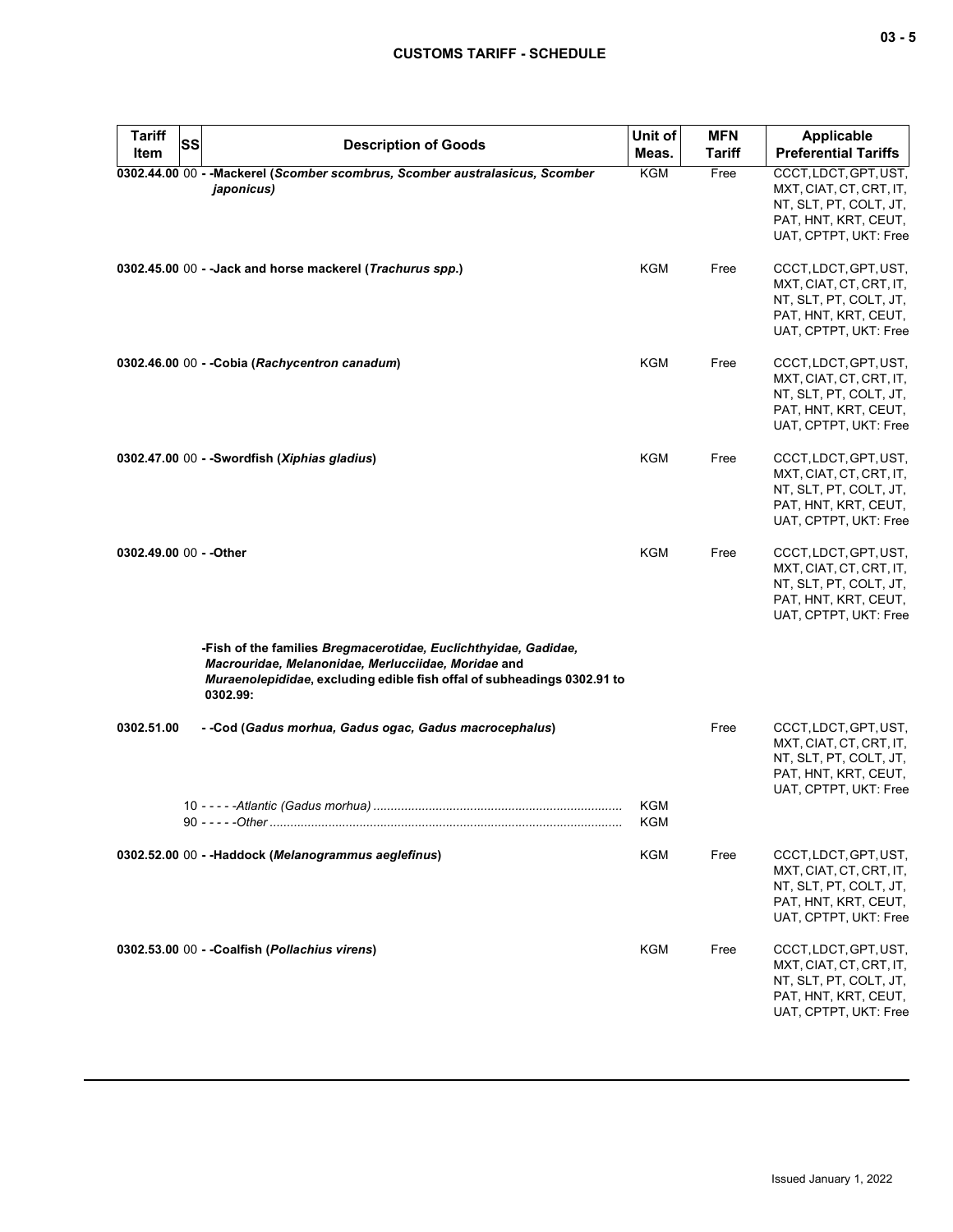| <b>Tariff</b><br><b>SS</b> | <b>Description of Goods</b>                                                                                                                                                                                                                                                                                                                                                                                                                                                                  | Unit of    | <b>MFN</b>    | Applicable                                                                                                                  |
|----------------------------|----------------------------------------------------------------------------------------------------------------------------------------------------------------------------------------------------------------------------------------------------------------------------------------------------------------------------------------------------------------------------------------------------------------------------------------------------------------------------------------------|------------|---------------|-----------------------------------------------------------------------------------------------------------------------------|
| Item                       |                                                                                                                                                                                                                                                                                                                                                                                                                                                                                              | Meas.      | <b>Tariff</b> | <b>Preferential Tariffs</b>                                                                                                 |
|                            | 0302.54.00 00 - - Hake (Merluccius spp., Urophycis spp.)                                                                                                                                                                                                                                                                                                                                                                                                                                     | <b>KGM</b> | Free          | CCCT, LDCT, GPT, UST,<br>MXT, CIAT, CT, CRT, IT,<br>NT, SLT, PT, COLT, JT,<br>PAT, HNT, KRT, CEUT,<br>UAT, CPTPT, UKT: Free |
|                            | 0302.55.00 00 - - Alaska Pollock (Theragra chalcogramma)                                                                                                                                                                                                                                                                                                                                                                                                                                     | KGM        | Free          | CCCT, LDCT, GPT, UST,<br>MXT, CIAT, CT, CRT, IT,<br>NT, SLT, PT, COLT, JT,<br>PAT, HNT, KRT, CEUT,<br>UAT, CPTPT, UKT: Free |
|                            | 0302.56.00 00 - - Blue whitings (Micromesistius poutassou, Micromesistius australis)                                                                                                                                                                                                                                                                                                                                                                                                         | KGM        | Free          | CCCT, LDCT, GPT, UST,<br>MXT, CIAT, CT, CRT, IT,<br>NT, SLT, PT, COLT, JT,<br>PAT, HNT, KRT, CEUT,<br>UAT, CPTPT, UKT: Free |
| 0302.59.00 00 - - Other    |                                                                                                                                                                                                                                                                                                                                                                                                                                                                                              | <b>KGM</b> | Free          | CCCT, LDCT, GPT, UST,<br>MXT, CIAT, CT, CRT, IT,<br>NT, SLT, PT, COLT, JT,<br>PAT, HNT, KRT, CEUT,<br>UAT, CPTPT, UKT: Free |
|                            | -Tilapias (Oreochromis spp.), catfish (Pangasius spp., Silurus spp.,<br>Clarias spp., Ictalurus spp.), carp (Cyprinus spp., Carassius spp.,<br>Ctenopharyngodon idellus, Hypophthalmichthys spp., Cirrhinus spp.,<br>Mylopharyngodon piceus, Catla catla, Labeo spp., Osteochilus hasselti,<br>Leptobarbus hoeveni, Megalobrama spp.), eels (Anguilla spp.), Nile<br>perch (Lates niloticus) and snakeheads (Channa spp.), excluding edible<br>fish offal of subheadings 0302.91 to 0302.99: |            |               |                                                                                                                             |
|                            | 0302.71.00 00 - - Tilapias (Oreochromis spp.)                                                                                                                                                                                                                                                                                                                                                                                                                                                | KGM        | Free          | CCCT, LDCT, GPT, UST,<br>MXT, CIAT, CT, CRT, IT,<br>NT, SLT, PT, COLT, JT,<br>PAT, HNT, KRT, CEUT,<br>UAT, CPTPT, UKT: Free |
|                            | 0302.72.00 00 - -Catfish (Pangasius spp., Silurus spp., Clarias spp., Ictalurus spp.)                                                                                                                                                                                                                                                                                                                                                                                                        | KGM        | Free          | CCCT, LDCT, GPT, UST,<br>MXT, CIAT, CT, CRT, IT,<br>NT, SLT, PT, COLT, JT,<br>PAT, HNT, KRT, CEUT,<br>UAT, CPTPT, UKT: Free |
|                            | 0302.73.00 00 - -Carp (Cyprinus spp., Carassius spp., Ctenopharyngodon idellus,<br>Hypophthalmichthys spp., Cirrhinus spp., Mylopharyngodon piceus,<br>Catla catla, Labeo spp., Osteochilus hasselti, Leptobarbus hoeveni,<br>Megalobrama spp.)                                                                                                                                                                                                                                              | <b>KGM</b> | Free          | CCCT, LDCT, GPT, UST,<br>MXT, CIAT, CT, CRT, IT,<br>NT, SLT, PT, COLT, JT,<br>PAT, HNT, KRT, CEUT,<br>UAT, CPTPT, UKT: Free |
|                            | 0302.74.00 00 - - Eels (Anguilla spp.)                                                                                                                                                                                                                                                                                                                                                                                                                                                       | <b>KGM</b> | Free          | CCCT, LDCT, GPT, UST,<br>MXT, CIAT, CT, CRT, IT,<br>NT, SLT, PT, COLT, JT,<br>PAT, HNT, KRT, CEUT,<br>UAT, CPTPT, UKT: Free |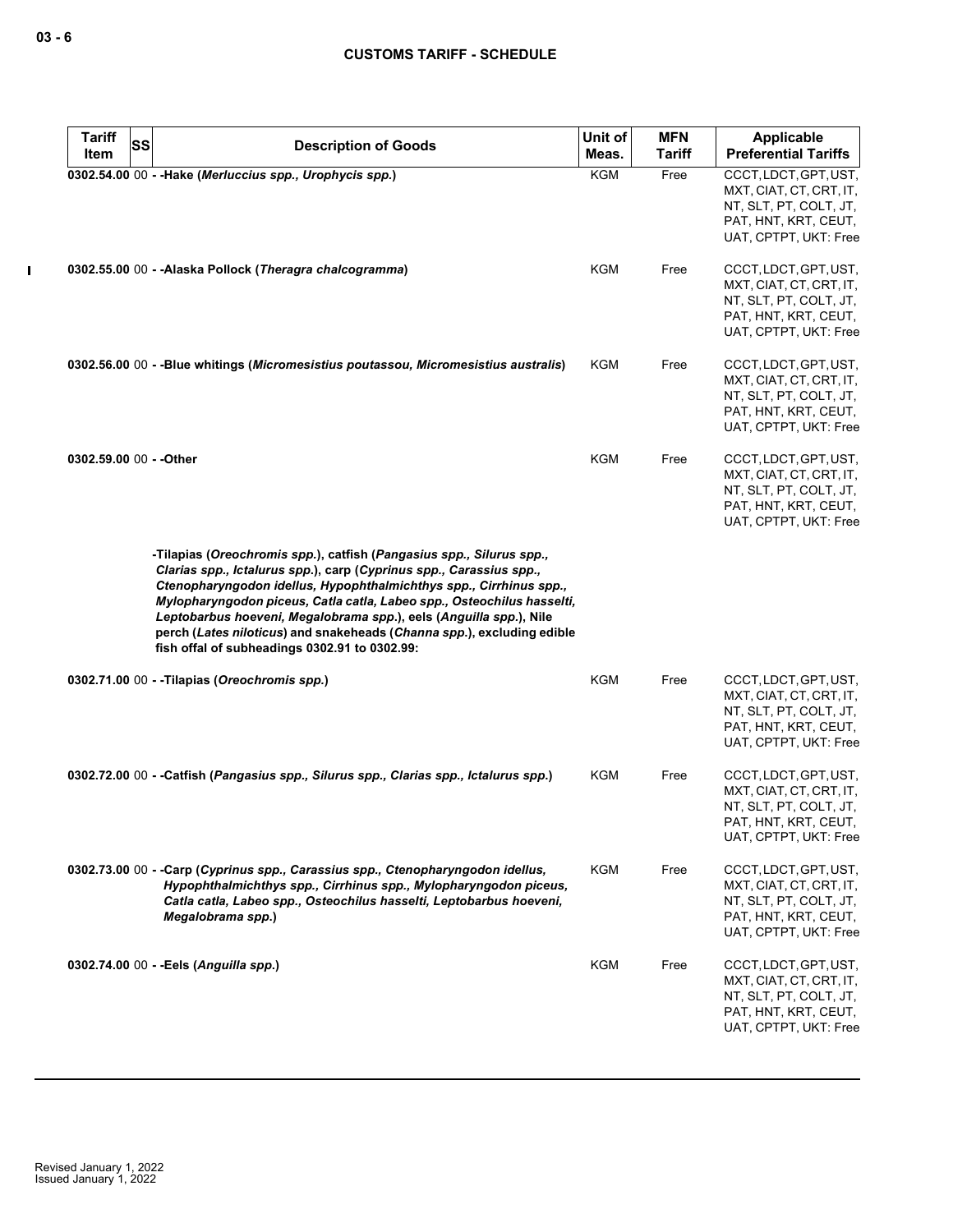| <b>Tariff</b>           | <b>SS</b><br><b>Description of Goods</b>                                           | Unit of                         | <b>MFN</b>    | <b>Applicable</b>                                                                                                           |
|-------------------------|------------------------------------------------------------------------------------|---------------------------------|---------------|-----------------------------------------------------------------------------------------------------------------------------|
| Item                    |                                                                                    | Meas.                           | <b>Tariff</b> | <b>Preferential Tariffs</b>                                                                                                 |
| 0302.79.00 00 - - Other |                                                                                    | <b>KGM</b>                      | Free          | CCCT, LDCT, GPT, UST,<br>MXT, CIAT, CT, CRT, IT,<br>NT, SLT, PT, COLT, JT,<br>PAT, HNT, KRT, CEUT,<br>UAT, CPTPT, UKT: Free |
|                         | -Other fish, excluding edible fish offal of subheadings 0302.91 to<br>0302.99:     |                                 |               |                                                                                                                             |
| 0302.81.00              | --Dogfish and other sharks                                                         |                                 | Free          | CCCT, LDCT, GPT, UST,<br>MXT, CIAT, CT, CRT, IT,<br>NT, SLT, PT, COLT, JT,<br>PAT, HNT, KRT, CEUT,<br>UAT, CPTPT, UKT: Free |
|                         |                                                                                    | <b>KGM</b><br><b>KGM</b>        |               |                                                                                                                             |
|                         | 0302.82.00 00 - - Rays and skates (Rajidae)                                        | <b>KGM</b>                      | Free          | CCCT, LDCT, GPT, UST,<br>MXT, CIAT, CT, CRT, IT,<br>NT, SLT, PT, COLT, JT,<br>PAT, HNT, KRT, CEUT,<br>UAT, CPTPT, UKT: Free |
|                         | 0302.83.00 00 - -Toothfish (Dissostichus spp.)                                     | KGM                             | Free          | CCCT, LDCT, GPT, UST,<br>MXT, CIAT, CT, CRT, IT,<br>NT, SLT, PT, COLT, JT,<br>PAT, HNT, KRT, CEUT,<br>UAT, CPTPT, UKT: Free |
|                         | 0302.84.00 00 - -Seabass (Dicentrarchus spp.)                                      | KGM                             | Free          | CCCT, LDCT, GPT, UST,<br>MXT, CIAT, CT, CRT, IT,<br>NT, SLT, PT, COLT, JT,<br>PAT, HNT, KRT, CEUT,<br>UAT, CPTPT, UKT: Free |
|                         | 0302.85.00 00 - - Seabream (Sparidae)                                              | KGM                             | Free          | CCCT, LDCT, GPT, UST,<br>MXT, CIAT, CT, CRT, IT,<br>NT, SLT, PT, COLT, JT,<br>PAT, HNT, KRT, CEUT,<br>UAT, CPTPT, UKT: Free |
| 0302.89.00              | - -Other                                                                           |                                 | Free          | CCCT, LDCT, GPT, UST,<br>MXT, CIAT, CT, CRT, IT,<br>NT, SLT, PT, COLT, JT,<br>PAT, HNT, KRT, CEUT,<br>UAT, CPTPT, UKT: Free |
|                         |                                                                                    | KGM<br>KGM<br>KGM<br>KGM<br>KGM |               |                                                                                                                             |
|                         | -Livers, roes, milt, fish fins, heads, tails, maws and other edible fish<br>offal: |                                 |               |                                                                                                                             |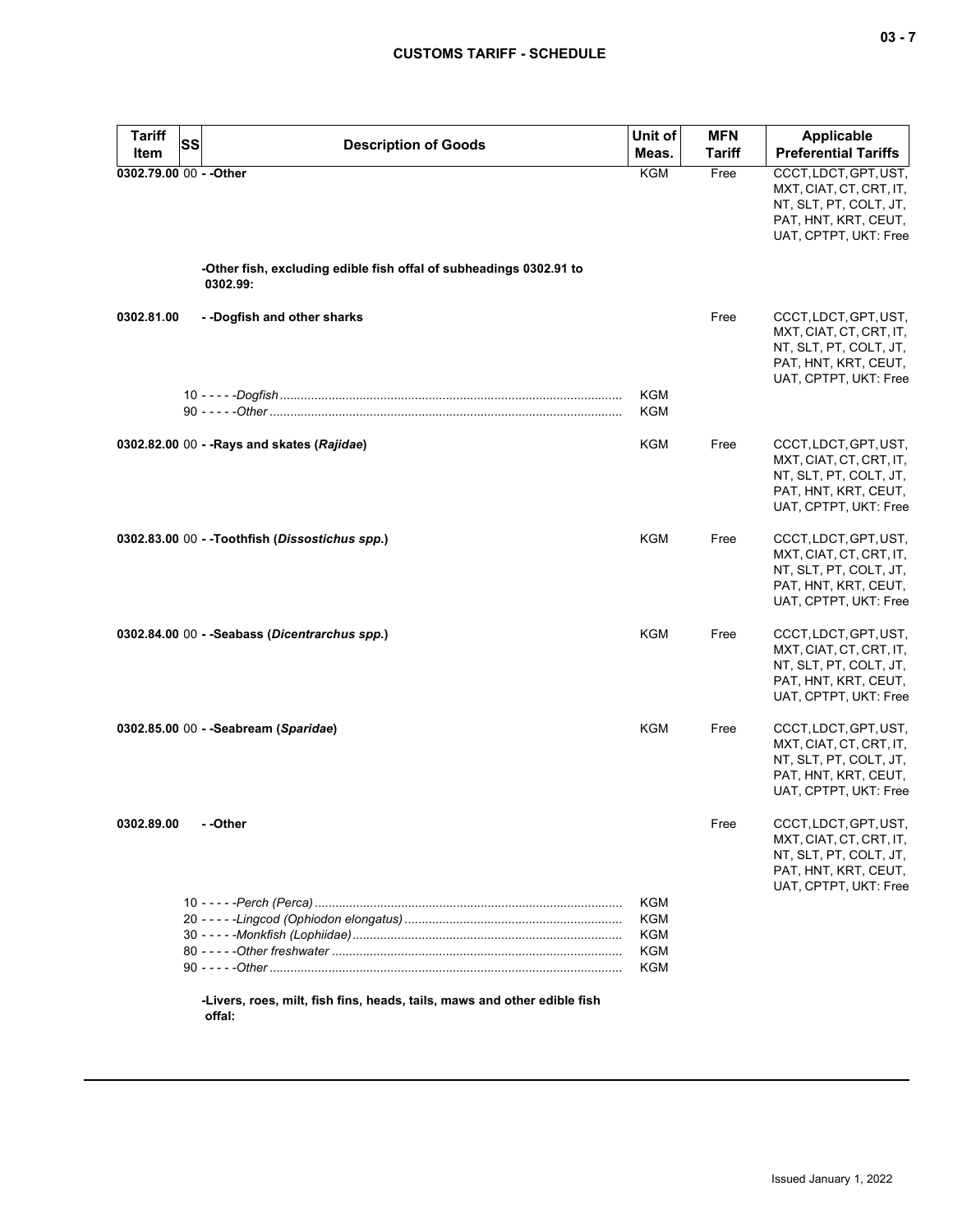| <b>Tariff</b><br>Item   | <b>SS</b> | <b>Description of Goods</b>                                                                                                                                                            | Unit of<br>Meas.                                                   | <b>MFN</b><br><b>Tariff</b> | <b>Applicable</b><br><b>Preferential Tariffs</b>                                                                            |
|-------------------------|-----------|----------------------------------------------------------------------------------------------------------------------------------------------------------------------------------------|--------------------------------------------------------------------|-----------------------------|-----------------------------------------------------------------------------------------------------------------------------|
| 0302.91.00              |           | --Livers, roes and milt                                                                                                                                                                |                                                                    | 3%                          | CCCT, LDCT, GPT, UST,<br>MXT, CT, CRT, IT, NT,<br>SLT, PT, COLT, JT, PAT,<br>HNT, KRT, CEUT, UAT,<br>CPTPT, UKT: Free       |
|                         |           |                                                                                                                                                                                        | <b>KGM</b><br><b>KGM</b>                                           |                             |                                                                                                                             |
|                         |           | 0302.92.00 00 - - Shark fins                                                                                                                                                           | <b>KGM</b>                                                         | Free                        | CCCT, LDCT, GPT, UST,<br>MXT, CIAT, CT, CRT, IT,<br>NT, SLT, PT, COLT, JT,<br>PAT, HNT, KRT, CEUT,<br>UAT, CPTPT, UKT: Free |
| 0302.99.00 00 - - Other |           |                                                                                                                                                                                        | KGM                                                                | Free                        | CCCT, LDCT, GPT, UST,<br>MXT, CIAT, CT, CRT, IT,<br>NT, SLT, PT, COLT, JT,<br>PAT, HNT, KRT, CEUT,<br>UAT, CPTPT, UKT: Free |
| 03.03                   |           | Fish, frozen, excluding fish fillets and other fish meat of heading 03.04.                                                                                                             |                                                                    |                             |                                                                                                                             |
|                         |           | -Salmonidae, excluding edible fish offal of subheadings 0303.91 to<br>0303.99:                                                                                                         |                                                                    |                             |                                                                                                                             |
|                         |           | 0303.11.00 00 - - Sockeye salmon (red salmon) (Oncorhynchus nerka)                                                                                                                     | <b>KGM</b>                                                         | Free                        | CCCT, LDCT, GPT, UST,<br>MXT, CIAT, CT, CRT, IT,<br>NT, SLT, PT, COLT, JT,<br>PAT, HNT, KRT, CEUT,<br>UAT, CPTPT, UKT: Free |
| 0303.12.00              |           | - - Other Pacific salmon (Oncorhynchus gorbuscha, Oncorhynchus keta,<br>Oncorhynchus tschawytscha, Oncorhynchus kisutch, Oncorhynchus<br>masou and Oncorhynchus rhodurus)              |                                                                    | Free                        | CCCT, LDCT, GPT, UST,<br>MXT, CIAT, CT, CRT, IT,<br>NT, SLT, PT, COLT, JT,<br>PAT, HNT, KRT, CEUT,<br>UAT, CPTPT, UKT: Free |
|                         |           |                                                                                                                                                                                        | <b>KGM</b><br><b>KGM</b><br><b>KGM</b><br><b>KGM</b><br><b>KGM</b> |                             |                                                                                                                             |
|                         |           | 0303.13.00 00 - - Atlantic salmon (Salmo salar) and Danube salmon (Hucho hucho)                                                                                                        | KGM                                                                | Free                        | CCCT, LDCT, GPT, UST,<br>MXT, CIAT, CT, CRT, IT,<br>NT, SLT, PT, COLT, JT,<br>PAT, HNT, KRT, CEUT,<br>UAT, CPTPT, UKT: Free |
|                         |           | 0303.14.00 00 - - Trout (Salmo trutta, Oncorhynchus mykiss, Oncorhynchus clarki,<br>Oncorhynchus aguabonita, Oncorhynchus gilae, Oncorhynchus<br>apache and Oncorhynchus chrysogaster) | KGM                                                                | Free                        | CCCT, LDCT, GPT, UST,<br>MXT, CIAT, CT, CRT, IT,<br>NT, SLT, PT, COLT, JT,<br>PAT, HNT, KRT, CEUT,<br>UAT, CPTPT, UKT: Free |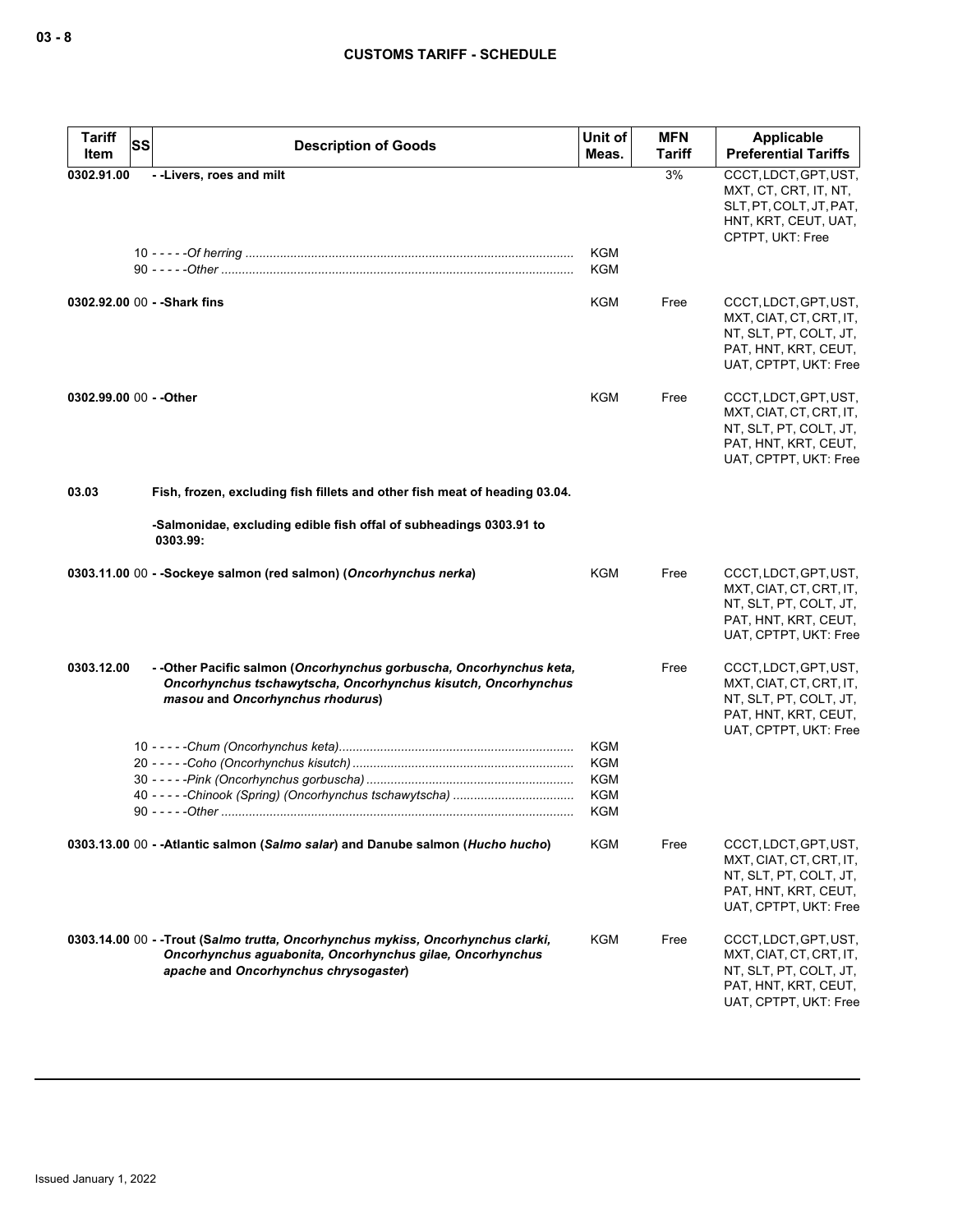| <b>Tariff</b><br><b>SS</b><br>Item | <b>Description of Goods</b>                                                                                                                                                                                                                                                                                                                                                                                                                                                                  | Unit of<br>Meas.                       | <b>MFN</b><br><b>Tariff</b> | <b>Applicable</b><br><b>Preferential Tariffs</b>                                                                            |
|------------------------------------|----------------------------------------------------------------------------------------------------------------------------------------------------------------------------------------------------------------------------------------------------------------------------------------------------------------------------------------------------------------------------------------------------------------------------------------------------------------------------------------------|----------------------------------------|-----------------------------|-----------------------------------------------------------------------------------------------------------------------------|
| 0303.19.00 00 - - Other            |                                                                                                                                                                                                                                                                                                                                                                                                                                                                                              | KGM                                    | Free                        | CCCT, LDCT, GPT, UST,<br>MXT, CIAT, CT, CRT, IT,<br>NT, SLT, PT, COLT, JT,<br>PAT, HNT, KRT, CEUT,<br>UAT, CPTPT, UKT: Free |
|                                    | -Tilapias (Oreochromis spp.), catfish (Pangasius spp., Silurus spp.,<br>Clarias spp., Ictalurus spp.), carp (Cyprinus spp., Carassius spp.,<br>Ctenopharyngodon idellus, Hypophthalmichthys spp., Cirrhinus spp.,<br>Mylopharyngodon piceus, Catla catla, Labeo spp., Osteochilus hasselti,<br>Leptobarbus hoeveni, Megalobrama spp.), eels (Anguilla spp.), Nile<br>perch (Lates niloticus) and snakeheads (Channa spp.), excluding edible<br>fish offal of subheadings 0303.91 to 0303.99: |                                        |                             |                                                                                                                             |
|                                    | 0303.23.00 00 - - Tilapias (Oreochromis spp.)                                                                                                                                                                                                                                                                                                                                                                                                                                                | KGM                                    | Free                        | CCCT, LDCT, GPT, UST,<br>MXT, CIAT, CT, CRT, IT,<br>NT, SLT, PT, COLT, JT,<br>PAT, HNT, KRT, CEUT,<br>UAT, CPTPT, UKT: Free |
|                                    | 0303.24.00 00 - -Catfish (Pangasius spp., Silurus spp., Clarias spp., Ictalurus spp.)                                                                                                                                                                                                                                                                                                                                                                                                        | KGM                                    | Free                        | CCCT, LDCT, GPT, UST,<br>MXT, CIAT, CT, CRT, IT,<br>NT, SLT, PT, COLT, JT,<br>PAT, HNT, KRT, CEUT,<br>UAT, CPTPT, UKT: Free |
|                                    | 0303.25.00 00 - -Carp (Cyprinus spp., Carassius spp., Ctenopharyngodon idellus,<br>Hypophthalmichthys spp., Cirrhinus spp., Mylopharyngodon piceus,<br>Catla catla, Labeo spp., Osteochilus hasselti, Leptobarbus hoeveni,<br>Megalobrama spp.)                                                                                                                                                                                                                                              | <b>KGM</b>                             | Free                        | CCCT, LDCT, GPT, UST,<br>MXT, CIAT, CT, CRT, IT,<br>NT, SLT, PT, COLT, JT,<br>PAT, HNT, KRT, CEUT,<br>UAT, CPTPT, UKT: Free |
|                                    | 0303.26.00 00 - - Eels (Anguilla spp.)                                                                                                                                                                                                                                                                                                                                                                                                                                                       | <b>KGM</b>                             | Free                        | CCCT, LDCT, GPT, UST,<br>MXT, CIAT, CT, CRT, IT,<br>NT, SLT, PT, COLT, JT,<br>PAT, HNT, KRT, CEUT,<br>UAT, CPTPT, UKT: Free |
| 0303.29.00 00 - - Other            |                                                                                                                                                                                                                                                                                                                                                                                                                                                                                              | <b>KGM</b>                             | Free                        | CCCT, LDCT, GPT, UST,<br>MXT, CIAT, CT, CRT, IT,<br>NT, SLT, PT, COLT, JT,<br>PAT, HNT, KRT, CEUT,<br>UAT, CPTPT, UKT: Free |
|                                    | -Flat fish (Pleuronectidae, Bothidae, Cynoglossidae, Soleidae,<br>Scophthalmidae and Citharidae), excluding edible fish offal of<br>subheadings 0303.91 to 0303.99:                                                                                                                                                                                                                                                                                                                          |                                        |                             |                                                                                                                             |
| 0303.31.00                         | - - Halibut (Reinhardtius hippoglossoides, Hippoglossus hippoglossus,<br><b>Hippoglossus stenolepis)</b>                                                                                                                                                                                                                                                                                                                                                                                     |                                        | Free                        | CCCT,LDCT,GPT,UST,<br>MXT, CIAT, CT, CRT, IT,<br>NT, SLT, PT, COLT, JT,<br>PAT, HNT, KRT, CEUT,<br>UAT, CPTPT, UKT: Free    |
|                                    |                                                                                                                                                                                                                                                                                                                                                                                                                                                                                              | <b>KGM</b><br><b>KGM</b><br><b>KGM</b> |                             |                                                                                                                             |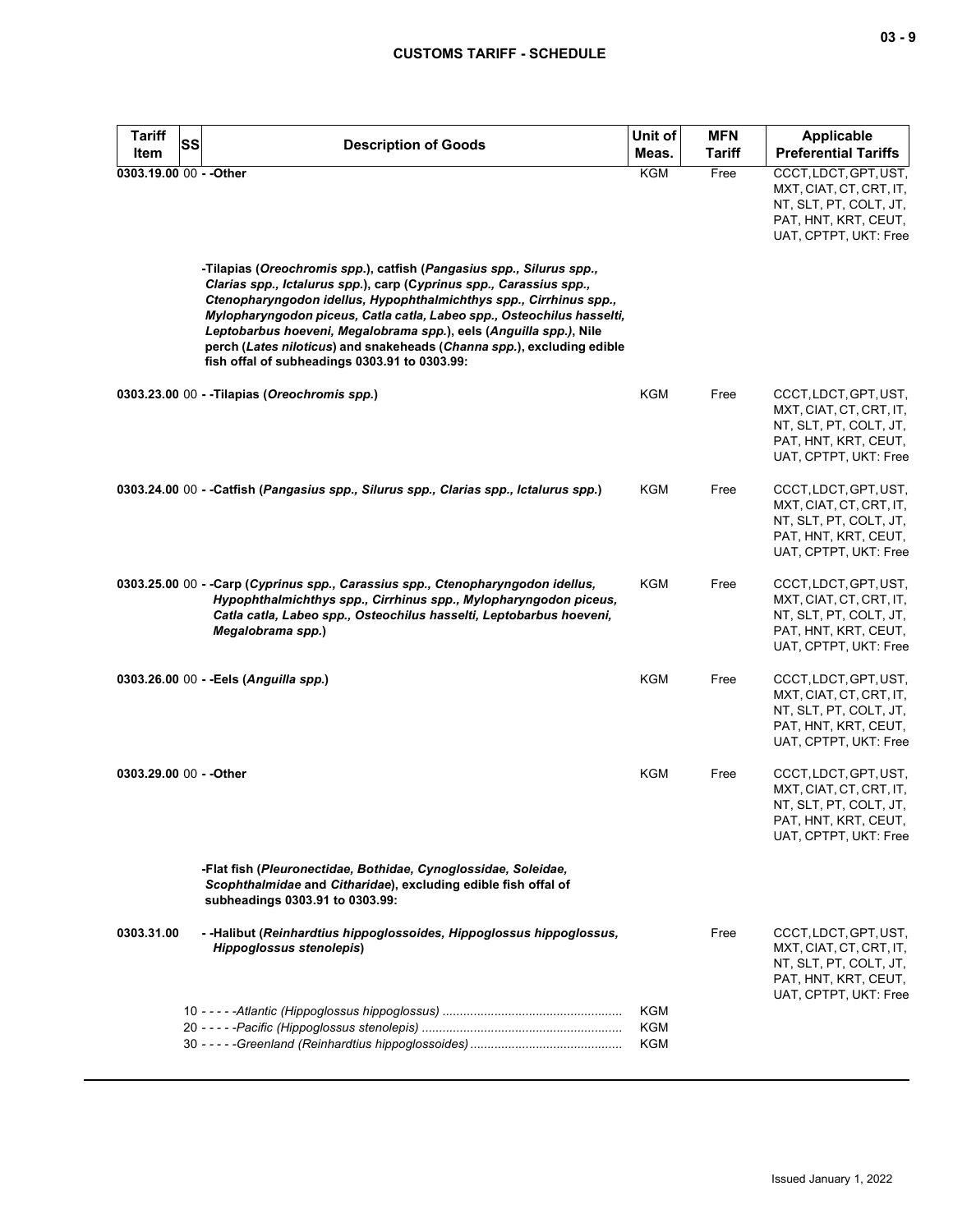| <b>Tariff</b><br>Item | <b>SS</b> | <b>Description of Goods</b>                                                                                                                                     | Unit of<br>Meas. | <b>MFN</b><br><b>Tariff</b> | <b>Applicable</b><br><b>Preferential Tariffs</b>                                                                            |
|-----------------------|-----------|-----------------------------------------------------------------------------------------------------------------------------------------------------------------|------------------|-----------------------------|-----------------------------------------------------------------------------------------------------------------------------|
|                       |           | 0303.32.00 00 - - Plaice (Pleuronectes platessa)                                                                                                                | KGM              | Free                        | CCCT, LDCT, GPT, UST,<br>MXT, CIAT, CT, CRT, IT,<br>NT, SLT, PT, COLT, JT,<br>PAT, HNT, KRT, CEUT,<br>UAT, CPTPT, UKT: Free |
|                       |           | 0303.33.00 00 - - Sole (Solea spp.)                                                                                                                             | KGM              | Free                        | CCCT, LDCT, GPT, UST,<br>MXT, CIAT, CT, CRT, IT,<br>NT, SLT, PT, COLT, JT,<br>PAT, HNT, KRT, CEUT,<br>UAT, CPTPT, UKT: Free |
|                       |           | 0303.34.00 00 - -Turbots (Psetta maxima)                                                                                                                        | <b>KGM</b>       | Free                        | CCCT, LDCT, GPT, UST,<br>MXT, CIAT, CT, CRT, IT,<br>NT, SLT, PT, COLT, JT,<br>PAT, HNT, KRT, CEUT,<br>UAT, CPTPT, UKT: Free |
|                       |           | 0303.39.00 00 - - Other                                                                                                                                         | <b>KGM</b>       | Free                        | CCCT, LDCT, GPT, UST,<br>MXT, CIAT, CT, CRT, IT,<br>NT, SLT, PT, COLT, JT,<br>PAT, HNT, KRT, CEUT,<br>UAT, CPTPT, UKT: Free |
|                       |           | -Tunas (of the genus Thunnus), skipjack tuna (stripe-bellied bonito)<br>(Katsuwonus pelamis), excluding edible fish offal of subheadings<br>0303.91 to 0303.99: |                  |                             |                                                                                                                             |
|                       |           | 0303.41.00 00 - - Albacore or longfinned tunas (Thunnus alalunga)                                                                                               | <b>KGM</b>       | Free                        | CCCT, LDCT, GPT, UST,<br>MXT, CIAT, CT, CRT, IT,<br>NT, SLT, PT, COLT, JT,<br>PAT, HNT, KRT, CEUT,<br>UAT, CPTPT, UKT: Free |
|                       |           | 0303.42.00 00 - -Yellowfin tunas (Thunnus albacares)                                                                                                            | KGM              | Free                        | CCCT, LDCT, GPT, UST,<br>MXT, CIAT, CT, CRT, IT,<br>NT, SLT, PT, COLT, JT,<br>PAT, HNT, KRT, CEUT,<br>UAT, CPTPT, UKT: Free |
|                       |           | 0303.43.00 00 - -Skipjack tuna (stripe-bellied bonito) (Katsuwonus pelamis)                                                                                     | KGM              | Free                        | CCCT, LDCT, GPT, UST,<br>MXT, CIAT, CT, CRT, IT,<br>NT, SLT, PT, COLT, JT,<br>PAT, HNT, KRT, CEUT,<br>UAT, CPTPT, UKT: Free |
|                       |           | 0303.44.00 00 - - Bigeye tunas (Thunnus obesus)                                                                                                                 | KGM              | Free                        | CCCT, LDCT, GPT, UST,<br>MXT, CIAT, CT, CRT, IT,<br>NT, SLT, PT, COLT, JT,<br>PAT, HNT, KRT, CEUT,<br>UAT, CPTPT, UKT: Free |
|                       |           | 0303.45.00 00 - - Atlantic and Pacific bluefin tunas (Thunnus thynnus, Thunnus<br>orientalis)                                                                   | KGM              | Free                        | CCCT, LDCT, GPT, UST,<br>MXT, CIAT, CT, CRT, IT,<br>NT, SLT, PT, COLT, JT,<br>PAT, HNT, KRT, CEUT,<br>UAT, CPTPT, UKT: Free |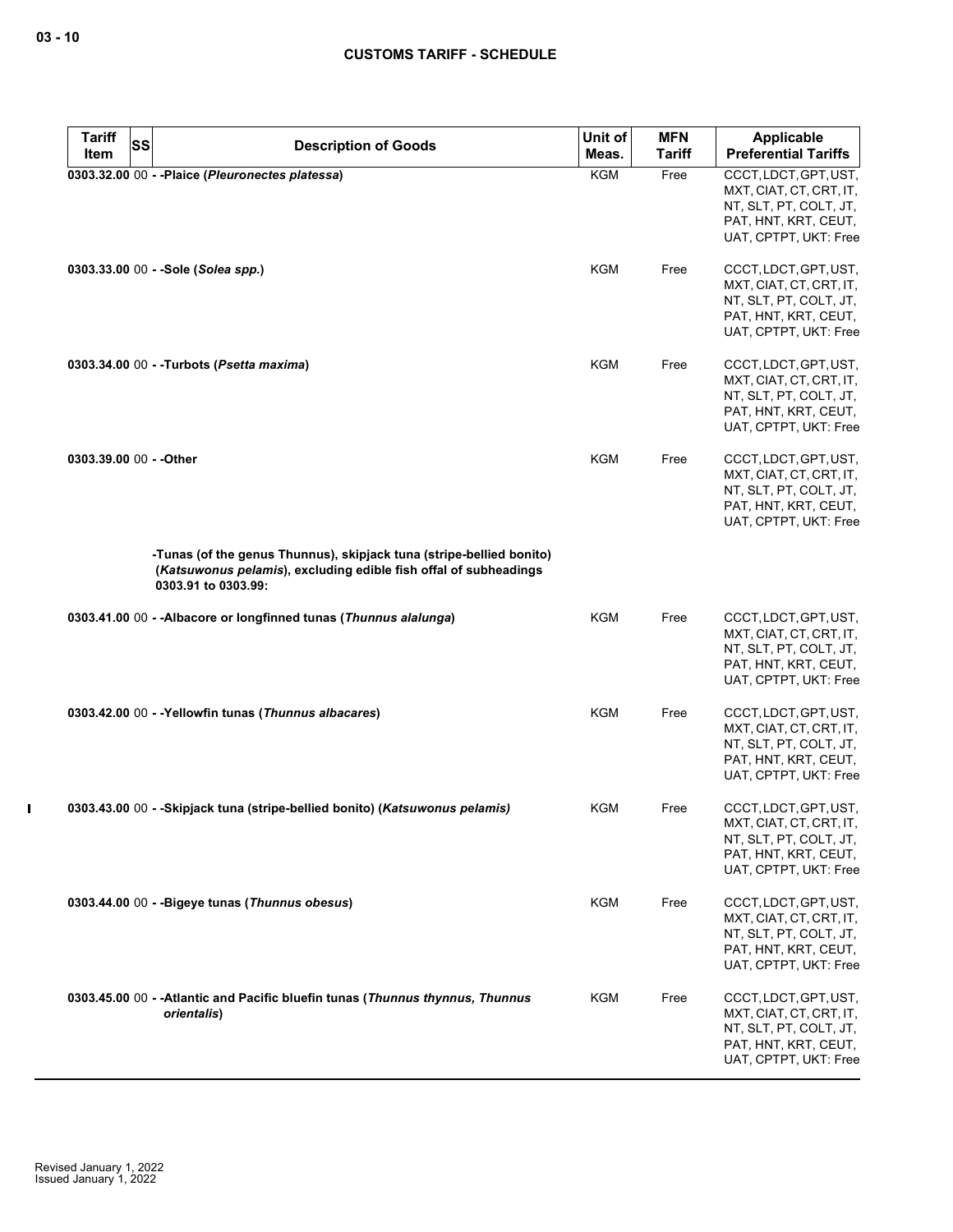| <b>Tariff</b><br>SS<br>Item | <b>Description of Goods</b>                                                                                                                                                                                                                                                                                                                                                                                                                                                                                                                                                                                                                                                                                                                                                                                 | Unit of<br>Meas. | <b>MFN</b><br><b>Tariff</b> | <b>Applicable</b><br><b>Preferential Tariffs</b>                                                                            |
|-----------------------------|-------------------------------------------------------------------------------------------------------------------------------------------------------------------------------------------------------------------------------------------------------------------------------------------------------------------------------------------------------------------------------------------------------------------------------------------------------------------------------------------------------------------------------------------------------------------------------------------------------------------------------------------------------------------------------------------------------------------------------------------------------------------------------------------------------------|------------------|-----------------------------|-----------------------------------------------------------------------------------------------------------------------------|
|                             | 0303.46.00 00 - - Southern bluefin tunas (Thunnus maccoyii)                                                                                                                                                                                                                                                                                                                                                                                                                                                                                                                                                                                                                                                                                                                                                 | KGM              | Free                        | CCCT, LDCT, GPT, UST,<br>MXT, CIAT, CT, CRT, IT,<br>NT, SLT, PT, COLT, JT,<br>PAT, HNT, KRT, CEUT,<br>UAT, CPTPT, UKT: Free |
| 0303.49.00 00 - - Other     |                                                                                                                                                                                                                                                                                                                                                                                                                                                                                                                                                                                                                                                                                                                                                                                                             | KGM              | Free                        | CCCT, LDCT, GPT, UST,<br>MXT, CIAT, CT, CRT, IT,<br>NT, SLT, PT, COLT, JT,<br>PAT, HNT, KRT, CEUT,<br>UAT, CPTPT, UKT: Free |
|                             | -Herrings (Clupea harengus, Clupea pallasii), anchovies (Engraulis<br>spp.), sardines (Sardina pilchardus, Sardinops spp.), sardinella<br>(Sardinella spp.), brisling or sprats (Sprattus sprattus), mackerel<br>(Scomber scombrus, Scomber australasicus, Scomber japonicus),<br>Indian mackerels (Rastrelliger spp.), seerfishes (Scomberomorus spp.),<br>jack and horse mackerel (Trachurus spp.), jacks, crevalles (Caranx<br>spp.), cobia (Rachycentron canadum), silver pomfrets (Pampus spp.),<br>Pacific saury (Cololabis saira), scads (Decapterus spp.), capelin<br>(Mallotus villosus), swordfish (Xiphias gladius), Kawakawa (Euthynnus<br>affinis), bonitos (Sarda spp.), marlins, sailfishes, spearfish<br>(Istiophoridae), excluding edible fish offal of subheadings 0303.91 to<br>0303.99: |                  |                             |                                                                                                                             |
|                             | 0303.51.00 00 - -Herrings (Clupea harengus, Clupea pallasii)                                                                                                                                                                                                                                                                                                                                                                                                                                                                                                                                                                                                                                                                                                                                                | <b>KGM</b>       | Free                        | CCCT, LDCT, GPT, UST,<br>MXT, CIAT, CT, CRT, IT,<br>NT, SLT, PT, COLT, JT,<br>PAT, HNT, KRT, CEUT,<br>UAT, CPTPT, UKT: Free |
|                             | 0303.53.00 00 - -Sardines (Sardina pilchardus, Sardinops spp.), sardinella (Sardinella<br>spp.), brisling or sprats (Sprattus sprattus)                                                                                                                                                                                                                                                                                                                                                                                                                                                                                                                                                                                                                                                                     | KGM              | Free                        | CCCT, LDCT, GPT, UST,<br>MXT, CIAT, CT, CRT, IT,<br>NT, SLT, PT, COLT, JT,<br>PAT, HNT, KRT, CEUT,<br>UAT, CPTPT, UKT: Free |
|                             | 0303.54.00 00 - - Mackerel (Scomber scombrus, Scomber australasicus, Scomber<br>japonicus)                                                                                                                                                                                                                                                                                                                                                                                                                                                                                                                                                                                                                                                                                                                  | KGM              | Free                        | CCCT, LDCT, GPT, UST,<br>MXT, CIAT, CT, CRT, IT,<br>NT, SLT, PT, COLT, JT,<br>PAT, HNT, KRT, CEUT,<br>UAT, CPTPT, UKT: Free |
|                             | 0303.55.00 00 - - Jack and horse mackerel (Trachurus spp.)                                                                                                                                                                                                                                                                                                                                                                                                                                                                                                                                                                                                                                                                                                                                                  | KGM              | Free                        | CCCT, LDCT, GPT, UST,<br>MXT, CIAT, CT, CRT, IT,<br>NT, SLT, PT, COLT, JT,<br>PAT, HNT, KRT, CEUT,<br>UAT, CPTPT, UKT: Free |
|                             | 0303.56.00 00 - - Cobia (Rachycentron canadum)                                                                                                                                                                                                                                                                                                                                                                                                                                                                                                                                                                                                                                                                                                                                                              | KGM              | Free                        | CCCT, LDCT, GPT, UST,<br>MXT, CIAT, CT, CRT, IT,<br>NT, SLT, PT, COLT, JT,<br>PAT, HNT, KRT, CEUT,<br>UAT, CPTPT, UKT: Free |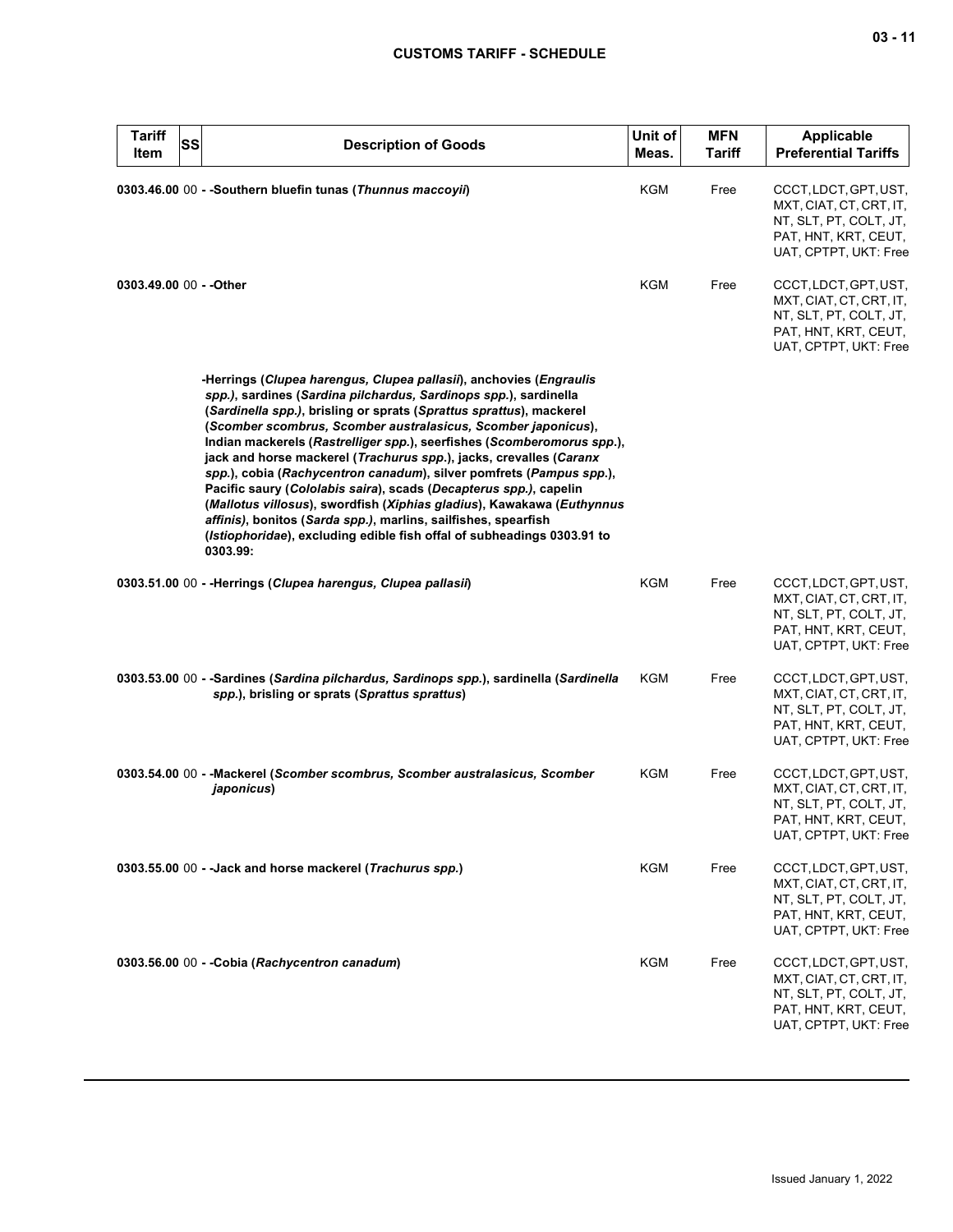| <b>Tariff</b><br><b>SS</b> | <b>Description of Goods</b>                                                                                                                                                                                   | Unit of           | <b>MFN</b>    | Applicable                                                                                                                  |
|----------------------------|---------------------------------------------------------------------------------------------------------------------------------------------------------------------------------------------------------------|-------------------|---------------|-----------------------------------------------------------------------------------------------------------------------------|
| Item                       |                                                                                                                                                                                                               | Meas.             | <b>Tariff</b> | <b>Preferential Tariffs</b>                                                                                                 |
|                            | 0303.57.00 00 - - Swordfish (Xiphias gladius)                                                                                                                                                                 | <b>KGM</b>        | Free          | CCCT, LDCT, GPT, UST,<br>MXT, CIAT, CT, CRT, IT,<br>NT, SLT, PT, COLT, JT,<br>PAT, HNT, KRT, CEUT,<br>UAT, CPTPT, UKT: Free |
| 0303.59.00 00 - - Other    |                                                                                                                                                                                                               | KGM               | Free          | CCCT, LDCT, GPT, UST,<br>MXT, CIAT, CT, CRT, IT,<br>NT, SLT, PT, COLT, JT,<br>PAT, HNT, KRT, CEUT,<br>UAT, CPTPT, UKT: Free |
|                            | -Fish of the families Bregmacerotidae, Euclichthyidae, Gadidae,<br>Macrouridae, Melanonidae, Merlucciidae, Moridae and<br>Muraenolepididae, excluding edible fish offal of subheadings 0303.91 to<br>0303.99: |                   |               |                                                                                                                             |
| 0303.63.00                 | - -Cod (Gadus morhua, Gadus ogac, Gadus macrocephalus)                                                                                                                                                        |                   | Free          | CCCT, LDCT, GPT, UST,<br>MXT, CIAT, CT, CRT, IT,<br>NT, SLT, PT, COLT, JT,<br>PAT, HNT, KRT, CEUT,<br>UAT, CPTPT, UKT: Free |
|                            |                                                                                                                                                                                                               | <b>KGM</b><br>KGM |               |                                                                                                                             |
|                            | 0303.64.00 00 - - Haddock (Melanogrammus aeglefinus)                                                                                                                                                          | KGM               | Free          | CCCT, LDCT, GPT, UST,<br>MXT, CIAT, CT, CRT, IT,<br>NT, SLT, PT, COLT, JT,<br>PAT, HNT, KRT, CEUT,<br>UAT, CPTPT, UKT: Free |
|                            | 0303.65.00 00 - - Coalfish (Pollachius virens)                                                                                                                                                                | KGM               | Free          | CCCT, LDCT, GPT, UST,<br>MXT, CIAT, CT, CRT, IT,<br>NT, SLT, PT, COLT, JT,<br>PAT, HNT, KRT, CEUT,<br>UAT, CPTPT, UKT: Free |
|                            | 0303.66.00 00 - - Hake (Merluccius spp., Urophycis spp.)                                                                                                                                                      | KGM               | Free          | CCCT, LDCT, GPT, UST,<br>MXT, CIAT, CT, CRT, IT,<br>NT, SLT, PT, COLT, JT,<br>PAT, HNT, KRT, CEUT,<br>UAT, CPTPT, UKT: Free |
|                            | 0303.67.00 00 - - Alaska Pollock (Theragra chalcogramma)                                                                                                                                                      | <b>KGM</b>        | Free          | CCCT, LDCT, GPT, UST,<br>MXT, CIAT, CT, CRT, IT,<br>NT, SLT, PT, COLT, JT,<br>PAT, HNT, KRT, CEUT,<br>UAT, CPTPT, UKT: Free |
|                            | 0303.68.00 00 - -Blue whitings (Micromesistius poutassou, Micromesistius australis)                                                                                                                           | <b>KGM</b>        | Free          | CCCT, LDCT, GPT, UST,<br>MXT, CIAT, CT, CRT, IT,<br>NT, SLT, PT, COLT, JT,<br>PAT, HNT, KRT, CEUT,<br>UAT, CPTPT, UKT: Free |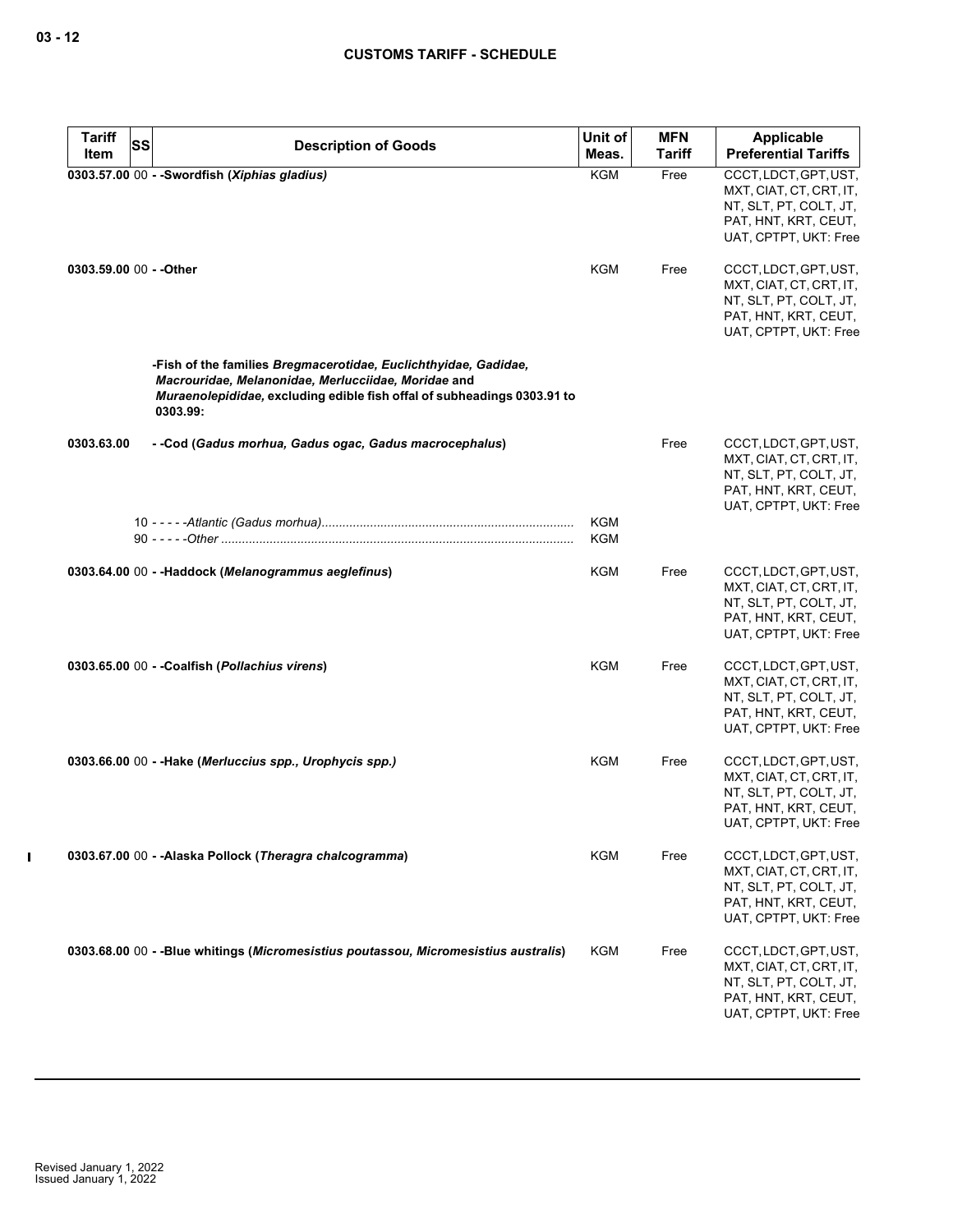| <b>Tariff</b><br>SS<br>Item | <b>Description of Goods</b>                                                        | Unit of<br>Meas.  | <b>MFN</b><br><b>Tariff</b> | <b>Applicable</b><br><b>Preferential Tariffs</b>                                                                            |
|-----------------------------|------------------------------------------------------------------------------------|-------------------|-----------------------------|-----------------------------------------------------------------------------------------------------------------------------|
| 0303.69.00 00 - - Other     |                                                                                    | <b>KGM</b>        | Free                        | CCCT, LDCT, GPT, UST,<br>MXT, CIAT, CT, CRT, IT,<br>NT, SLT, PT, COLT, JT,<br>PAT, HNT, KRT, CEUT,<br>UAT, CPTPT, UKT: Free |
|                             | -Other fish, excluding edible fish offal of subheadings 0303.91 to<br>0303.99:     |                   |                             |                                                                                                                             |
|                             | 0303.81.00 00 - - Dogfish and other sharks                                         | <b>KGM</b>        | Free                        | CCCT, LDCT, GPT, UST,<br>MXT, CIAT, CT, CRT, IT,<br>NT, SLT, PT, COLT, JT,<br>PAT, HNT, KRT, CEUT,<br>UAT, CPTPT, UKT: Free |
|                             | 0303.82.00 00 - - Rays and skates (Rajidae)                                        | KGM               | Free                        | CCCT, LDCT, GPT, UST,<br>MXT, CIAT, CT, CRT, IT,<br>NT, SLT, PT, COLT, JT,<br>PAT, HNT, KRT, CEUT,<br>UAT, CPTPT, UKT: Free |
|                             | 0303.83.00 00 - -Toothfish (Dissostichus spp.)                                     | KGM               | Free                        | CCCT, LDCT, GPT, UST,<br>MXT, CIAT, CT, CRT, IT,<br>NT, SLT, PT, COLT, JT,<br>PAT, HNT, KRT, CEUT,<br>UAT, CPTPT, UKT: Free |
|                             | 0303.84.00 00 - - Seabass (Dicentrarchus spp.)                                     | <b>KGM</b>        | Free                        | CCCT, LDCT, GPT, UST,<br>MXT, CIAT, CT, CRT, IT,<br>NT, SLT, PT, COLT, JT,<br>PAT, HNT, KRT, CEUT,<br>UAT, CPTPT, UKT: Free |
| 0303.89.00                  | - -Other                                                                           |                   | Free                        | CCCT, LDCT, GPT, UST,<br>MXT, CIAT, CT, CRT, IT,<br>NT, SLT, PT, COLT, JT,<br>PAT, HNT, KRT, CEUT,<br>UAT, CPTPT, UKT: Free |
|                             |                                                                                    | KGM<br><b>KGM</b> |                             |                                                                                                                             |
|                             | -Livers, roes, milt, fish fins, heads, tails, maws and other edible fish<br>offal: |                   |                             |                                                                                                                             |
| 0303.91.00                  | --Livers, roes and milt                                                            |                   | 3%                          | CCCT, LDCT, UST,<br>MXT, CT, CRT, IT, NT,<br>SLT, PT, COLT, JT, PAT,<br>HNT, KRT, CEUT, UAT,<br>CPTPT, UKT: Free<br>GPT: 3% |
|                             |                                                                                    | KGM<br>KGM        |                             |                                                                                                                             |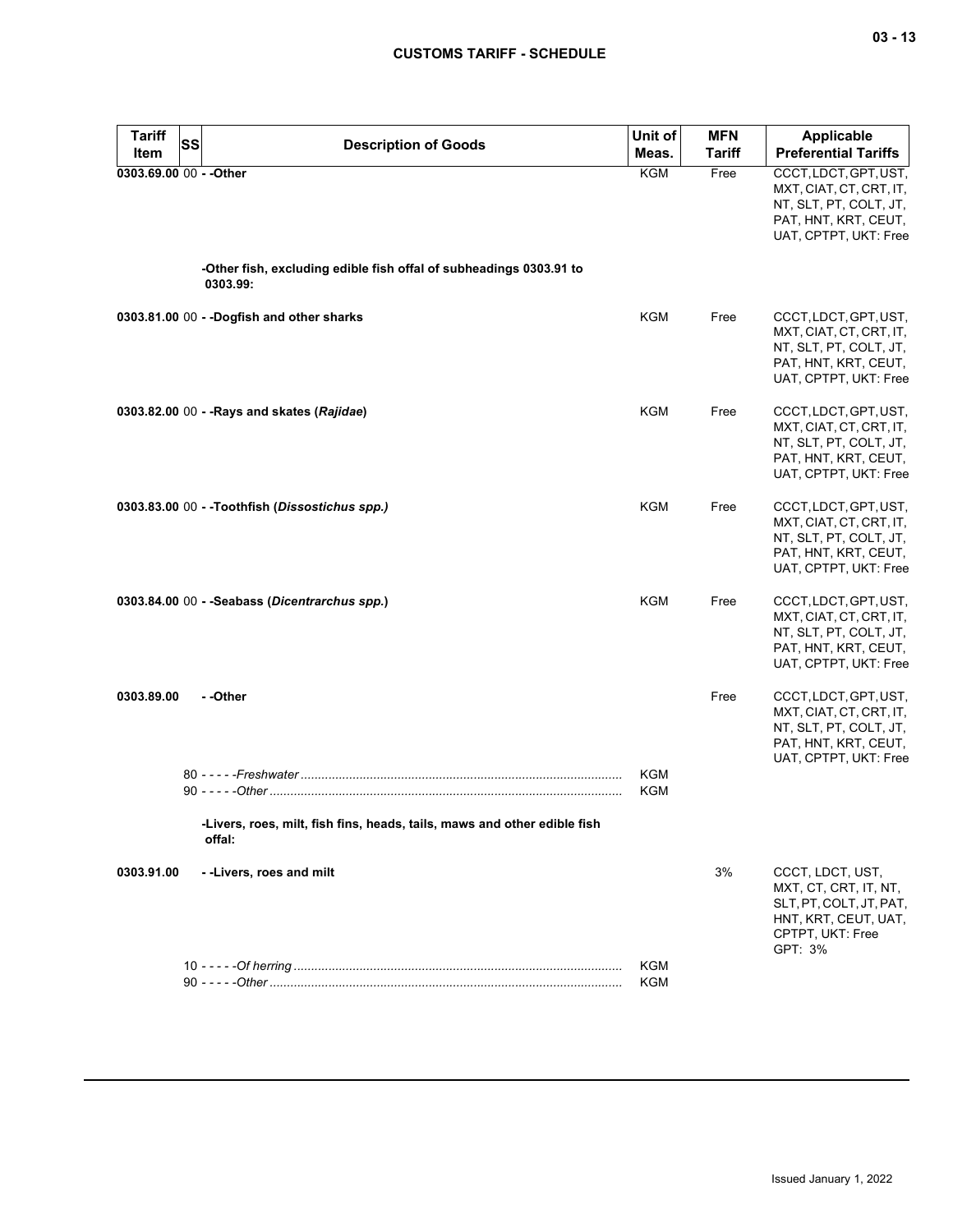| <b>Tariff</b><br>Item   | <b>SS</b> | <b>Description of Goods</b>                                                                                                                                                                                                                                                                                                                                                                                                                               | Unit of<br>Meas. | <b>MFN</b><br><b>Tariff</b> | Applicable<br><b>Preferential Tariffs</b>                                                                                   |
|-------------------------|-----------|-----------------------------------------------------------------------------------------------------------------------------------------------------------------------------------------------------------------------------------------------------------------------------------------------------------------------------------------------------------------------------------------------------------------------------------------------------------|------------------|-----------------------------|-----------------------------------------------------------------------------------------------------------------------------|
|                         |           | 0303.92.00 00 - - Shark fins                                                                                                                                                                                                                                                                                                                                                                                                                              | KGM              | Free                        | CCCT, LDCT, GPT, UST,<br>MXT, CIAT, CT, CRT, IT,<br>NT, SLT, PT, COLT, JT,<br>PAT, HNT, KRT, CEUT,<br>UAT, CPTPT, UKT: Free |
| 0303.99.00 00 - - Other |           |                                                                                                                                                                                                                                                                                                                                                                                                                                                           | KGM              | Free                        | CCCT, LDCT, GPT, UST,<br>MXT, CIAT, CT, CRT, IT,<br>NT, SLT, PT, COLT, JT,<br>PAT, HNT, KRT, CEUT,<br>UAT, CPTPT, UKT: Free |
| 03.04                   |           | Fish fillets and other fish meat (whether or not minced), fresh, chilled or<br>frozen.                                                                                                                                                                                                                                                                                                                                                                    |                  |                             |                                                                                                                             |
|                         |           | -Fresh or chilled fillets of tilapias (Oreochromis spp.), catfish<br>(Pangasius spp., Silurus spp., Clarias spp., Ictalurus spp.), carp<br>(Cyprinus spp., Carassius spp., Ctenopharyngodon idellus,<br>Hypophthalmichthys spp., Cirrhinus spp., Mylopharyngodon piceus,<br>Catla catla, Labeo spp., Osteochilus hasselti, Leptobarbus hoeveni,<br>Megalobrama spp.), eels (Anguilla spp.), Nile perch (Lates niloticus) and<br>snakeheads (Channa spp.): |                  |                             |                                                                                                                             |
|                         |           | 0304.31.00 00 - -Tilapias (Oreochromis spp.)                                                                                                                                                                                                                                                                                                                                                                                                              | KGM              | Free                        | CCCT, LDCT, GPT, UST,<br>MXT, CIAT, CT, CRT, IT,<br>NT, SLT, PT, COLT, JT,<br>PAT, HNT, KRT, CEUT,<br>UAT, CPTPT, UKT: Free |
|                         |           | 0304.32.00 00 - - Catfish (Pangasius spp., Silurus spp., Clarias spp., Ictalurus spp.)                                                                                                                                                                                                                                                                                                                                                                    | KGM              | Free                        | CCCT, LDCT, GPT, UST,<br>MXT, CIAT, CT, CRT, IT,<br>NT, SLT, PT, COLT, JT,<br>PAT, HNT, KRT, CEUT,<br>UAT, CPTPT, UKT: Free |
|                         |           | 0304.33.00 00 - - Nile Perch (Lates niloticus)                                                                                                                                                                                                                                                                                                                                                                                                            | KGM              | Free                        | CCCT, LDCT, GPT, UST,<br>MXT, CIAT, CT, CRT, IT,<br>NT, SLT, PT, COLT, JT,<br>PAT, HNT, KRT, CEUT,<br>UAT, CPTPT, UKT: Free |
| 0304.39.00 00 - - Other |           |                                                                                                                                                                                                                                                                                                                                                                                                                                                           | <b>KGM</b>       | Free                        | CCCT, LDCT, GPT, UST,<br>MXT, CIAT, CT, CRT, IT,<br>NT, SLT, PT, COLT, JT,<br>PAT, HNT, KRT, CEUT,<br>UAT, CPTPT, UKT: Free |
|                         |           | -Fresh or chilled filets of other fish:                                                                                                                                                                                                                                                                                                                                                                                                                   |                  |                             |                                                                                                                             |
|                         |           | 0304.41.00 00 - - Pacific salmon (Oncorhynchus nerka, Oncorhynchus gorbuscha,<br>Oncorhynchus keta, Oncorhynchus tschawytscha, Oncorhynchus<br>kisutch, Oncorhynchus masou and Oncorhynchus rhodurus), Atlantic<br>salmon (Salmo salar) and Danube salmon (Hucho hucho)                                                                                                                                                                                   | KGM              | Free                        | CCCT, LDCT, GPT, UST,<br>MXT, CIAT, CT, CRT, IT,<br>NT, SLT, PT, COLT, JT,<br>PAT, HNT, KRT, CEUT,<br>UAT, CPTPT, UKT: Free |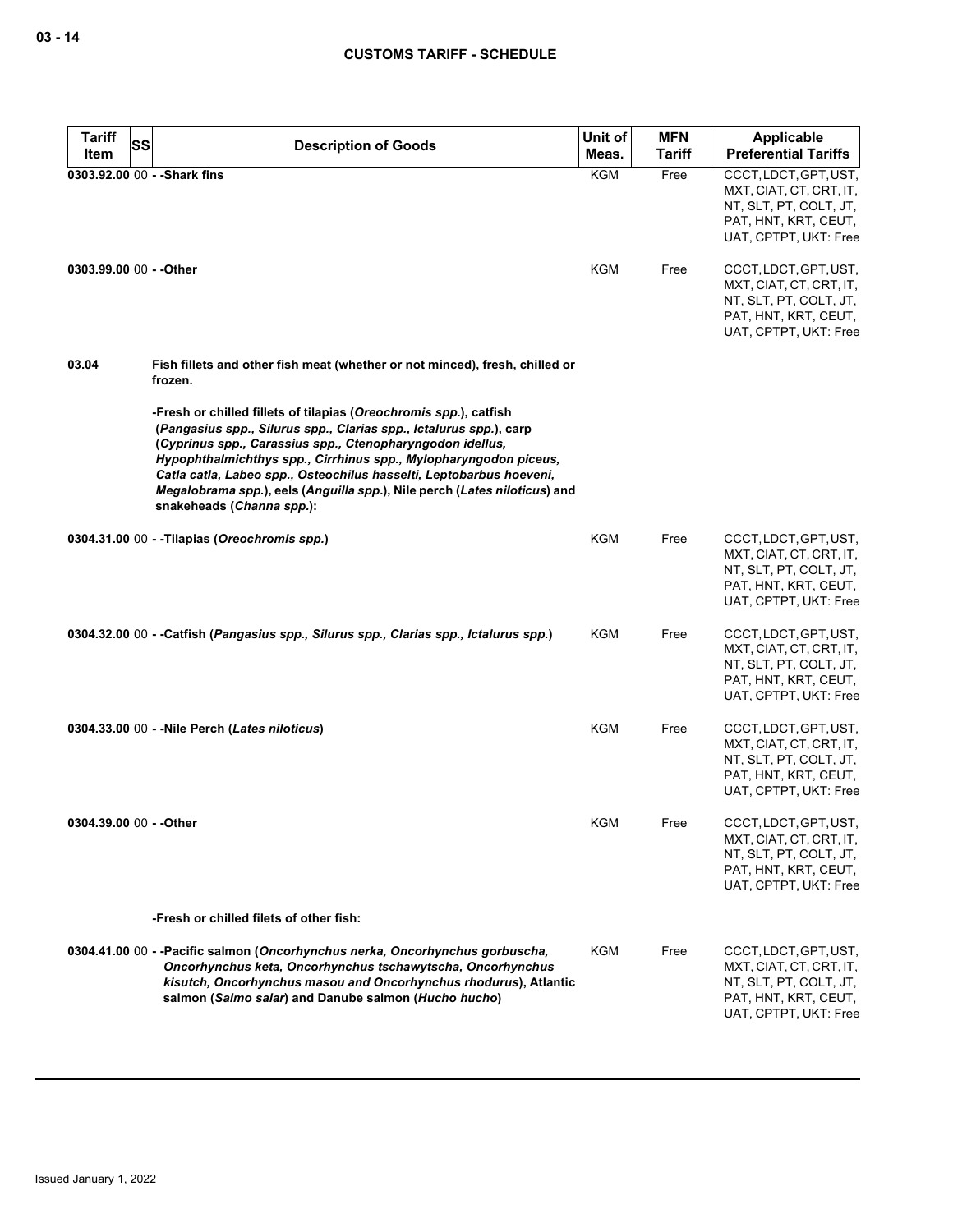| <b>Tariff</b><br>Item | SS | <b>Description of Goods</b>                                                                                                                                                            | Unit of<br>Meas.         | <b>MFN</b><br><b>Tariff</b> | <b>Applicable</b><br><b>Preferential Tariffs</b>                                                                            |
|-----------------------|----|----------------------------------------------------------------------------------------------------------------------------------------------------------------------------------------|--------------------------|-----------------------------|-----------------------------------------------------------------------------------------------------------------------------|
|                       |    | 0304.42.00 00 - - Trout (Salmo trutta, Oncorhynchus mykiss, Oncorhynchus clarki,<br>Oncorhynchus aguabonita, Oncorhynchus gilae, Oncorhynchus<br>apache and Oncorhynchus chrysogaster) | <b>KGM</b>               | Free                        | CCCT, LDCT, GPT, UST,<br>MXT, CIAT, CT, CRT, IT,<br>NT, SLT, PT, COLT, JT,<br>PAT, HNT, KRT, CEUT,<br>UAT, CPTPT, UKT: Free |
|                       |    | 0304.43.00 00 - - Flat fish (Pleuronectidae, Bothidae, Cynoglossidae, Soleidae,<br>Scophthalmidae and Citharidae)                                                                      | KGM                      | Free                        | CCCT, LDCT, GPT, UST,<br>MXT, CIAT, CT, CRT, IT,<br>NT, SLT, PT, COLT, JT,<br>PAT, HNT, KRT, CEUT,<br>UAT, CPTPT, UKT: Free |
| 0304.44.00            |    | - - Fish of the families Bregmacerotidae, Euclichthyidae, Gadidae,<br>Macrouridae, Melanonidae, Merlucciidae, Moridae and<br>Muraenolepididae                                          |                          | Free                        | CCCT, LDCT, GPT, UST,<br>MXT, CIAT, CT, CRT, IT,<br>NT, SLT, PT, COLT, JT,<br>PAT, HNT, KRT, CEUT,<br>UAT, CPTPT, UKT: Free |
|                       |    | 10 - - - - - Cod (Gadus morhua, Gadus ogac, Gadus macrocephalus)                                                                                                                       | KGM<br><b>KGM</b>        |                             |                                                                                                                             |
|                       |    | 0304.45.00 00 - - Swordfish (Xiphias gladius)                                                                                                                                          | KGM                      | Free                        | CCCT, LDCT, GPT, UST,<br>MXT, CIAT, CT, CRT, IT,<br>NT, SLT, PT, COLT, JT,<br>PAT, HNT, KRT, CEUT,<br>UAT, CPTPT, UKT: Free |
|                       |    | 0304.46.00 00 - -Toothfish (Dissostichus spp.)                                                                                                                                         | <b>KGM</b>               | Free                        | CCCT, LDCT, GPT, UST,<br>MXT, CIAT, CT, CRT, IT,<br>NT, SLT, PT, COLT, JT,<br>PAT, HNT, KRT, CEUT,<br>UAT, CPTPT, UKT: Free |
|                       |    | 0304.47.00 00 - -Dogfish and other sharks                                                                                                                                              | <b>KGM</b>               | Free                        | CCCT, LDCT, GPT, UST,<br>MXT, CIAT, CT, CRT, IT,<br>NT, SLT, PT, COLT, JT,<br>PAT, HNT, KRT, CEUT,<br>UAT, CPTPT, UKT: Free |
|                       |    | 0304.48.00 00 - - Rays and skates (Rajidae)                                                                                                                                            | <b>KGM</b>               | Free                        | CCCT, LDCT, GPT, UST,<br>MXT, CIAT, CT, CRT, IT,<br>NT, SLT, PT, COLT, JT,<br>PAT, HNT, KRT, CEUT,<br>UAT, CPTPT, UKT: Free |
| 0304.49.00            |    | - -Other                                                                                                                                                                               |                          | Free                        | CCCT, LDCT, GPT, UST,<br>MXT, CIAT, CT, CRT, IT,<br>NT, SLT, PT, COLT, JT,<br>PAT, HNT, KRT, CEUT,<br>UAT, CPTPT, UKT: Free |
|                       |    |                                                                                                                                                                                        | <b>KGM</b><br><b>KGM</b> |                             |                                                                                                                             |
|                       |    | -Other, fresh or chilled:                                                                                                                                                              |                          |                             |                                                                                                                             |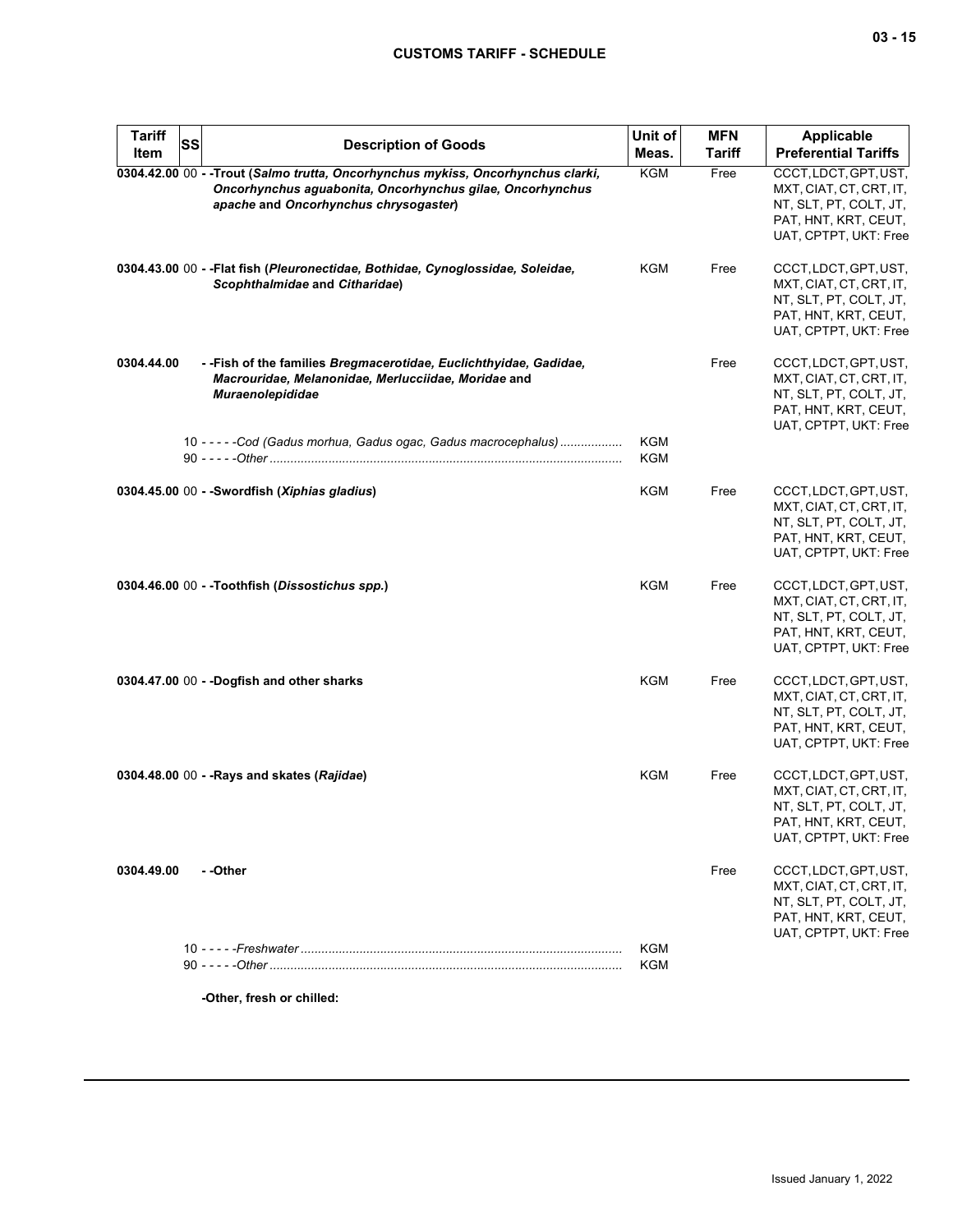| <b>Tariff</b><br>SS<br><b>Item</b> | <b>Description of Goods</b>                                                                                                                                                                                                                                                                                                                                                                                                                     | Unit of<br>Meas. | <b>MFN</b><br><b>Tariff</b> | <b>Applicable</b><br><b>Preferential Tariffs</b>                                                                            |
|------------------------------------|-------------------------------------------------------------------------------------------------------------------------------------------------------------------------------------------------------------------------------------------------------------------------------------------------------------------------------------------------------------------------------------------------------------------------------------------------|------------------|-----------------------------|-----------------------------------------------------------------------------------------------------------------------------|
|                                    | 0304.51.00 00 - -Tilapias (Oreochromis spp.), catfish (Pangasius spp., Silurus spp.,<br>Clarias spp., Ictalurus spp.), carp (Cyprinus spp., Carassius spp.,<br>Ctenopharyngodon idellus, Hypophthalmichthys spp., Cirrhinus spp.,<br>Mylopharyngodon piceus, Catla catla, Labeo spp., Osteochilus<br>hasselti, Leptobarbus hoeveni, Megalobrama spp.), eels (Anguilla<br>spp.), Nile perch (Lates niloticus) and snakeheads (Channa spp.)       | KGM              | Free                        | CCCT, LDCT, GPT, UST,<br>MXT, CIAT, CT, CRT, IT,<br>NT, SLT, PT, COLT, JT,<br>PAT, HNT, KRT, CEUT,<br>UAT, CPTPT, UKT: Free |
|                                    | 0304.52.00 00 - - Salmonidae                                                                                                                                                                                                                                                                                                                                                                                                                    | <b>KGM</b>       | Free                        | CCCT, LDCT, GPT, UST,<br>MXT, CIAT, CT, CRT, IT,<br>NT, SLT, PT, COLT, JT,<br>PAT, HNT, KRT, CEUT,<br>UAT, CPTPT, UKT: Free |
|                                    | 0304.53.00 00 - - Fish of the families Bregmacerotidae, Euclichthyidae, Gadidae,<br>Macrouridae, Melanonidae, Merlucciidae, Moridae and<br>Muraenolepididae                                                                                                                                                                                                                                                                                     | KGM              | Free                        | CCCT, LDCT, GPT, UST,<br>MXT, CIAT, CT, CRT, IT,<br>NT, SLT, PT, COLT, JT,<br>PAT, HNT, KRT, CEUT,<br>UAT, CPTPT, UKT: Free |
|                                    | 0304.54.00 $00 -$ Swordfish ( <i>Xiphias gladius</i> )                                                                                                                                                                                                                                                                                                                                                                                          | <b>KGM</b>       | Free                        | CCCT, LDCT, GPT, UST,<br>MXT, CIAT, CT, CRT, IT,<br>NT, SLT, PT, COLT, JT,<br>PAT, HNT, KRT, CEUT,<br>UAT, CPTPT, UKT: Free |
|                                    | 0304.55.00 00 - - Toothfish (Dissostichus spp.)                                                                                                                                                                                                                                                                                                                                                                                                 | <b>KGM</b>       | Free                        | CCCT, LDCT, GPT, UST,<br>MXT, CIAT, CT, CRT, IT,<br>NT, SLT, PT, COLT, JT,<br>PAT, HNT, KRT, CEUT,<br>UAT, CPTPT, UKT: Free |
|                                    | 0304.56.00 00 - -Dogfish and other sharks                                                                                                                                                                                                                                                                                                                                                                                                       | <b>KGM</b>       | Free                        | CCCT, LDCT, GPT, UST,<br>MXT, CIAT, CT, CRT, IT,<br>NT, SLT, PT, COLT, JT,<br>PAT, HNT, KRT, CEUT,<br>UAT, CPTPT, UKT: Free |
|                                    | 0304.57.00 00 - - Rays and skates (Rajidae)                                                                                                                                                                                                                                                                                                                                                                                                     | <b>KGM</b>       | Free                        | CCCT, LDCT, GPT, UST,<br>MXT, CIAT, CT, CRT, IT,<br>NT, SLT, PT, COLT, JT,<br>PAT, HNT, KRT, CEUT,<br>UAT, CPTPT, UKT: Free |
| 0304.59.00 00 - - Other            |                                                                                                                                                                                                                                                                                                                                                                                                                                                 | KGM              | Free                        | CCCT, LDCT, GPT, UST,<br>MXT, CIAT, CT, CRT, IT,<br>NT, SLT, PT, COLT, JT,<br>PAT, HNT, KRT, CEUT,<br>UAT, CPTPT, UKT: Free |
|                                    | -Frozen fillets of tilapias (Oreochromis spp.), catfish (Pangasius spp.,<br>Silurus spp., Clarias spp., Ictalurus spp.), carp (Cyprinus spp.,<br>Carassius spp., Ctenopharyngodon idellus, Hypophthalmichthys spp.,<br>Cirrhinus spp., Mylopharyngodon piceus, Catla catla, Labeo spp.,<br>Osteochilus hasselti, Leptobarbus hoeveni, Megalobrama spp.), eels<br>(Anguilla spp.), Nile perch (Lates niloticus) and snakeheads (Channa<br>spp.): |                  |                             |                                                                                                                             |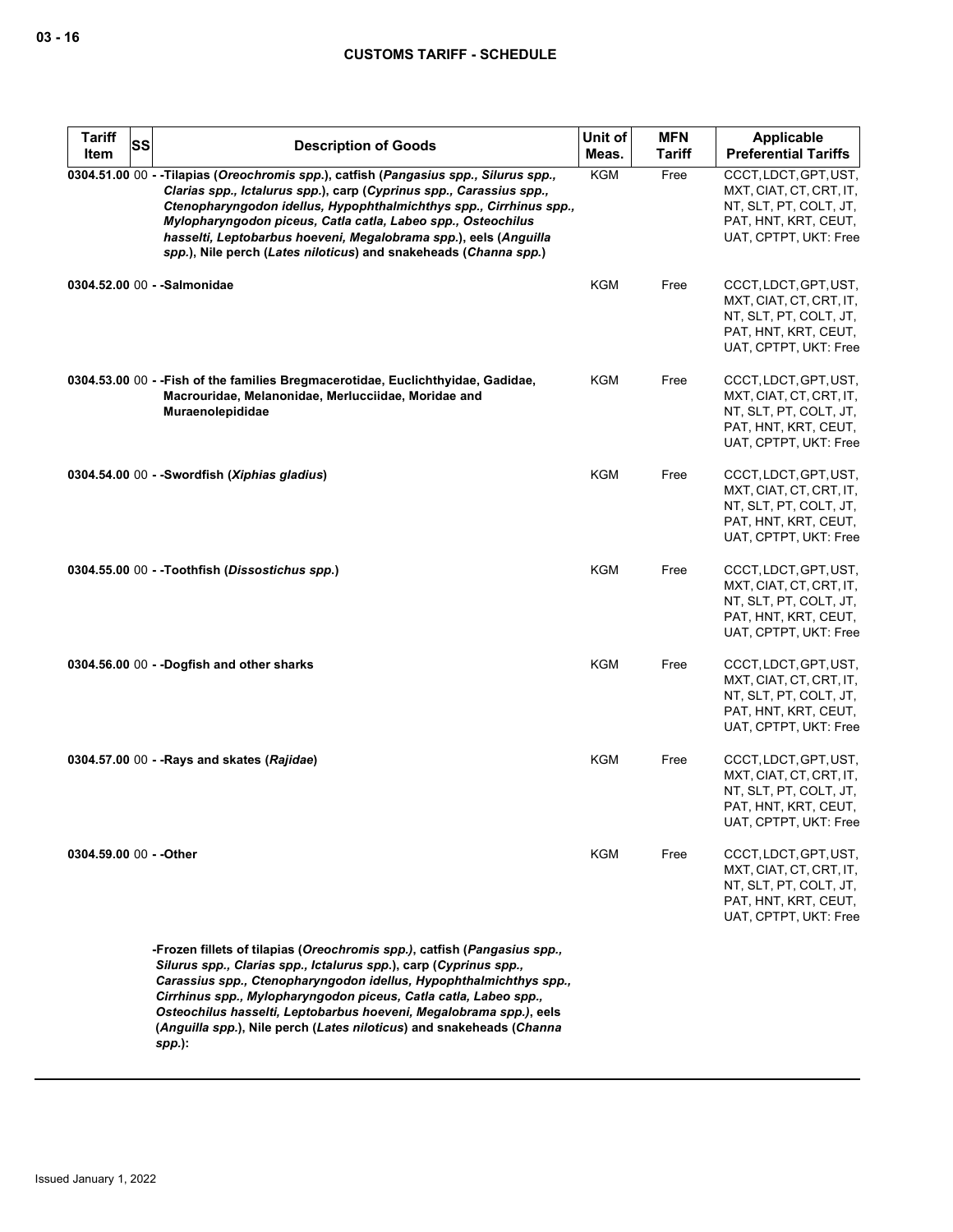| <b>Tariff</b><br>SS<br>Item | <b>Description of Goods</b>                                                                                                                                   | Unit of<br>Meas. | <b>MFN</b><br>Tariff | Applicable<br><b>Preferential Tariffs</b>                                                                                   |
|-----------------------------|---------------------------------------------------------------------------------------------------------------------------------------------------------------|------------------|----------------------|-----------------------------------------------------------------------------------------------------------------------------|
|                             | 0304.61.00 00 - - Tilapias (Oreochromis spp.)                                                                                                                 | <b>KGM</b>       | Free                 | CCCT, LDCT, GPT, UST,<br>MXT, CIAT, CT, CRT, IT,<br>NT, SLT, PT, COLT, JT,<br>PAT, HNT, KRT, CEUT,<br>UAT, CPTPT, UKT: Free |
|                             | 0304.62.00 00 - - Catfish (Pangasius spp., Silurus spp., Clarias spp., Ictalurus spp.)                                                                        | KGM              | Free                 | CCCT, LDCT, GPT, UST,<br>MXT, CIAT, CT, CRT, IT,<br>NT, SLT, PT, COLT, JT,<br>PAT, HNT, KRT, CEUT,<br>UAT, CPTPT, UKT: Free |
|                             | 0304.63.00 00 - - Nile Perch (Lates niloticus)                                                                                                                | KGM              | Free                 | CCCT, LDCT, GPT, UST,<br>MXT, CIAT, CT, CRT, IT,<br>NT, SLT, PT, COLT, JT,<br>PAT, HNT, KRT, CEUT,<br>UAT, CPTPT, UKT: Free |
| 0304.69.00 00 - - Other     |                                                                                                                                                               | <b>KGM</b>       | Free                 | CCCT, LDCT, GPT, UST,<br>MXT, CIAT, CT, CRT, IT,<br>NT, SLT, PT, COLT, JT,<br>PAT, HNT, KRT, CEUT,<br>UAT, CPTPT, UKT: Free |
|                             | -Frozen fillets of fish of the families Bregmacerotidae, Euclichthyidae,<br>Gadidae, Macrouridae, Melanonidae, Merlucciidae, Moridae and<br>Muraenolepididae: |                  |                      |                                                                                                                             |
|                             | 0304.71.00 00 - - Cod (Gadus morhua, Gadus ogac, Gadus macrocephalus)                                                                                         | KGM              | Free                 | CCCT, LDCT, GPT, UST,<br>MXT, CIAT, CT, CRT, IT,<br>NT, SLT, PT, COLT, JT,<br>PAT, HNT, KRT, CEUT,<br>UAT, CPTPT, UKT: Free |
|                             | 0304.72.00 00 - - Haddock (Melanogrammus aeglefinus)                                                                                                          | KGM              | Free                 | CCCT, LDCT, GPT, UST,<br>MXT, CIAT, CT, CRT, IT,<br>NT, SLT, PT, COLT, JT,<br>PAT, HNT, KRT, CEUT,<br>UAT, CPTPT, UKT: Free |
|                             | 0304.73.00 00 - - Coalfish (Pollachius virens)                                                                                                                | KGM              | Free                 | CCCT, LDCT, GPT, UST,<br>MXT, CIAT, CT, CRT, IT,<br>NT, SLT, PT, COLT, JT,<br>PAT, HNT, KRT, CEUT,<br>UAT, CPTPT, UKT: Free |
|                             | 0304.74.00 00 - - Hake (Merluccius spp., Urophycis spp.)                                                                                                      | KGM              | Free                 | CCCT, LDCT, GPT, UST,<br>MXT, CIAT, CT, CRT, IT,<br>NT, SLT, PT, COLT, JT,<br>PAT, HNT, KRT, CEUT,<br>UAT, CPTPT, UKT: Free |
|                             | 0304.75.00 00 - - Alaska Pollock (Theragra chalcogramma)                                                                                                      | KGM              | Free                 | CCCT, LDCT, GPT, UST,<br>MXT, CIAT, CT, CRT, IT,<br>NT, SLT, PT, COLT, JT,<br>PAT, HNT, KRT, CEUT,<br>UAT, CPTPT, UKT: Free |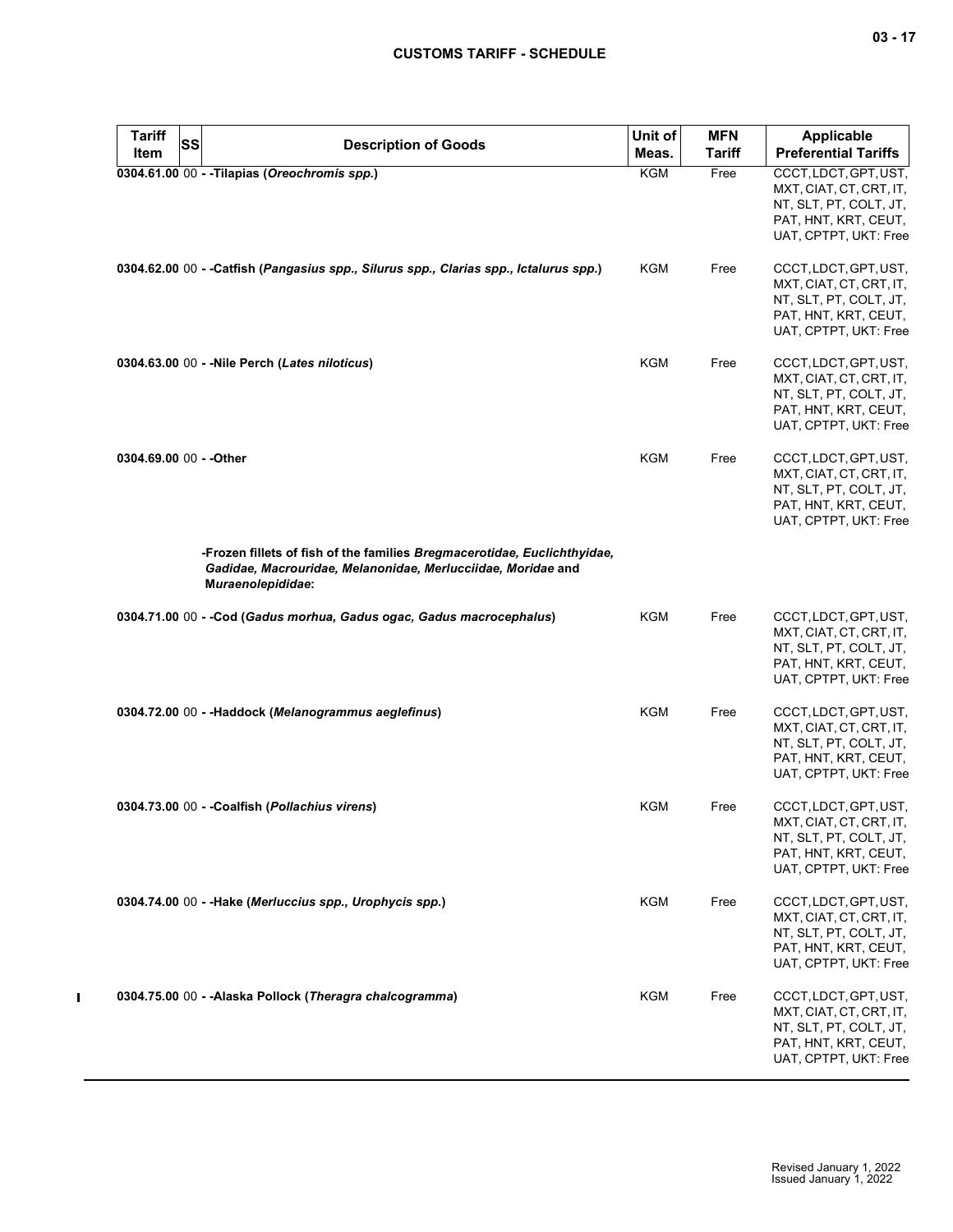| <b>Tariff</b><br>Item   | <b>SS</b> | <b>Description of Goods</b>                                                                                                                                                                                                                                             | Unit of<br>Meas.                              | <b>MFN</b><br><b>Tariff</b> | <b>Applicable</b><br><b>Preferential Tariffs</b>                                                                            |
|-------------------------|-----------|-------------------------------------------------------------------------------------------------------------------------------------------------------------------------------------------------------------------------------------------------------------------------|-----------------------------------------------|-----------------------------|-----------------------------------------------------------------------------------------------------------------------------|
| 0304.79.00 00 - - Other |           |                                                                                                                                                                                                                                                                         | KGM                                           | Free                        | CCCT, LDCT, GPT, UST,<br>MXT, CIAT, CT, CRT, IT,<br>NT, SLT, PT, COLT, JT,<br>PAT, HNT, KRT, CEUT,<br>UAT, CPTPT, UKT: Free |
|                         |           | -Frozen fillets of other fish:                                                                                                                                                                                                                                          |                                               |                             |                                                                                                                             |
|                         |           | 0304.81.00 00 - - Pacific salmon (Oncorhynchus nerka, Oncorhynchus gorbuscha,<br>Oncorhynchus keta, Oncorhynchus tschawytscha, Oncorhynchus<br>kisutch, Oncorhynchus masou and Oncorhynchus rhodurus), Atlantic<br>salmon (Salmo salar) and Danube salmon (Hucho hucho) | KGM                                           | Free                        | CCCT, LDCT, GPT, UST,<br>MXT, CIAT, CT, CRT, IT,<br>NT, SLT, PT, COLT, JT,<br>PAT, HNT, KRT, CEUT,<br>UAT, CPTPT, UKT: Free |
|                         |           | 0304.82.00 00 - - Trout (Salmo trutta, Oncorhynchus mykiss, Oncorhynchus clarki,<br>Oncorhynchus aguabonita, Oncorhynchus gilae, Oncorhynchus<br>apache and Oncorhynchus chrysogaster)                                                                                  | KGM                                           | Free                        | CCCT, LDCT, GPT, UST,<br>MXT, CIAT, CT, CRT, IT,<br>NT, SLT, PT, COLT, JT,<br>PAT, HNT, KRT, CEUT,<br>UAT, CPTPT, UKT: Free |
| 0304.83.00              |           | - - Flat fish (Pleuronectidae, Bothidae, Cynoglossidae, Soleidae,<br>Scophthalmidae and Citharidae)                                                                                                                                                                     |                                               | Free                        | CCCT, LDCT, GPT, UST,<br>MXT, CIAT, CT, CRT, IT,<br>NT, SLT, PT, COLT, JT,<br>PAT, HNT, KRT, CEUT,<br>UAT, CPTPT, UKT: Free |
|                         |           |                                                                                                                                                                                                                                                                         | KGM<br><b>KGM</b><br><b>KGM</b><br><b>KGM</b> |                             |                                                                                                                             |
|                         |           | 0304.84.00 00 - - Swordfish (Xiphias gladius)                                                                                                                                                                                                                           | KGM                                           | Free                        | CCCT, LDCT, GPT, UST,<br>MXT, CIAT, CT, CRT, IT,<br>NT, SLT, PT, COLT, JT,<br>PAT, HNT, KRT, CEUT,<br>UAT, CPTPT, UKT: Free |
|                         |           | 0304.85.00 00 - - Toothfish (Dissostichus spp.)                                                                                                                                                                                                                         | KGM                                           | Free                        | CCCT, LDCT, GPT, UST,<br>MXT, CIAT, CT, CRT, IT,<br>NT, SLT, PT, COLT, JT,<br>PAT, HNT, KRT, CEUT,<br>UAT, CPTPT, UKT: Free |
|                         |           | 0304.86.00 00 - - Herrings (Clupea harengus, Clupea pallasii)                                                                                                                                                                                                           | KGM                                           | Free                        | CCCT, LDCT, GPT, UST,<br>MXT, CIAT, CT, CRT, IT,<br>NT, SLT, PT, COLT, JT,<br>PAT, HNT, KRT, CEUT,<br>UAT, CPTPT, UKT: Free |
|                         |           | 0304.87.00 00 - - Tunas (of the genus Thunnus), skipjack tuna (stripe-bellied bonito)<br>(Katsuwonus pelamis)                                                                                                                                                           | KGM                                           | Free                        | CCCT, LDCT, GPT, UST,<br>MXT, CIAT, CT, CRT, IT,<br>NT, SLT, PT, COLT, JT,<br>PAT, HNT, KRT, CEUT,<br>UAT, CPTPT, UKT: Free |

 $\mathbf I$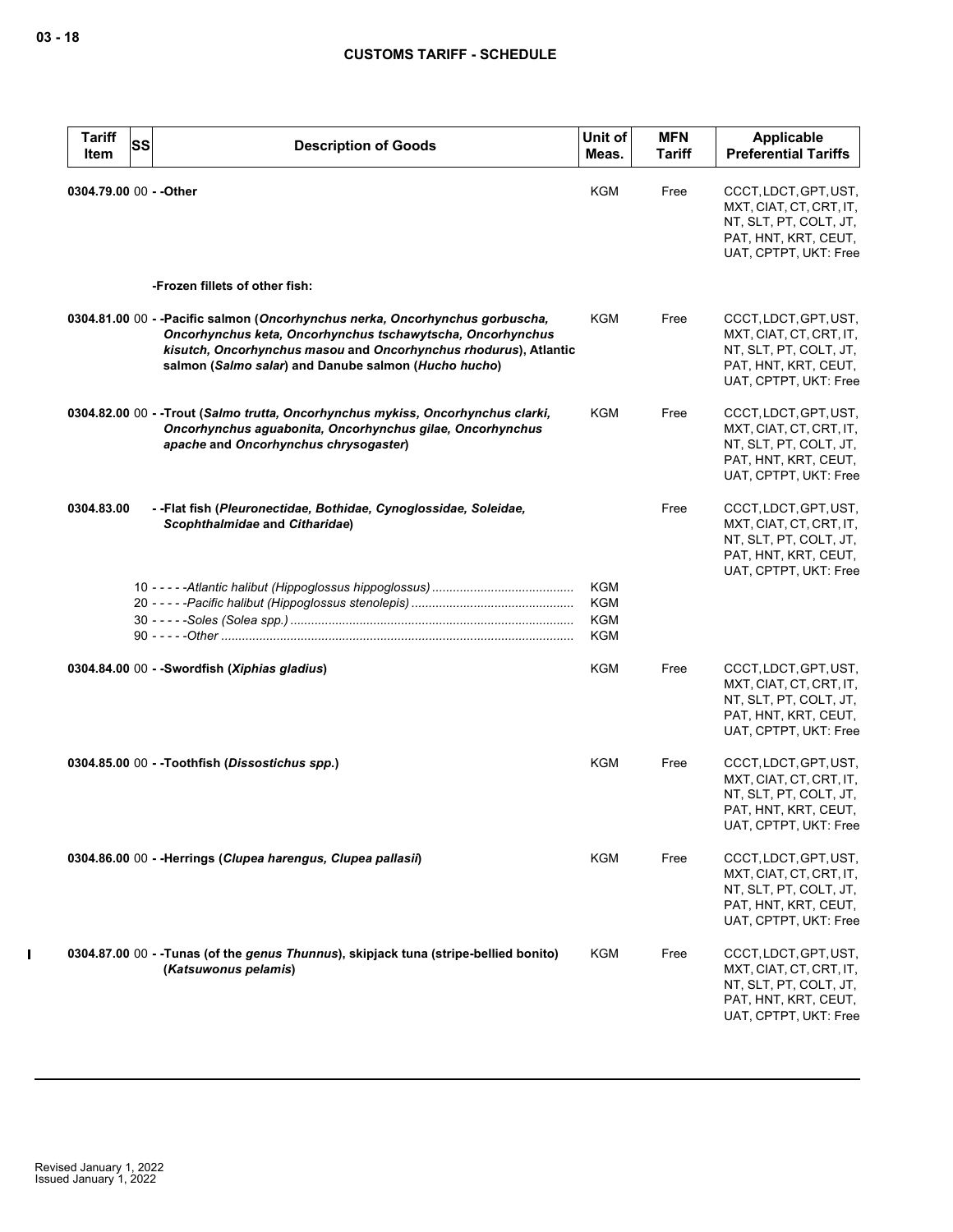| <b>Tariff</b><br>Item | SS<br><b>Description of Goods</b>                                                                                                                                                                                                                                                                                                                                                                                                         | Unit of<br>Meas.  | <b>MFN</b><br><b>Tariff</b> | Applicable<br><b>Preferential Tariffs</b>                                                                                   |
|-----------------------|-------------------------------------------------------------------------------------------------------------------------------------------------------------------------------------------------------------------------------------------------------------------------------------------------------------------------------------------------------------------------------------------------------------------------------------------|-------------------|-----------------------------|-----------------------------------------------------------------------------------------------------------------------------|
|                       | 0304.88.00 00 - - Dogfish, other sharks, rays and skates (Rajidae)                                                                                                                                                                                                                                                                                                                                                                        | <b>KGM</b>        | Free                        | CCCT, LDCT, GPT, UST,<br>MXT, CIAT, CT, CRT, IT,<br>NT, SLT, PT, COLT, JT,<br>PAT, HNT, KRT, CEUT,<br>UAT, CPTPT, UKT: Free |
| 0304.89.00            | - -Other                                                                                                                                                                                                                                                                                                                                                                                                                                  |                   | Free                        | CCCT, LDCT, GPT, UST,<br>MXT, CIAT, CT, CRT, IT,<br>NT, SLT, PT, COLT, JT,<br>PAT, HNT, KRT, CEUT,<br>UAT, CPTPT, UKT: Free |
|                       |                                                                                                                                                                                                                                                                                                                                                                                                                                           | KGM               |                             |                                                                                                                             |
|                       |                                                                                                                                                                                                                                                                                                                                                                                                                                           | KGM               |                             |                                                                                                                             |
|                       | -Other, frozen:                                                                                                                                                                                                                                                                                                                                                                                                                           |                   |                             |                                                                                                                             |
|                       | 0304.91.00 00 - - Swordfish (Xiphias gladius)                                                                                                                                                                                                                                                                                                                                                                                             | KGM               | Free                        | CCCT, LDCT, GPT, UST,<br>MXT, CIAT, CT, CRT, IT,<br>NT, SLT, PT, COLT, JT,<br>PAT, HNT, KRT, CEUT,<br>UAT, CPTPT, UKT: Free |
|                       | 0304.92.00 00 - - Toothfish (Dissostichus spp.)                                                                                                                                                                                                                                                                                                                                                                                           | <b>KGM</b>        | Free                        | CCCT, LDCT, GPT, UST,<br>MXT, CIAT, CT, CRT, IT,<br>NT, SLT, PT, COLT, JT,<br>PAT, HNT, KRT, CEUT,<br>UAT, CPTPT, UKT: Free |
|                       | 0304.93.00 00 - -Tilapias (Oreochromis spp.), catfish (Pangasius spp., Silurus spp.,<br>Clarias spp., Ictalurus spp.), carp (Cyprinus spp., Carassius spp.,<br>Ctenopharyngodon idellus, Hypophthalmichthys spp., Cirrhinus spp.,<br>Mylopharyngodon piceus, Catla catla, Labeo spp., Osteochilus<br>hasselti, Leptobarbus hoeveni, Megalobrama spp.), eels (Anguilla<br>spp.), Nile perch (Lates niloticus) and snakeheads (Channa spp.) | <b>KGM</b>        | Free                        | CCCT, LDCT, GPT, UST,<br>MXT, CIAT, CT, CRT, IT,<br>NT, SLT, PT, COLT, JT,<br>PAT, HNT, KRT, CEUT,<br>UAT, CPTPT, UKT: Free |
|                       | 0304.94.00 00 - - Alaska Pollock (Theragra chalcogramma)                                                                                                                                                                                                                                                                                                                                                                                  | <b>KGM</b>        | Free                        | CCCT, LDCT, GPT, UST,<br>MXT, CIAT, CT, CRT, IT,<br>NT, SLT, PT, COLT, JT,<br>PAT, HNT, KRT, CEUT,<br>UAT, CPTPT, UKT: Free |
| 0304.95.00            | - - Fish of the families Bregmacerotidae, Euclichthyidae, Gadidae,<br>Macrouridae, Melanonidae, Merlucciidae, Moridae and<br>Muraenolepididae, other than Alaska Pollock (Theragra<br>chalcogramma)                                                                                                                                                                                                                                       |                   | Free                        | CCCT, LDCT, GPT, UST,<br>MXT, CIAT, CT, CRT, IT,<br>NT, SLT, PT, COLT, JT,<br>PAT, HNT, KRT, CEUT,<br>UAT, CPTPT, UKT: Free |
|                       |                                                                                                                                                                                                                                                                                                                                                                                                                                           | <b>KGM</b><br>KGM |                             |                                                                                                                             |
|                       | 0304.96.00 00 - - Dogfish and other sharks                                                                                                                                                                                                                                                                                                                                                                                                | <b>KGM</b>        | Free                        | CCCT, LDCT, GPT, UST,<br>MXT, CIAT, CT, CRT, IT,<br>NT, SLT, PT, COLT, JT,<br>PAT, HNT, KRT, CEUT,<br>UAT, CPTPT, UKT: Free |

 $\mathbf{I}$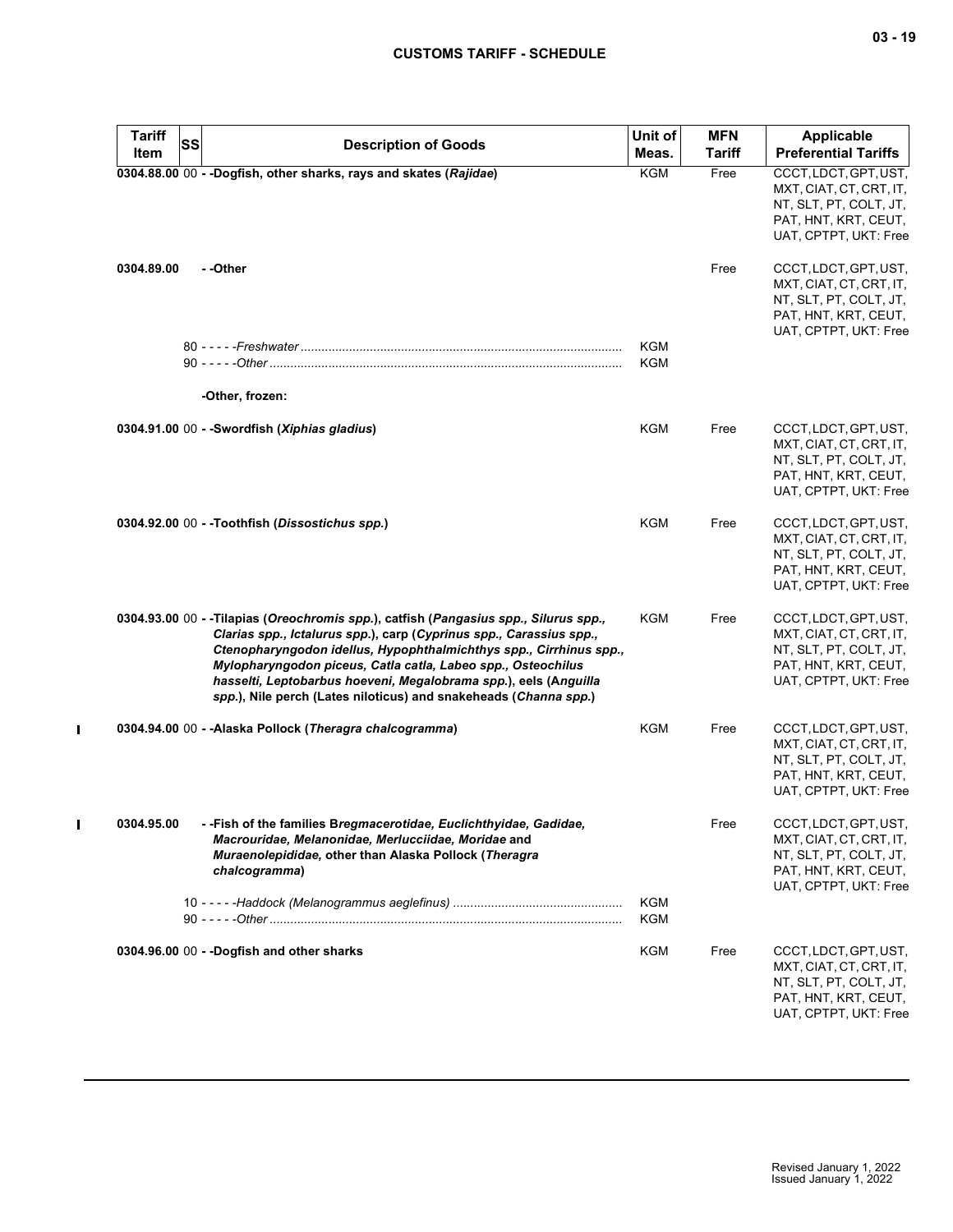$\mathbf{I}$ 

 $\mathbf I$ 

| <b>Tariff</b> | SS                                                                                                                               | Unit of    | <b>MFN</b> | Applicable                                        |
|---------------|----------------------------------------------------------------------------------------------------------------------------------|------------|------------|---------------------------------------------------|
| Item          | <b>Description of Goods</b>                                                                                                      | Meas.      | Tariff     | <b>Preferential Tariffs</b>                       |
|               | 0304.97.00 00 - - Rays and skates (Rajidae)                                                                                      | <b>KGM</b> | Free       | CCCT, LDCT, GPT, UST,                             |
|               |                                                                                                                                  |            |            | MXT, CIAT, CT, CRT, IT,<br>NT, SLT, PT, COLT, JT, |
|               |                                                                                                                                  |            |            | PAT, HNT, KRT, CEUT,                              |
|               |                                                                                                                                  |            |            | UAT, CPTPT, UKT: Free                             |
| 0304.99.00    | - -Other                                                                                                                         |            | Free       | CCCT, LDCT, GPT, UST,                             |
|               |                                                                                                                                  |            |            | MXT, CIAT, CT, CRT, IT,                           |
|               |                                                                                                                                  |            |            | NT, SLT, PT, COLT, JT,                            |
|               |                                                                                                                                  |            |            | PAT, HNT, KRT, CEUT,                              |
|               |                                                                                                                                  |            |            | UAT, CPTPT, UKT: Free                             |
|               |                                                                                                                                  | <b>KGM</b> |            |                                                   |
|               | 30 - - - - - Halibut (Hippoglossus hippoglossus, Hippoglossus stenolepis)                                                        | <b>KGM</b> |            |                                                   |
|               |                                                                                                                                  | <b>KGM</b> |            |                                                   |
|               |                                                                                                                                  | <b>KGM</b> |            |                                                   |
|               |                                                                                                                                  | <b>KGM</b> |            |                                                   |
| 03.05         | Fish, dried, salted or in brine; smoked fish, whether or not cooked                                                              |            |            |                                                   |
|               | before or during the smoking process.                                                                                            |            |            |                                                   |
|               |                                                                                                                                  |            |            |                                                   |
|               |                                                                                                                                  |            |            |                                                   |
|               | 0305.20.00 00 -Livers, roes and milt of fish, dried, smoked, salted or in brine                                                  | <b>KGM</b> | 3%         | CCCT, LDCT, UST,<br>MXT, CT, CRT, IT, NT,         |
|               |                                                                                                                                  |            |            | SLT, PT, COLT, JT, PAT,                           |
|               |                                                                                                                                  |            |            | HNT, KRT, CEUT, UAT,                              |
|               |                                                                                                                                  |            |            | CPTPT, UKT: Free                                  |
|               |                                                                                                                                  |            |            | GPT: 3%                                           |
|               | -Fish fillets, dried, salted or in brine, but not smoked:                                                                        |            |            |                                                   |
|               | 0305.31.00 00 - -Tilapias (Oreochromis spp.), catfish (Pangasius spp., Silurus spp.,                                             | KGM        | Free       | CCCT, LDCT, GPT, UST,                             |
|               | Clarias spp., Ictalurus spp.), carp (Cyprinus spp., Carassius spp.,                                                              |            |            | MXT, CIAT, CT, CRT, IT,                           |
|               | Ctenopharyngodon idellus, Hypophthalmichthys spp., Cirrhinus spp.,                                                               |            |            | NT, SLT, PT, COLT, JT,                            |
|               | Mylopharyngodon piceus, Catla catla, Labeo spp., Osteochilus<br>hasselti, Leptobarbus hoeveni, Megalobrama spp.), eels (Anguilla |            |            | PAT, HNT, KRT, CEUT,<br>UAT, CPTPT, UKT: Free     |
|               | spp.), Nile perch (Lates niloticus) and snakeheads (Channa spp.)                                                                 |            |            |                                                   |
|               | 0305.32.00 00 - - Fish of the families Bregmacerotidae, Euclichthyidae, Gadidae,                                                 | KGM        | Free       | CCCT, LDCT, GPT, UST,                             |
|               | Macrouridae, Melanonidae, Merlucciidae, Moridae and                                                                              |            |            | MXT, CIAT, CT, CRT, IT,                           |
|               | <i><b>Muraenolepididae</b></i>                                                                                                   |            |            | NT, SLT, PT, COLT, JT,                            |
|               |                                                                                                                                  |            |            | PAT, HNT, KRT, CEUT,                              |
|               |                                                                                                                                  |            |            | UAT, CPTPT, UKT: Free                             |
|               | 0305.39.00 00 - - Other                                                                                                          | <b>KGM</b> | Free       | CCCT, LDCT, GPT, UST,                             |
|               |                                                                                                                                  |            |            | MXT, CIAT, CT, CRT, IT,                           |
|               |                                                                                                                                  |            |            | NT, SLT, PT, COLT, JT,<br>PAT, HNT, KRT, CEUT,    |
|               |                                                                                                                                  |            |            | UAT, CPTPT, UKT: Free                             |
|               |                                                                                                                                  |            |            |                                                   |

**-Smoked fish, including fillets, other than edible fish offal:**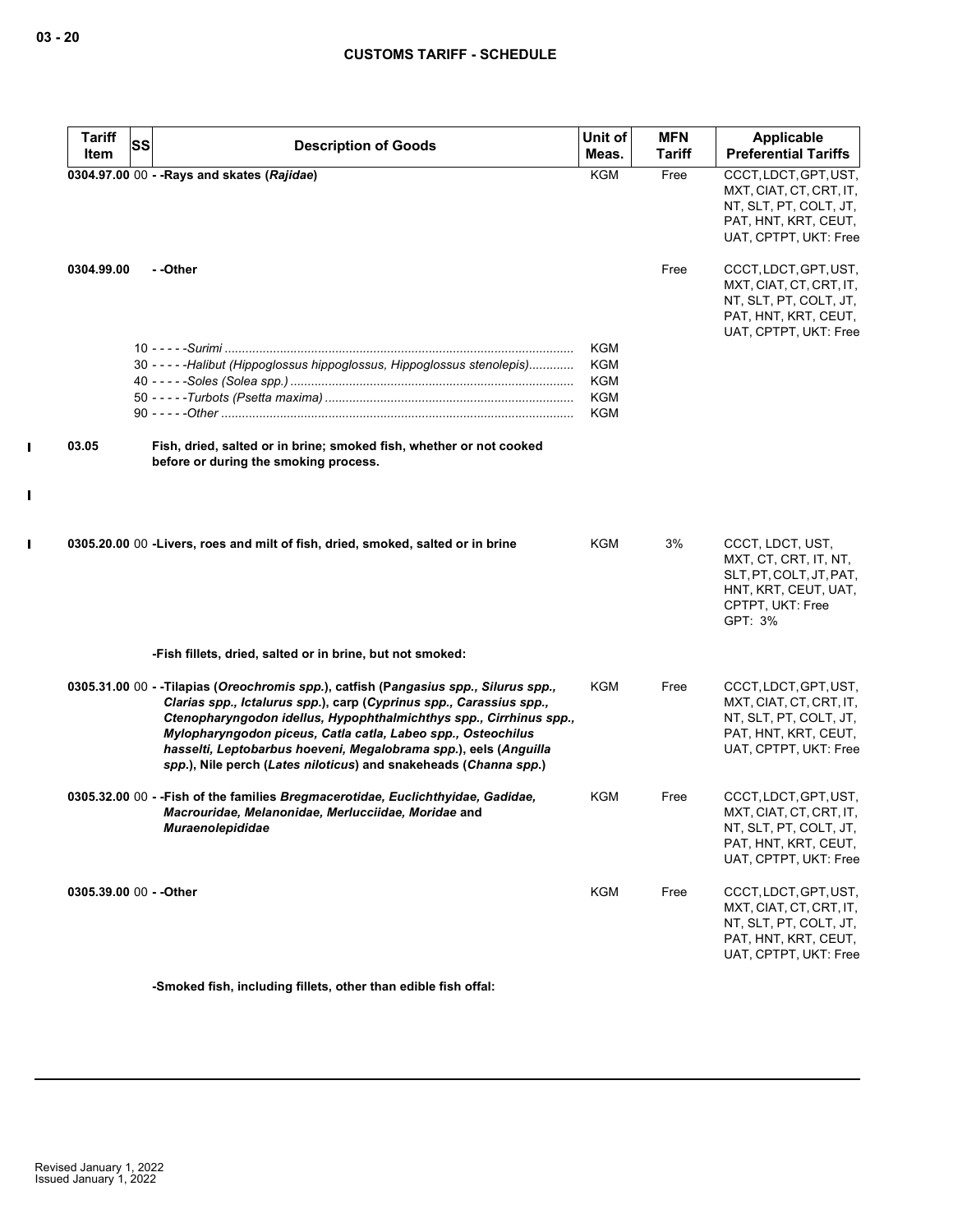| <b>Tariff</b><br>Item   | SS | <b>Description of Goods</b>                                                                                                                                                                                                                                                                                                                                                                                                               | Unit of<br>Meas. | <b>MFN</b><br><b>Tariff</b> | <b>Applicable</b><br><b>Preferential Tariffs</b>                                                                            |
|-------------------------|----|-------------------------------------------------------------------------------------------------------------------------------------------------------------------------------------------------------------------------------------------------------------------------------------------------------------------------------------------------------------------------------------------------------------------------------------------|------------------|-----------------------------|-----------------------------------------------------------------------------------------------------------------------------|
|                         |    | 0305.41.00 00 - - Pacific salmon (Oncorhynchus nerka, Oncorhyncus gorbuscha,<br>Oncorhyncus keta, Oncorhyncus tschawytscha, Oncorhyncus<br>kisutch, Oncorhyncus masou and Oncorhyncus rhodurus), Atlantic<br>salmon (Salmo salar) and Danube salmon (Hucho hucho)                                                                                                                                                                         | KGM              | Free                        | CCCT, LDCT, GPT, UST,<br>MXT, CIAT, CT, CRT, IT,<br>NT, SLT, PT, COLT, JT,<br>PAT, HNT, KRT, CEUT,<br>UAT, CPTPT, UKT: Free |
|                         |    | 0305.42.00 00 - - Herrings (Clupea harengus, Clupea pallasii)                                                                                                                                                                                                                                                                                                                                                                             | <b>KGM</b>       | Free                        | CCCT, LDCT, GPT, UST,<br>MXT, CIAT, CT, CRT, IT,<br>NT, SLT, PT, COLT, JT,<br>PAT, HNT, KRT, CEUT,<br>UAT, CPTPT, UKT: Free |
|                         |    | 0305.43.00 00 - - Trout (Salmo trutta, Oncorhynchus mykiss, Oncorhynchus clarki,<br>Oncorhynchus aguabonita, Oncorhynchus gilae, Oncorhynchus<br>apache and Oncorhynchus chrysogaster)                                                                                                                                                                                                                                                    | <b>KGM</b>       | Free                        | CCCT, LDCT, GPT, UST,<br>MXT, CIAT, CT, CRT, IT,<br>NT, SLT, PT, COLT, JT,<br>PAT, HNT, KRT, CEUT,<br>UAT, CPTPT, UKT: Free |
|                         |    | 0305.44.00 00 - -Tilapias (Oreochromis spp.), catfish (Pangasius spp., Silurus spp.,<br>Clarias spp., Ictalurus spp.), carp (Cyprinus spp., Carassius spp.,<br>Ctenopharyngodon idellus, Hypophthalmichthys spp., Cirrhinus spp.,<br>Mylopharyngodon piceus, Catla catla, Labeo spp., Osteochilus<br>hasselti, Leptobarbus hoeveni, Megalobrama spp.), eels (Anguilla<br>spp.), Nile perch (Lates niloticus) and snakeheads (Channa spp.) | <b>KGM</b>       | Free                        | CCCT, LDCT, GPT, UST,<br>MXT, CIAT, CT, CRT, IT,<br>NT, SLT, PT, COLT, JT,<br>PAT, HNT, KRT, CEUT,<br>UAT, CPTPT, UKT: Free |
| 0305.49.00 00 - - Other |    |                                                                                                                                                                                                                                                                                                                                                                                                                                           | <b>KGM</b>       | Free                        | CCCT, LDCT, GPT, UST,<br>MXT, CIAT, CT, CRT, IT,<br>NT, SLT, PT, COLT, JT,<br>PAT, HNT, KRT, CEUT,<br>UAT, CPTPT, UKT: Free |
|                         |    | -Dried fish, other than edible fish offal, whether or not salted but not<br>smoked:                                                                                                                                                                                                                                                                                                                                                       |                  |                             |                                                                                                                             |
|                         |    | 0305.51.00 00 - - Cod (Gadus morhua, Gadus ogac, Gadus macrocephalus)                                                                                                                                                                                                                                                                                                                                                                     | KGM              | Free                        | CCCT, LDCT, GPT, UST,<br>MXT, CIAT, CT, CRT, IT,<br>NT, SLT, PT, COLT, JT,<br>PAT, HNT, KRT, CEUT,<br>UAT, CPTPT, UKT: Free |
|                         |    | 0305.52.00 00 - -Tilapias (Oreochromis spp.), catfish (Pangasius spp., Silurus spp.,<br>Clarias spp., Ictalurus spp.), carp (Cyprinus spp., Carassius spp.,<br>Ctenopharyngodon idellus, Hypophthalmichthys spp., Cirrhinus spp.,<br>Mylopharyngodon piceus, Catla catla, Labeo spp., Osteochilus<br>hasselti, Leptobarbus hoeveni, Megalobrama spp.), eels (Anguilla<br>spp.), Nile perch (Lates niloticus) and snakeheads (Channa spp.) | KGM              | Free                        | CCCT, LDCT, GPT, UST,<br>MXT, CIAT, CT, CRT, IT,<br>NT, SLT, PT, COLT, JT,<br>PAT, HNT, KRT, CEUT,<br>UAT, CPTPT, UKT: Free |
|                         |    | 0305.53.00 00 - - Fish of the families Bregmacerotidae, Euclichthyidae, Gadidae,<br>Macrouridae, Melanonidae, Merlucciidae, Moridae and<br>Muraenolepididae, other than cod (Gadus morhua, Gadus ogac,<br>Gadus macrocephalus)                                                                                                                                                                                                            | KGM              | Free                        | CCCT, LDCT, GPT, UST,<br>MXT, CIAT, CT, CRT, IT,<br>NT, SLT, PT, COLT, JT,<br>PAT, HNT, KRT, CEUT,<br>UAT, CPTPT, UKT: Free |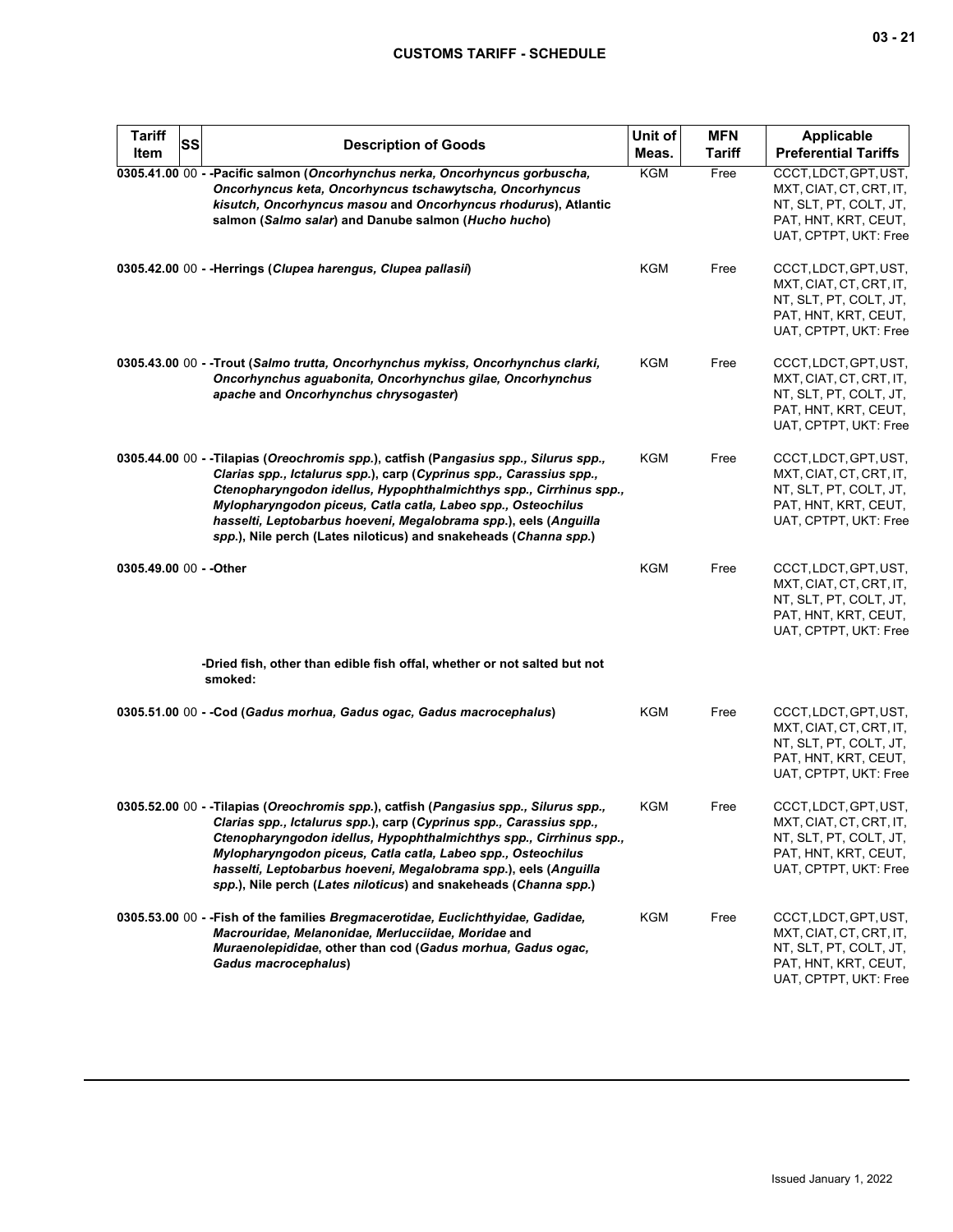| <b>Tariff</b>           | <b>SS</b> | <b>Description of Goods</b>                                                                                                                                                                                                                                                                                                                                                                                                                                                                                                                                                                                                                                                                                                                               | Unit of    | <b>MFN</b>    | Applicable                                                                                                                  |
|-------------------------|-----------|-----------------------------------------------------------------------------------------------------------------------------------------------------------------------------------------------------------------------------------------------------------------------------------------------------------------------------------------------------------------------------------------------------------------------------------------------------------------------------------------------------------------------------------------------------------------------------------------------------------------------------------------------------------------------------------------------------------------------------------------------------------|------------|---------------|-----------------------------------------------------------------------------------------------------------------------------|
| Item                    |           |                                                                                                                                                                                                                                                                                                                                                                                                                                                                                                                                                                                                                                                                                                                                                           | Meas.      | <b>Tariff</b> | <b>Preferential Tariffs</b>                                                                                                 |
|                         |           | 0305.54.00 00 - - Herrings (Clupea harengus, Clupea pallasii), anchovies (Engraulis<br>spp.), sardines (Sardina pilchardus, Sardinops spp.), sardinella<br>(Sardinella spp.), brisling or sprats (Sprattus sprattus), mackerel<br>(Scomber scombrus, Scomber australasicus, Scomber japonicus),<br>Indian mackerels (Rastrelliger spp.), seerfishes (Scomberomorus<br>spp.), jack and horse mackerel (Trachurus spp.), jacks, crevalles<br>(Caranx spp.), cobia (Rachycentron canadum), silver pomfrets<br>(Pampus spp.), Pacific saury (Cololabis saira), scads (Decapterus<br>spp.), capelin (Mallotus villosus), swordfish (Xiphias gladius),<br>Kawakawa (Euthynnus affinis), bonitos (Sarda spp.), marlins,<br>sailfishes, spearfish (Istiophoridae) | KGM        | Free          | CCCT, LDCT, GPT, UST,<br>MXT, CIAT, CT, CRT, IT,<br>NT, SLT, PT, COLT, JT,<br>PAT, HNT, KRT, CEUT,<br>UAT, CPTPT, UKT: Free |
| 0305.59.00 00 - - Other |           | -Fish, salted but not dried or smoked and fish in brine, other than edible                                                                                                                                                                                                                                                                                                                                                                                                                                                                                                                                                                                                                                                                                | KGM        | Free          | CCCT, LDCT, GPT, UST,<br>MXT, CIAT, CT, CRT, IT,<br>NT, SLT, PT, COLT, JT,<br>PAT, HNT, KRT, CEUT,<br>UAT, CPTPT, UKT: Free |
|                         |           | fish offal:                                                                                                                                                                                                                                                                                                                                                                                                                                                                                                                                                                                                                                                                                                                                               |            |               |                                                                                                                             |
|                         |           | 0305.61.00 00 - - Herrings (Clupea harengus, Clupea pallasii)                                                                                                                                                                                                                                                                                                                                                                                                                                                                                                                                                                                                                                                                                             | KGM        | Free          | CCCT, LDCT, GPT, UST,<br>MXT, CIAT, CT, CRT, IT,<br>NT, SLT, PT, COLT, JT,<br>PAT, HNT, KRT, CEUT,<br>UAT, CPTPT, UKT: Free |
|                         |           | 0305.62.00 00 - -Cod (Gadus morhua, Gadus ogac, Gadus macrocephalus)                                                                                                                                                                                                                                                                                                                                                                                                                                                                                                                                                                                                                                                                                      | KGM        | Free          | CCCT, LDCT, GPT, UST,<br>MXT, CIAT, CT, CRT, IT,<br>NT, SLT, PT, COLT, JT,<br>PAT, HNT, KRT, CEUT,<br>UAT, CPTPT, UKT: Free |
|                         |           | 0305.63.00 00 - - Anchovies (Engraulis spp.)                                                                                                                                                                                                                                                                                                                                                                                                                                                                                                                                                                                                                                                                                                              | <b>KGM</b> | Free          | CCCT, LDCT, GPT, UST,<br>MXT, CIAT, CT, CRT, IT,<br>NT, SLT, PT, COLT, JT,<br>PAT, HNT, KRT, CEUT,<br>UAT, CPTPT, UKT: Free |
|                         |           | 0305.64.00 00 - - Tilapias (Oreochromis spp.), catfish (Pangasius spp., Silurus spp.,<br>Clarias spp., Ictalurus spp.), carp (Cyprinus spp., Carassius spp.,<br>Ctenopharyngodon idellus, Hypophthalmichthys spp., Cirrhinus spp.,<br>Mylopharyngodon piceus, Catla catla, Labeo spp., Osteochilus<br>hasselti, Leptobarbus hoeveni, Megalobrama spp.), eels (Anguilla<br>spp.), Nile perch (Lates niloticus) and snakeheads (Channa spp.)                                                                                                                                                                                                                                                                                                                | KGM        | Free          | CCCT, LDCT, GPT, UST,<br>MXT, CIAT, CT, CRT, IT,<br>NT, SLT, PT, COLT, JT,<br>PAT, HNT, KRT, CEUT,<br>UAT, CPTPT, UKT: Free |
| 0305.69.00 00 - - Other |           |                                                                                                                                                                                                                                                                                                                                                                                                                                                                                                                                                                                                                                                                                                                                                           | <b>KGM</b> | Free          | CCCT, LDCT, GPT, UST,<br>MXT, CIAT, CT, CRT, IT,<br>NT, SLT, PT, COLT, JT,<br>PAT, HNT, KRT, CEUT,<br>UAT, CPTPT, UKT: Free |

**-Fish fins, heads, tails, maws and other edible fish offal:**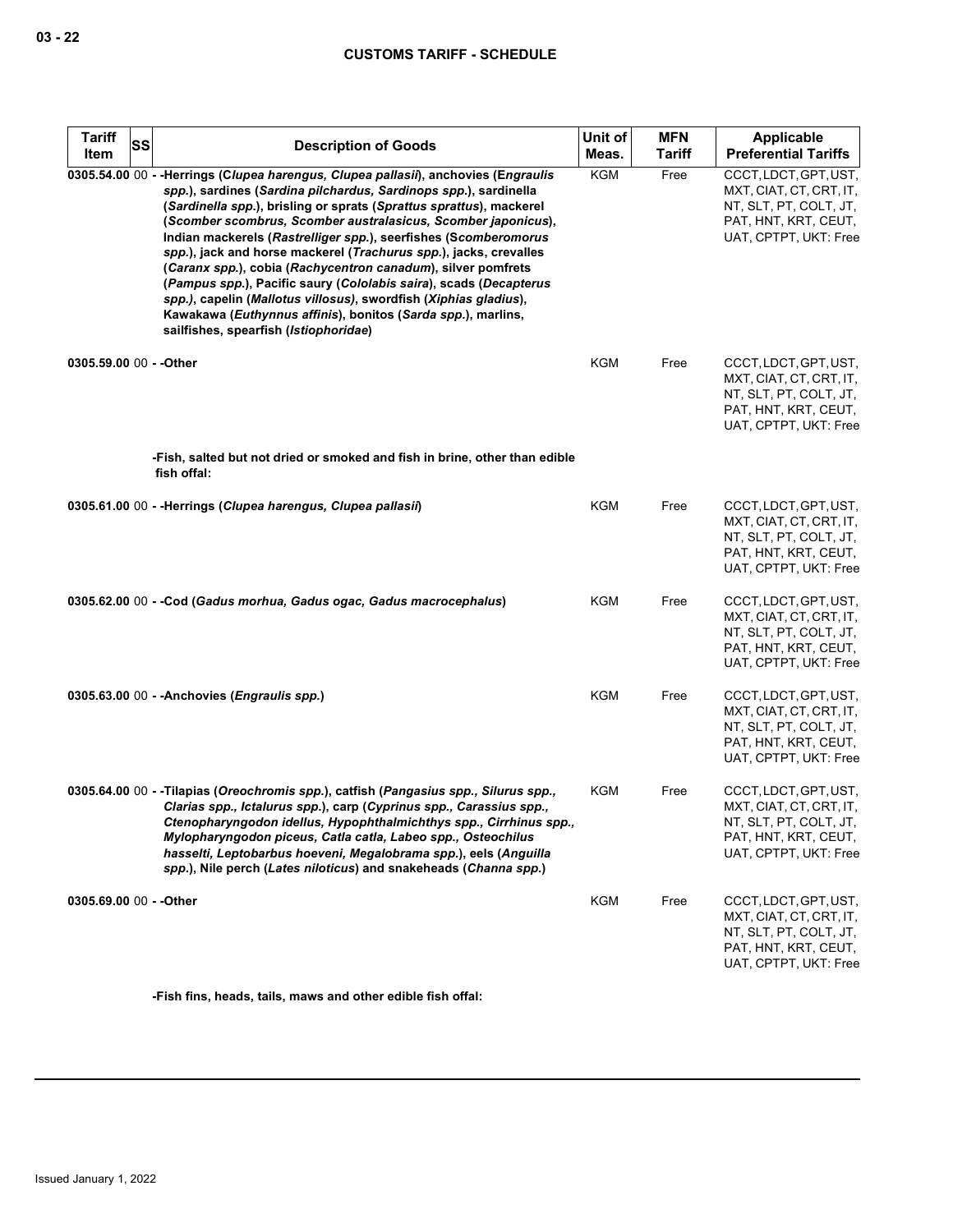| <b>Tariff</b><br>Item     | <b>SS</b> | <b>Description of Goods</b>                                                                                                                                                                                                                                                                                                                      | Unit of<br>Meas. | <b>MFN</b><br><b>Tariff</b> | <b>Applicable</b><br><b>Preferential Tariffs</b>                                                                            |
|---------------------------|-----------|--------------------------------------------------------------------------------------------------------------------------------------------------------------------------------------------------------------------------------------------------------------------------------------------------------------------------------------------------|------------------|-----------------------------|-----------------------------------------------------------------------------------------------------------------------------|
|                           |           | 0305.71.00 00 - - Shark fins                                                                                                                                                                                                                                                                                                                     | KGM              | Free                        | CCCT, LDCT, GPT, UST,<br>MXT, CIAT, CT, CRT, IT,<br>NT, SLT, PT, COLT, JT,<br>PAT, HNT, KRT, CEUT,<br>UAT, CPTPT, UKT: Free |
|                           |           | 0305.72.00 00 - - Fish heads, tails and maws                                                                                                                                                                                                                                                                                                     | KGM              | Free                        | CCCT, LDCT, GPT, UST,<br>MXT, CIAT, CT, CRT, IT,<br>NT, SLT, PT, COLT, JT,<br>PAT, HNT, KRT, CEUT,<br>UAT, CPTPT, UKT: Free |
| 0305.79.00 00 - - Other   |           |                                                                                                                                                                                                                                                                                                                                                  | <b>KGM</b>       | Free                        | CCCT, LDCT, GPT, UST,<br>MXT, CIAT, CT, CRT, IT,<br>NT, SLT, PT, COLT, JT,<br>PAT, HNT, KRT, CEUT,<br>UAT, CPTPT, UKT: Free |
| 03.06                     |           | Crustaceans, whether in shell or not, live, fresh, chilled, frozen, dried,<br>salted or in brine; smoked crustaceans, whether in shell or not, whether<br>or not cooked before or during the smoking process; crustaceans, in<br>shell, cooked by steaming or by boiling in water, whether or not chilled,<br>frozen, dried, salted or in brine. |                  |                             |                                                                                                                             |
|                           |           | -Frozen:                                                                                                                                                                                                                                                                                                                                         |                  |                             |                                                                                                                             |
|                           |           | 0306.11.00 00 - - Rock lobster and other sea crawfish (Palinurus spp., Panulirus spp.,<br>Jasus spp.)                                                                                                                                                                                                                                            | KGM              | 5%                          | CCCT, LDCT, UST,<br>MXT, CT, CRT, IT, NT,<br>SLT, PT, COLT, JT, PAT,<br>HNT, KRT, CEUT, UAT,<br>CPTPT, UKT: Free            |
| 0306.12                   |           | --Lobsters (Homarus spp.)                                                                                                                                                                                                                                                                                                                        |                  |                             |                                                                                                                             |
|                           |           | 0306.12.10 00 - - - Smoked                                                                                                                                                                                                                                                                                                                       | <b>KGM</b>       | 4%                          | CCCT, LDCT, UST,<br>MXT, CT, CRT, IT, NT,<br>SLT, PT, COLT, JT, PAT,<br>HNT, KRT, CEUT, UAT,<br>CPTPT, UKT: Free<br>GPT: 3% |
| 0306.12.90 00 - - - Other |           |                                                                                                                                                                                                                                                                                                                                                  | KGM              | Free                        | CCCT, LDCT, GPT, UST,<br>MXT, CIAT, CT, CRT, IT,<br>NT, SLT, PT, COLT, JT,<br>PAT, HNT, KRT, CEUT,<br>UAT, CPTPT, UKT: Free |
| 0306.14                   |           | - -Crabs                                                                                                                                                                                                                                                                                                                                         |                  |                             |                                                                                                                             |
|                           |           | $0306.14.1000 - -$ King or snow for processing                                                                                                                                                                                                                                                                                                   | <b>KGM</b>       | Free                        | CCCT, LDCT, UST,<br>MXT, CIAT, CT, CRT, IT,<br>NT, SLT, PT, COLT, JT,<br>PAT, HNT, KRT, CEUT,<br>UAT, CPTPT, UKT: Free      |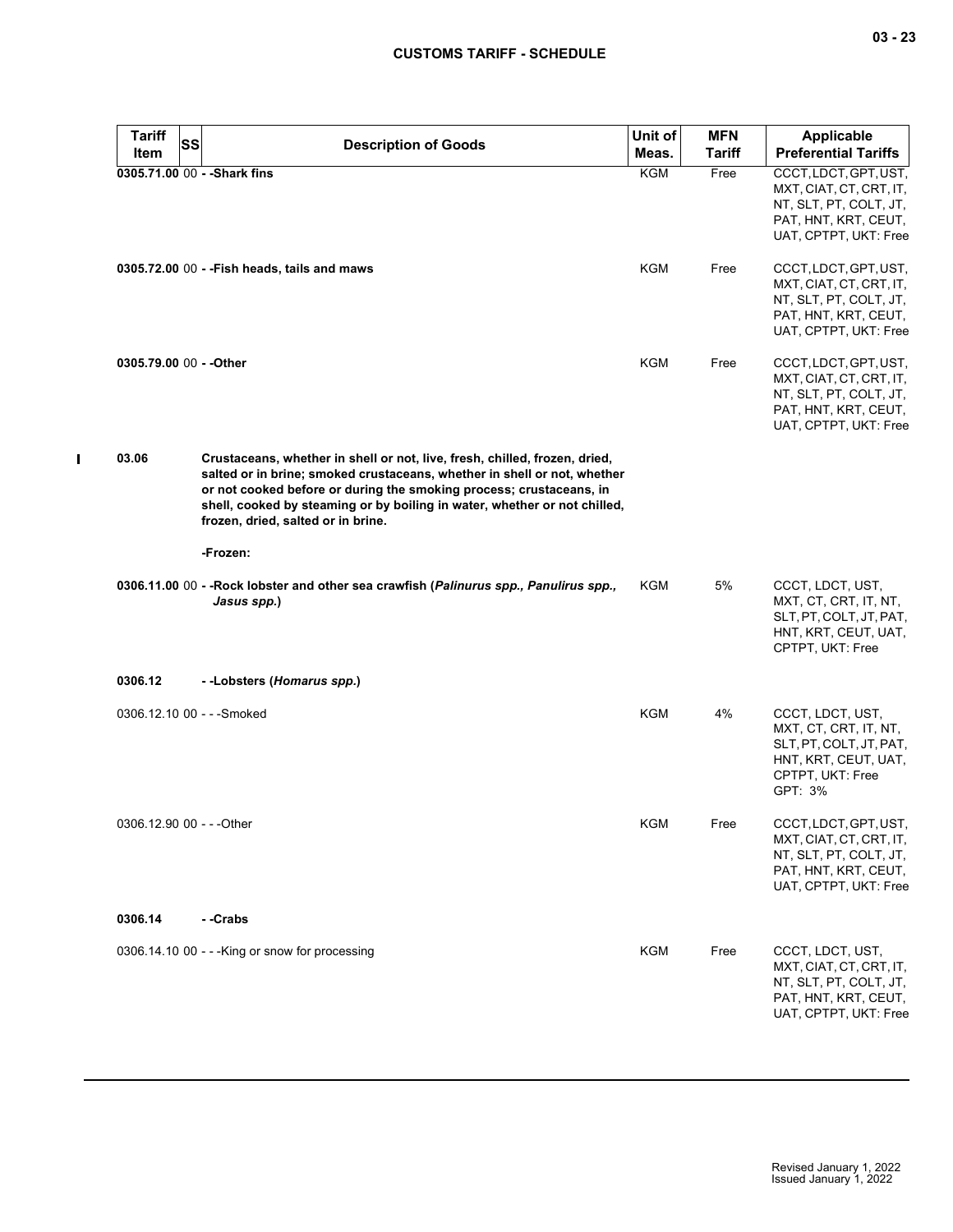| <b>Tariff</b>           | <b>SS</b><br><b>Description of Goods</b>                                                              | Unit of    | <b>MFN</b>    | <b>Applicable</b>                                                                                                           |
|-------------------------|-------------------------------------------------------------------------------------------------------|------------|---------------|-----------------------------------------------------------------------------------------------------------------------------|
| Item                    |                                                                                                       | Meas.      | <b>Tariff</b> | <b>Preferential Tariffs</b>                                                                                                 |
| 0306.14.90              | ---Other                                                                                              | KGM        | 5%            | CCCT, LDCT, UST,<br>MXT, CT, CRT, IT, NT,<br>SLT, PT, COLT, JT, PAT,<br>HNT, KRT, CEUT, UAT,<br>CPTPT, UKT: Free            |
|                         |                                                                                                       | KGM        |               |                                                                                                                             |
|                         |                                                                                                       | KGM        |               |                                                                                                                             |
|                         |                                                                                                       | KGM        |               |                                                                                                                             |
|                         |                                                                                                       |            |               |                                                                                                                             |
|                         | 0306.15.00 00 - - Norway lobsters (Nephrops norvegicus)                                               | KGM        | 5%            | CCCT, LDCT, UST,<br>MXT, CT, CRT, IT, NT,<br>SLT, PT, COLT, JT, PAT,<br>HNT, KRT, CEUT, UAT,<br>CPTPT, UKT: Free            |
|                         | 0306.16.00 00 - -Cold-water shrimps and prawns (Pandalus spp., Crangon crangon)                       | KGM        | Free          | CCCT, LDCT, GPT, UST,<br>MXT, CIAT, CT, CRT, IT,<br>NT, SLT, PT, COLT, JT,<br>PAT, HNT, KRT, CEUT,<br>UAT, CPTPT, UKT: Free |
| 0306.17.00              | - - Other shrimps and prawns<br>- - - - - In shell:                                                   |            | Free          | CCCT, LDCT, GPT, UST,<br>MXT, CIAT, CT, CRT, IT,<br>NT, SLT, PT, COLT, JT,<br>PAT, HNT, KRT, CEUT,<br>UAT, CPTPT, UKT: Free |
|                         |                                                                                                       | <b>KGM</b> |               |                                                                                                                             |
|                         |                                                                                                       | KGM        |               |                                                                                                                             |
|                         |                                                                                                       | KGM        |               |                                                                                                                             |
|                         |                                                                                                       | <b>KGM</b> |               |                                                                                                                             |
|                         |                                                                                                       | KGM        |               |                                                                                                                             |
|                         |                                                                                                       | KGM        |               |                                                                                                                             |
|                         |                                                                                                       | KGM        |               |                                                                                                                             |
|                         |                                                                                                       | <b>KGM</b> |               |                                                                                                                             |
|                         |                                                                                                       | <b>KGM</b> |               |                                                                                                                             |
|                         |                                                                                                       | <b>KGM</b> |               |                                                                                                                             |
| 0306.19.00 00 - - Other |                                                                                                       | KGM        | 5%            | CCCT, LDCT, UST,<br>MXT, CT, CRT, IT, NT,<br>SLT, PT, COLT, JT, PAT,<br>HNT, KRT, CEUT, UAT,<br>CPTPT, UKT: Free            |
|                         | -Live, fresh or chilled:                                                                              |            |               |                                                                                                                             |
|                         |                                                                                                       |            |               |                                                                                                                             |
|                         | 0306.31.00 00 - - Rock lobster and other sea crawfish (Palinurus spp., Panulirus spp.,<br>Jasus spp.) | KGM        | 5%            | CCCT, LDCT, UST,<br>MXT, CT, CRT, IT, NT,<br>SLT, PT, COLT, JT, PAT,<br>HNT, KRT, CEUT, UAT,<br>CPTPT, UKT: Free            |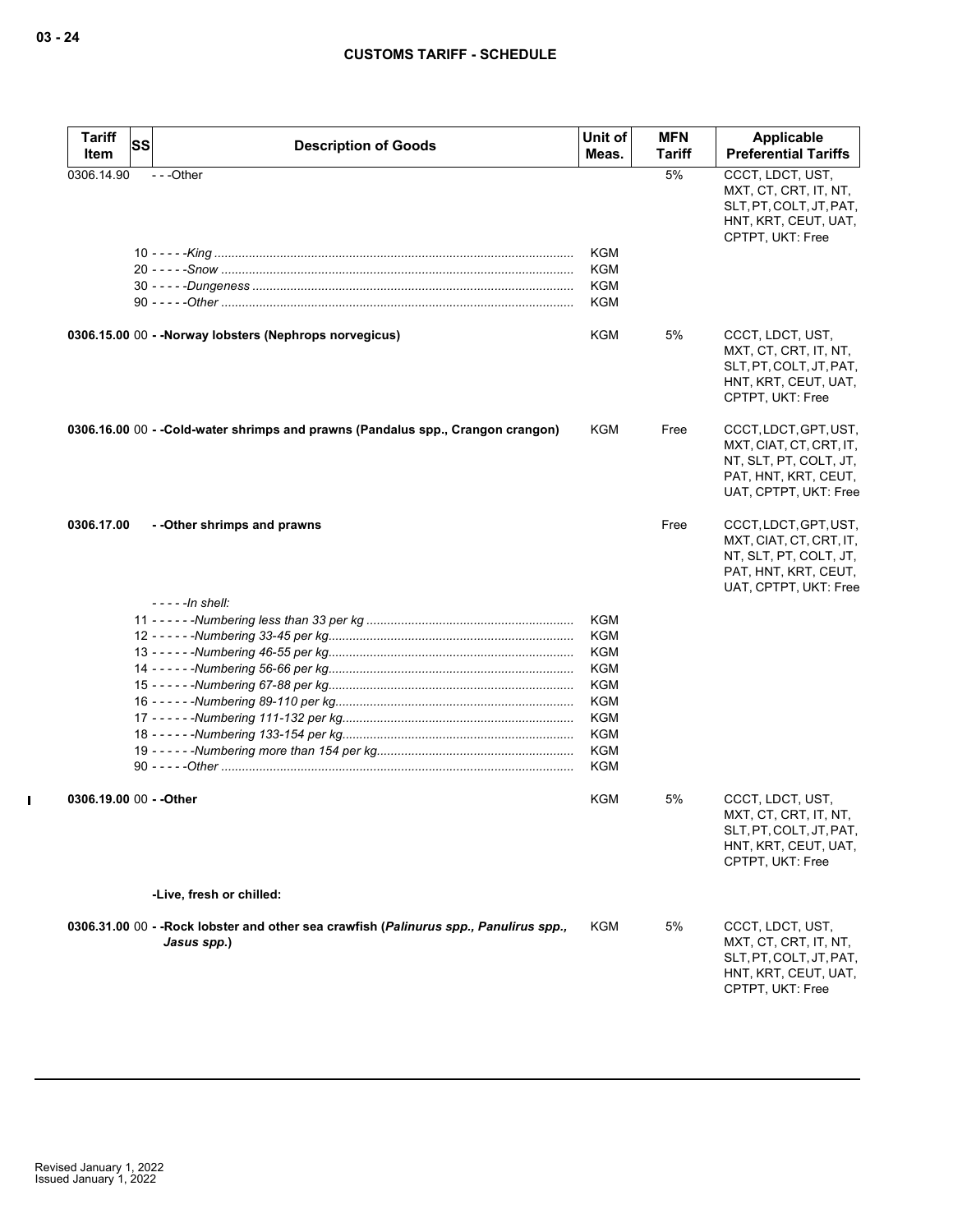| <b>Tariff</b><br><b>SS</b><br>Item | <b>Description of Goods</b>                                                                          | Unit of<br>Meas.         | <b>MFN</b><br>Tariff | <b>Applicable</b><br><b>Preferential Tariffs</b>                                                                            |
|------------------------------------|------------------------------------------------------------------------------------------------------|--------------------------|----------------------|-----------------------------------------------------------------------------------------------------------------------------|
| 0306.32.00                         | --Lobsters (Homarus spp.)                                                                            |                          | Free                 | CCCT, LDCT, GPT, UST,<br>MXT, CIAT, CT, CRT, IT,<br>NT, SLT, PT, COLT, JT,<br>PAT, HNT, KRT, CEUT,<br>UAT, CPTPT, UKT: Free |
|                                    |                                                                                                      | <b>KGM</b><br><b>KGM</b> |                      |                                                                                                                             |
| 0306.33.00 00 - - Crabs            |                                                                                                      | KGM                      | 5%                   | CCCT, LDCT, UST,<br>MXT, CT, CRT, IT, NT,<br>SLT, PT, COLT, JT, PAT,<br>HNT, KRT, CEUT, UAT,<br>CPTPT, UKT: Free            |
|                                    | 0306.34.00 00 - - Norway lobsters (Nephrops norvegicus)                                              | <b>KGM</b>               | 5%                   | CCCT, LDCT, UST,<br>MXT, CT, CRT, IT, NT,<br>SLT, PT, COLT, JT, PAT,<br>HNT, KRT, CEUT, UAT,<br>CPTPT, UKT: Free            |
|                                    | 0306.35.00 00 - - Cold-water shrimps and prawns (Pandalus spp., Crangon crangon)                     | KGM                      | Free                 | CCCT, LDCT, GPT, UST,<br>MXT, CIAT, CT, CRT, IT,<br>NT, SLT, PT, COLT, JT,<br>PAT, HNT, KRT, CEUT,<br>UAT, CPTPT, UKT: Free |
| 0306.36.00                         | - - Other shrimps and prawns                                                                         |                          | Free                 | CCCT, LDCT, GPT, UST,<br>MXT, CIAT, CT, CRT, IT,<br>NT, SLT, PT, COLT, JT,<br>PAT, HNT, KRT, CEUT,<br>UAT, CPTPT, UKT: Free |
|                                    |                                                                                                      | KGM<br><b>KGM</b>        |                      |                                                                                                                             |
| 0306.39.00 00 - - Other            |                                                                                                      | <b>KGM</b>               | 5%                   | CCCT, LDCT, UST,<br>MXT, CT, CRT, IT, NT,<br>SLT, PT, COLT, JT, PAT,<br>HNT, KRT, CEUT, UAT,<br>CPTPT, UKT: Free            |
|                                    | -Other:                                                                                              |                          |                      |                                                                                                                             |
|                                    | 0306.91.00 00 - -Rock lobster and other sea crawfish (Palinurus spp., Panulirus spp.,<br>Jasus spp.) | KGM                      | 5%                   | CCCT, LDCT, UST,<br>MXT, CT, CRT, IT, NT,<br>SLT, PT, COLT, JT, PAT,<br>HNT, KRT, CEUT, UAT,<br>CPTPT, UKT: Free            |
| 0306.92                            | --Lobsters (Homarus spp.)                                                                            |                          |                      |                                                                                                                             |
| 0306.92.10 00 - - - Smoked         |                                                                                                      | <b>KGM</b>               | 4%                   | CCCT, LDCT, UST,<br>MXT, CT, CRT, IT, NT,<br>SLT, PT, COLT, JT, PAT,<br>HNT, KRT, CEUT, UAT,<br>CPTPT, UKT: Free<br>GPT: 3% |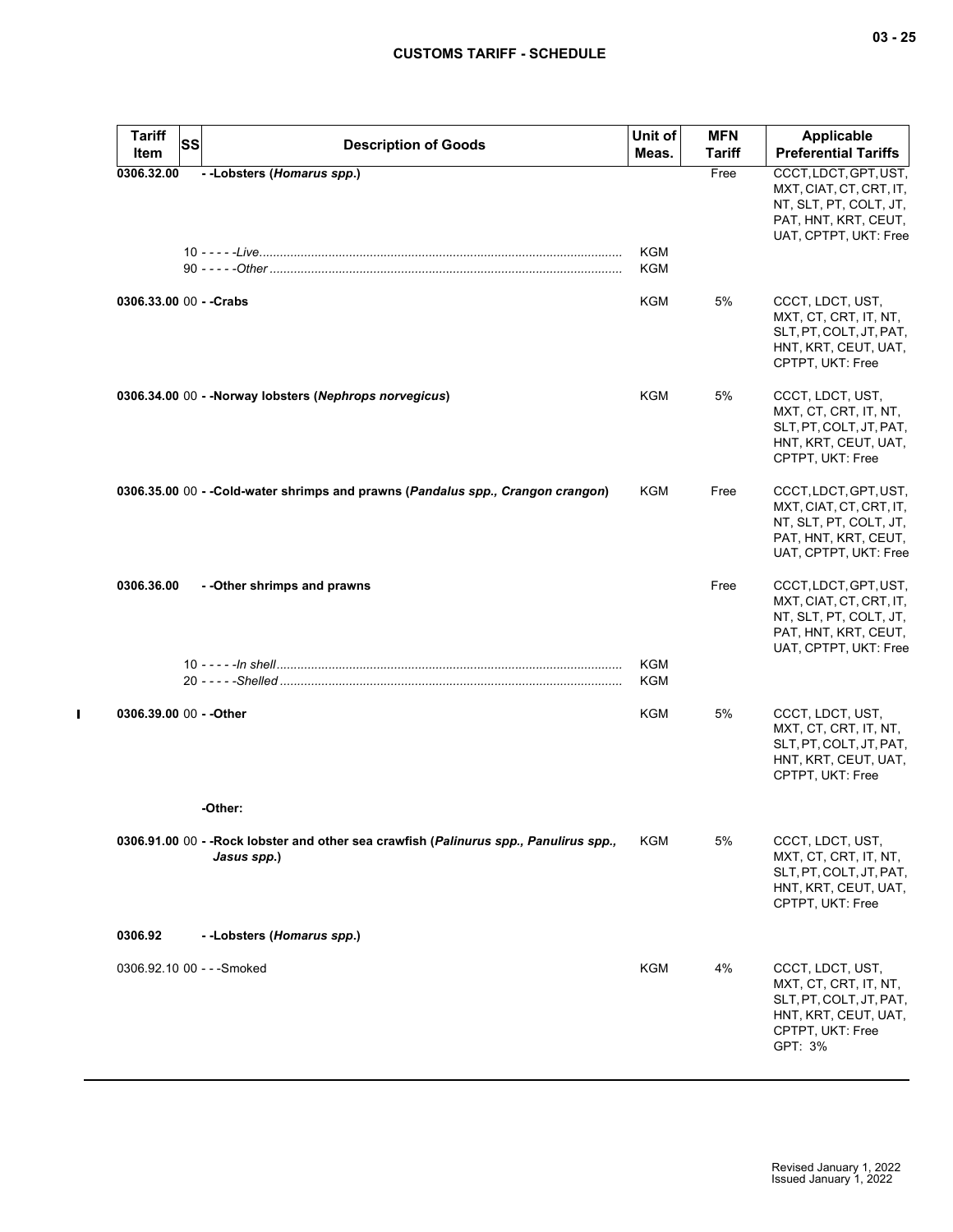$\mathbf I$ 

 $\mathbf I$ 

| <b>Tariff</b>                | <b>SS</b> | <b>Description of Goods</b>                                                                                                                                                                             | Unit of    | <b>MFN</b>    | Applicable                                                                                                                  |
|------------------------------|-----------|---------------------------------------------------------------------------------------------------------------------------------------------------------------------------------------------------------|------------|---------------|-----------------------------------------------------------------------------------------------------------------------------|
| Item                         |           |                                                                                                                                                                                                         | Meas.      | <b>Tariff</b> | <b>Preferential Tariffs</b>                                                                                                 |
| 0306.92.90 00 - - - Other    |           |                                                                                                                                                                                                         | <b>KGM</b> | Free          | CCCT, LDCT, GPT, UST,<br>MXT, CIAT, CT, CRT, IT,<br>NT, SLT, PT, COLT, JT,<br>PAT, HNT, KRT, CEUT,<br>UAT, CPTPT, UKT: Free |
| 0306.93.00 00 - - Crabs      |           |                                                                                                                                                                                                         | <b>KGM</b> | 5%            | CCCT, LDCT, UST,<br>MXT, CT, CRT, IT, NT,<br>SLT, PT, COLT, JT, PAT,<br>HNT, KRT, CEUT, UAT,<br>CPTPT, UKT: Free            |
|                              |           | 0306.94.00 00 - - Norway lobsters (Nephrops norvegicus)                                                                                                                                                 | <b>KGM</b> | 5%            | CCCT, LDCT, UST,<br>MXT, CT, CRT, IT, NT,<br>SLT, PT, COLT, JT, PAT,<br>HNT, KRT, CEUT, UAT,<br>CPTPT, UKT: Free            |
|                              |           | 0306.95.00 00 - - Shrimps and prawns                                                                                                                                                                    | <b>KGM</b> | Free          | CCCT, LDCT, GPT, UST,<br>MXT, CIAT, CT, CRT, IT,<br>NT, SLT, PT, COLT, JT,<br>PAT, HNT, KRT, CEUT,<br>UAT, CPTPT, UKT: Free |
| 0306.99.00 00 - - Other      |           |                                                                                                                                                                                                         | <b>KGM</b> | 5%            | CCCT, LDCT, UST,<br>MXT, CT, CRT, IT, NT,<br>SLT, PT, COLT, JT, PAT,<br>HNT, KRT, CEUT, UAT,<br>CPTPT, UKT: Free            |
| 03.07                        |           | Molluscs, whether in shell or not, live, fresh, chilled, frozen, dried, salted<br>or in brine; smoked molluscs, whether in shell or not, whether or not<br>cooked before or during the smoking process. |            |               |                                                                                                                             |
|                              |           | -Oysters:                                                                                                                                                                                               |            |               |                                                                                                                             |
| 0307.11                      |           | --Live, fresh or chilled                                                                                                                                                                                |            |               |                                                                                                                             |
| 0307.11.10 00 - - - In shell |           |                                                                                                                                                                                                         | <b>KGM</b> | 3%            | CCCT, LDCT, GPT, UST,<br>MXT, CT, CRT, IT, NT,<br>SLT, PT, COLT, JT, PAT,<br>HNT, KRT, CEUT, UAT,<br>CPTPT, UKT: Free       |
| 0307.11.20 00 - - - Shelled  |           |                                                                                                                                                                                                         | <b>KGM</b> | Free          | CCCT, LDCT, GPT, UST,<br>MXT, CIAT, CT, CRT, IT,<br>NT, SLT, PT, COLT, JT,<br>PAT, HNT, KRT, CEUT,<br>UAT, CPTPT, UKT: Free |
| 0307.12                      |           | --Frozen                                                                                                                                                                                                |            |               |                                                                                                                             |
|                              |           | 0307.12.10 00 - - - Smoked                                                                                                                                                                              | <b>KGM</b> | 2%            | CCCT, LDCT, GPT, UST,<br>MXT, CIAT, CT, CRT, IT,<br>NT, SLT, PT, COLT, JT,<br>PAT, HNT, KRT, CEUT,<br>UAT, CPTPT, UKT: Free |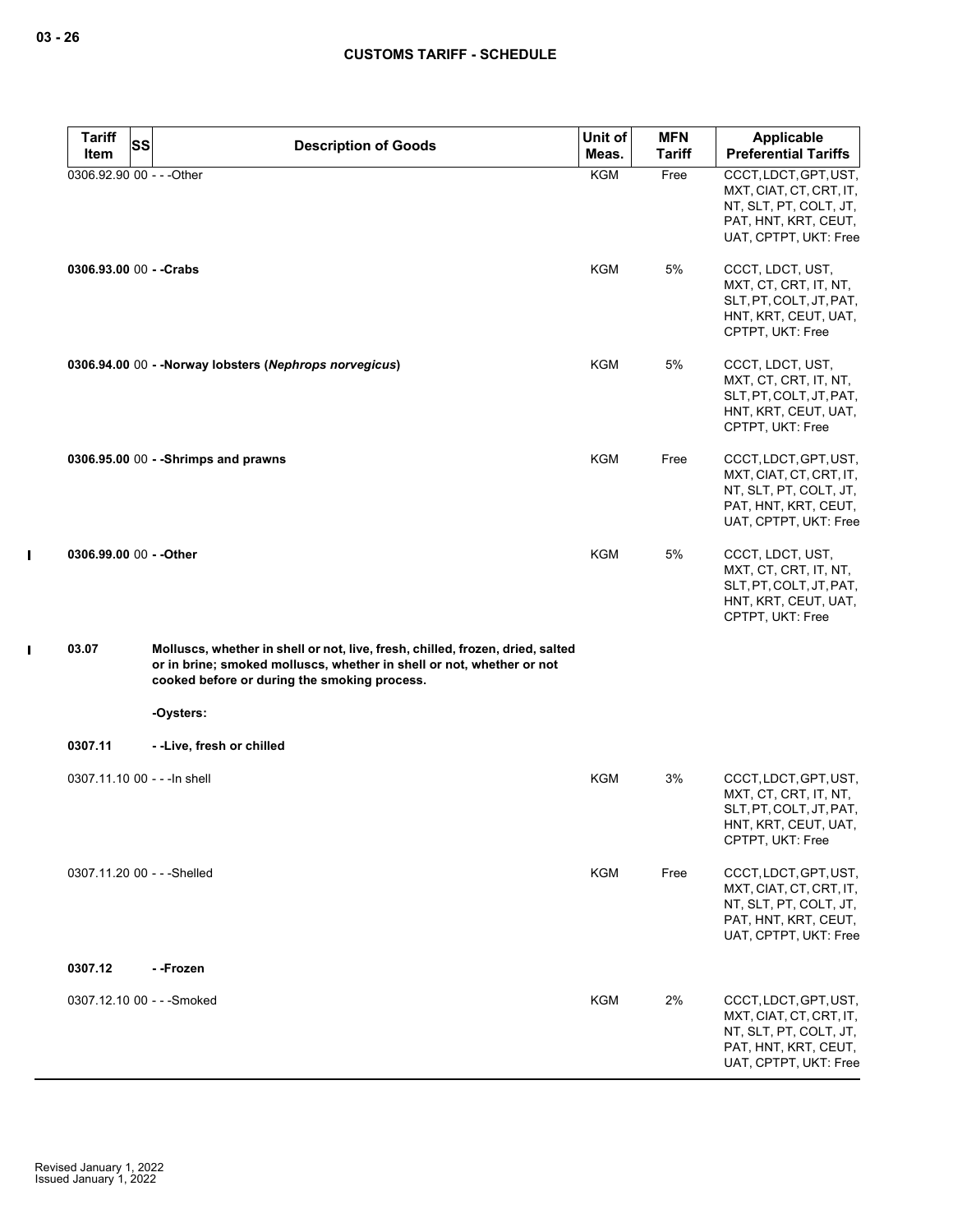| <b>Tariff</b><br>Item     | <b>SS</b> | <b>Description of Goods</b>                            | Unit of<br>Meas.  | <b>MFN</b><br>Tariff | Applicable<br><b>Preferential Tariffs</b>                                                                                   |
|---------------------------|-----------|--------------------------------------------------------|-------------------|----------------------|-----------------------------------------------------------------------------------------------------------------------------|
| 0307.12.90 00 - - - Other |           |                                                        | KGM               | Free                 | CCCT, LDCT, GPT, UST,<br>MXT, CIAT, CT, CRT, IT,<br>NT, SLT, PT, COLT, JT,<br>PAT, HNT, KRT, CEUT,<br>UAT, CPTPT, UKT: Free |
| 0307.19                   |           | --Other                                                |                   |                      |                                                                                                                             |
|                           |           | 0307.19.10 00 - - - Smoked                             | <b>KGM</b>        | 2%                   | CCCT, LDCT, GPT, UST,<br>MXT, CT, CRT, IT, NT,<br>SLT, PT, COLT, JT, PAT,<br>HNT, KRT, CEUT, UAT,<br>CPTPT, UKT: Free       |
| 0307.19.90 00 - - - Other |           |                                                        | KGM               | Free                 | CCCT, LDCT, GPT, UST,<br>MXT, CIAT, CT, CRT, IT,<br>NT, SLT, PT, COLT, JT,<br>PAT, HNT, KRT, CEUT,<br>UAT, CPTPT, UKT: Free |
|                           |           | -Scallops and other molluscs of the family Pectinidae: |                   |                      |                                                                                                                             |
| 0307.21.00                |           | --Live, fresh or chilled                               |                   | Free                 | CCCT, LDCT, GPT, UST,<br>MXT, CIAT, CT, CRT, IT,<br>NT, SLT, PT, COLT, JT,<br>PAT, HNT, KRT, CEUT,<br>UAT, CPTPT, UKT: Free |
|                           |           |                                                        | KGM<br><b>KGM</b> |                      |                                                                                                                             |
| 0307.22                   |           | - -Frozen                                              |                   |                      |                                                                                                                             |
|                           |           | 0307.22.10 00 - - - Smoked                             | <b>KGM</b>        | 4%                   | LDCT, UST, MXT, CIAT,<br>CT, CRT, IT, NT, SLT, PT,<br>COLT, JT, PAT, HNT,<br>KRT, CEUT, UAT,<br>CPTPT, UKT: Free<br>GPT: 3% |
| 0307.22.90 00 - - - Other |           |                                                        | <b>KGM</b>        | Free                 | CCCT, LDCT, GPT, UST,<br>MXT, CIAT, CT, CRT, IT,<br>NT, SLT, PT, COLT, JT,<br>PAT, HNT, KRT, CEUT,<br>UAT, CPTPT, UKT: Free |
| 0307.29                   |           | - -Other                                               |                   |                      |                                                                                                                             |

 $\mathbf{I}$ 

 $\mathbf{I}$ 

 $\mathbf{I}$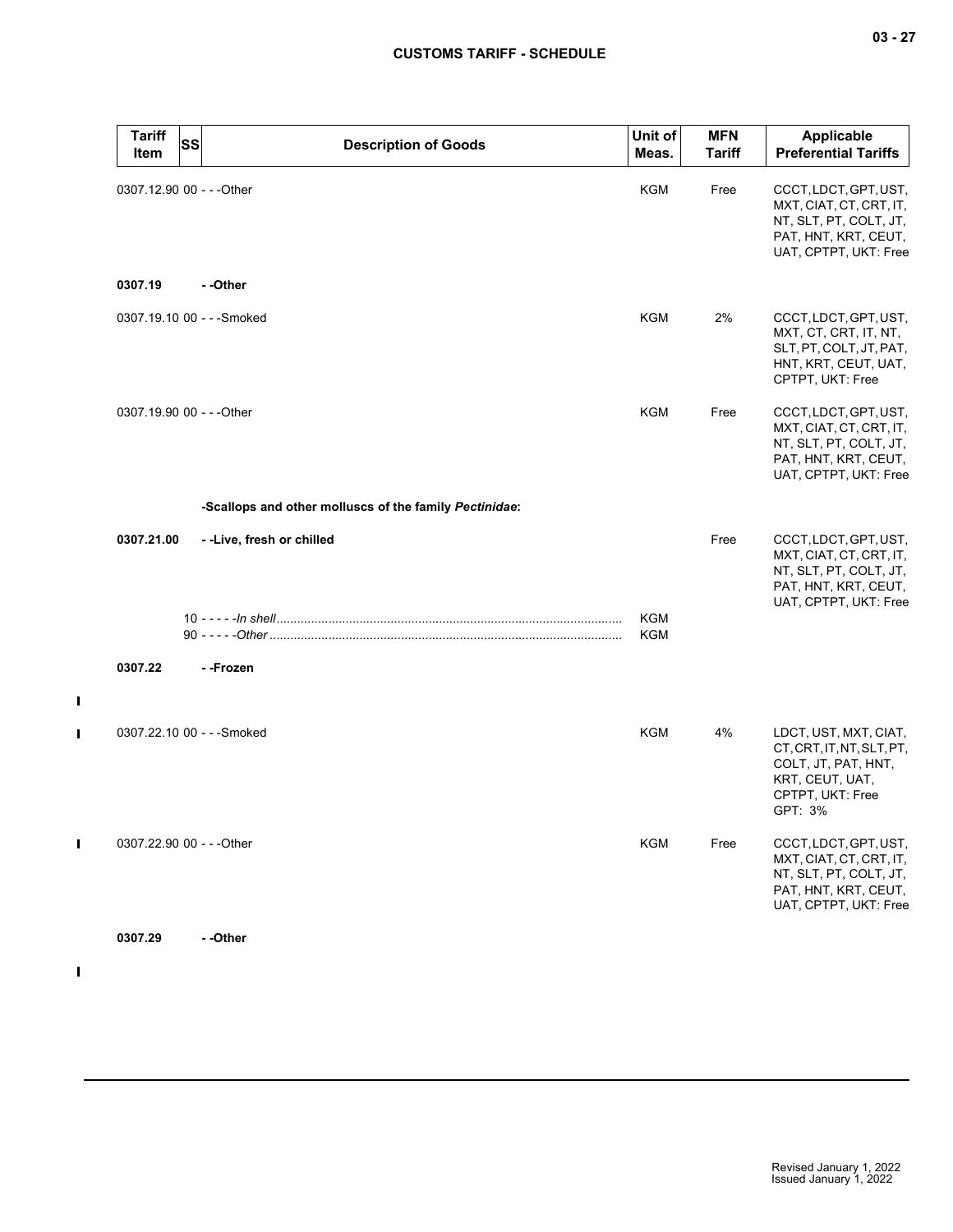|             | <b>Tariff</b>              | <b>SS</b> | <b>Description of Goods</b>          | Unit of    | <b>MFN</b>    | Applicable                                                                                                                        |
|-------------|----------------------------|-----------|--------------------------------------|------------|---------------|-----------------------------------------------------------------------------------------------------------------------------------|
|             | Item                       |           |                                      | Meas.      | <b>Tariff</b> | <b>Preferential Tariffs</b>                                                                                                       |
| Т           | 0307.29.10 00 - - - Smoked |           |                                      | <b>KGM</b> | 4%            | CCCT, LDCT, UST,<br>MXT, CT, CRT, IT, NT,<br>SLT, PT, COLT, JT, PAT,<br>HNT, KRT, CEUT, UAT,<br>CPTPT, UKT: Free<br>GPT: 3%       |
| $\mathbf I$ | 0307.29.90 00 - - - Other  |           |                                      | <b>KGM</b> | Free          | CCCT, LDCT, GPT, UST,<br>MXT, CIAT, CT, CRT, IT,<br>NT, SLT, PT, COLT, JT,<br>PAT, HNT, KRT, CEUT,<br>UAT, CPTPT, UKT: Free       |
|             |                            |           | -Mussels (Mytilus spp., Perna spp.): |            |               |                                                                                                                                   |
|             | 0307.31.00                 |           | --Live, fresh or chilled             |            | Free          | CCCT, LDCT, GPT, UST,<br>MXT, CIAT, CT, CRT, IT,<br>NT, SLT, PT, COLT, JT,<br>PAT, HNT, KRT, CEUT,<br>UAT, CPTPT, UKT: Free       |
|             |                            |           |                                      | KGM<br>KGM |               |                                                                                                                                   |
|             | 0307.32                    |           | - -Frozen                            |            |               |                                                                                                                                   |
|             |                            |           |                                      |            |               |                                                                                                                                   |
|             | 0307.32.10 00 - - - Smoked |           |                                      | <b>KGM</b> | 4%            | CCCT, LDCT, UST,<br>MXT, CIAT, CT, CRT, IT,<br>NT, SLT, PT, COLT, JT,<br>PAT, HNT, KRT, CEUT,<br>UAT, CPTPT, UKT: Free<br>GPT: 3% |
|             | 0307.32.90 00 - - - Other  |           |                                      | <b>KGM</b> | Free          | CCCT, LDCT, GPT, UST,<br>MXT, CIAT, CT, CRT, IT,<br>NT, SLT, PT, COLT, JT,<br>PAT, HNT, KRT, CEUT,<br>UAT, CPTPT, UKT: Free       |
|             | 0307.39                    |           | - -Other                             |            |               |                                                                                                                                   |
|             | 0307.39.10 00 - - - Smoked |           |                                      | <b>KGM</b> | 4%            | CCCT, LDCT, UST,<br>MXT, CT, CRT, IT, NT,<br>SLT, PT, COLT, JT, PAT,<br>HNT, KRT, CEUT, UAT,<br>CPTPT, UKT: Free<br>GPT: 3%       |
|             | 0307.39.90 00 - - - Other  |           |                                      | <b>KGM</b> | Free          | CCCT, LDCT, GPT, UST,<br>MXT, CIAT, CT, CRT, IT,<br>NT, SLT, PT, COLT, JT,<br>PAT, HNT, KRT, CEUT,<br>UAT, CPTPT, UKT: Free       |

**-Cuttle fish and squid:**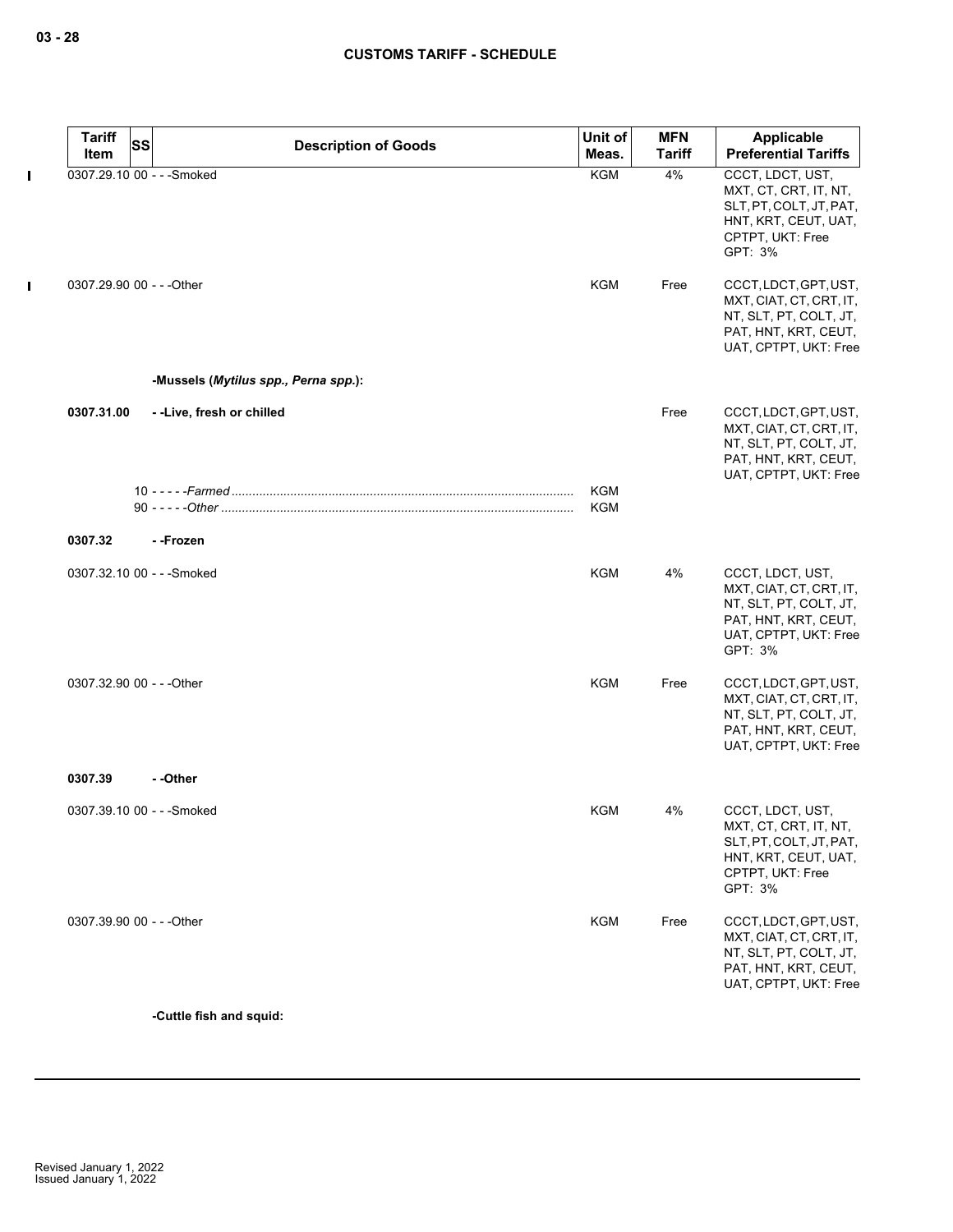| <b>Tariff</b><br>SS<br>Item | <b>Description of Goods</b>              | Unit of<br>Meas.         | <b>MFN</b><br>Tariff | Applicable<br><b>Preferential Tariffs</b>                                                                                   |
|-----------------------------|------------------------------------------|--------------------------|----------------------|-----------------------------------------------------------------------------------------------------------------------------|
|                             | 0307.42.00 00 - - Live, fresh or chilled | <b>KGM</b>               | Free                 | CCCT, LDCT, GPT, UST,<br>MXT, CIAT, CT, CRT, IT,<br>NT, SLT, PT, COLT, JT,<br>PAT, HNT, KRT, CEUT,<br>UAT, CPTPT, UKT: Free |
| 0307.43.00                  | - -Frozen                                |                          | Free                 | CCCT, LDCT, GPT, UST,<br>MXT, CIAT, CT, CRT, IT,<br>NT, SLT, PT, COLT, JT,<br>PAT, HNT, KRT, CEUT,<br>UAT, CPTPT, UKT: Free |
|                             |                                          | <b>KGM</b><br><b>KGM</b> |                      |                                                                                                                             |
| 0307.49.00 00 - - Other     |                                          | <b>KGM</b>               | Free                 | CCCT, LDCT, GPT, UST,<br>MXT, CIAT, CT, CRT, IT,<br>NT, SLT, PT, COLT, JT,<br>PAT, HNT, KRT, CEUT,<br>UAT, CPTPT, UKT: Free |
|                             | -Octopus (Octopus spp.):                 |                          |                      |                                                                                                                             |
|                             | 0307.51.00 00 - - Live, fresh or chilled | KGM                      | Free                 | CCCT, LDCT, GPT, UST,<br>MXT, CIAT, CT, CRT, IT,<br>NT, SLT, PT, COLT, JT,<br>PAT, HNT, KRT, CEUT,<br>UAT, CPTPT, UKT: Free |
| 0307.52.00 00 - - Frozen    |                                          | KGM                      | Free                 | CCCT, LDCT, GPT, UST,<br>MXT, CIAT, CT, CRT, IT,<br>NT, SLT, PT, COLT, JT,<br>PAT, HNT, KRT, CEUT,<br>UAT, CPTPT, UKT: Free |
| 0307.59.00 00 - - Other     |                                          | <b>KGM</b>               | Free                 | CCCT, LDCT, GPT, UST,<br>MXT, CIAT, CT, CRT, IT,<br>NT, SLT, PT, COLT, JT,<br>PAT, HNT, KRT, CEUT,<br>UAT, CPTPT, UKT: Free |
| 0307.60                     | -Snails, other than sea snails           |                          |                      |                                                                                                                             |
| 0307.60.10 00 - - - Smoked  |                                          | KGM                      | 4%                   | CCCT, LDCT, UST,<br>MXT, CT, CRT, IT, NT,<br>SLT, PT, COLT, JT, PAT,<br>HNT, KRT, CEUT, UAT,<br>CPTPT, UKT: Free<br>GPT: 3% |
| 0307.60.90 00 - - - Other   |                                          | <b>KGM</b>               | Free                 | CCCT, LDCT, GPT, UST,<br>MXT, CIAT, CT, CRT, IT,<br>NT, SLT, PT, COLT, JT,<br>PAT, HNT, KRT, CEUT,<br>UAT, CPTPT, UKT: Free |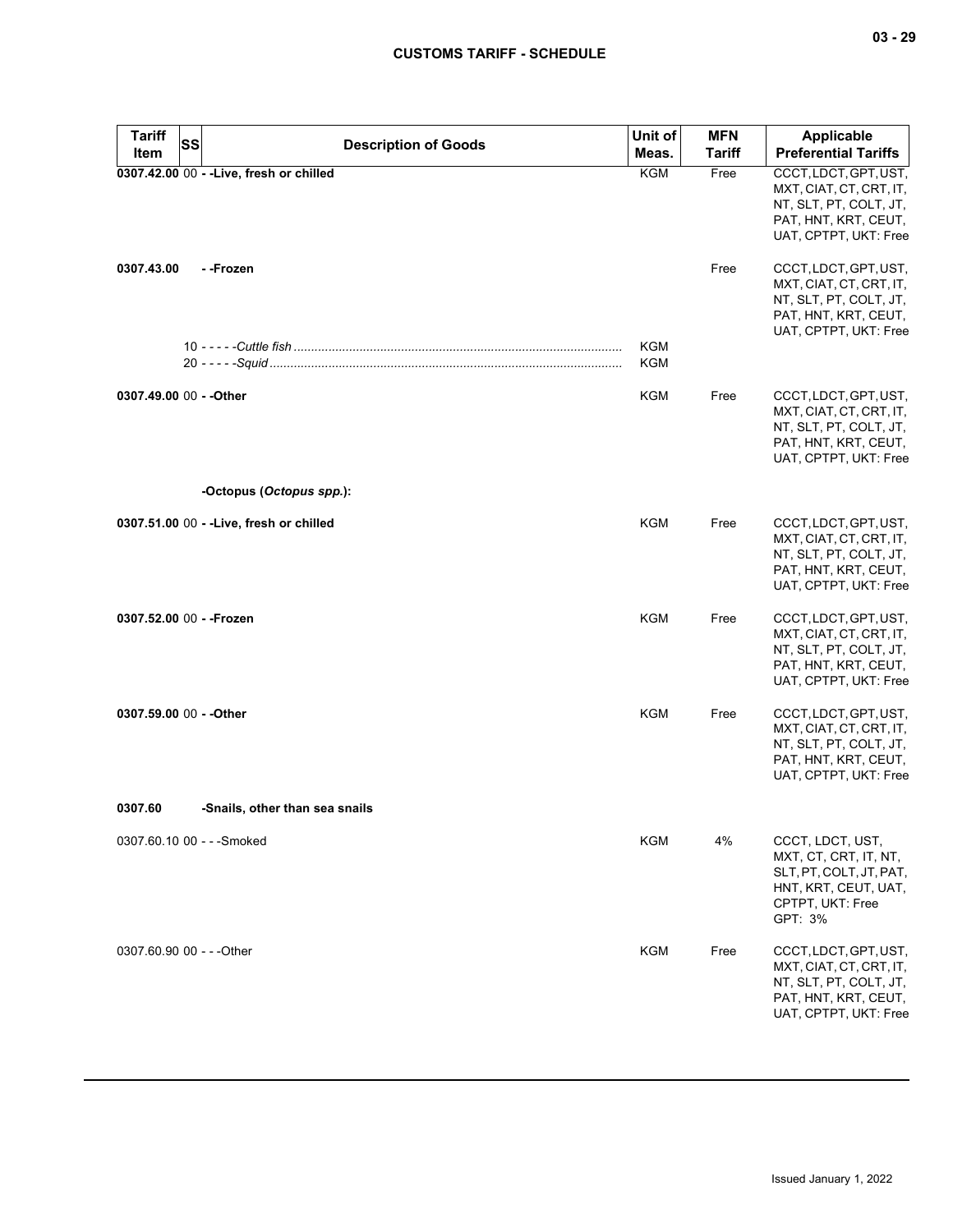| <b>Tariff</b><br>Item     | <b>SS</b> | <b>Description of Goods</b>                                                                                                                                                                               | Unit of<br>Meas. | <b>MFN</b><br>Tariff | <b>Applicable</b><br><b>Preferential Tariffs</b>                                                                                  |
|---------------------------|-----------|-----------------------------------------------------------------------------------------------------------------------------------------------------------------------------------------------------------|------------------|----------------------|-----------------------------------------------------------------------------------------------------------------------------------|
|                           |           | -Clams, cockles and ark shells (families Arcidae, Arcticidae, Cardiidae,<br>Donacidae, Hiatellidae, Mactridae, Mesodesmatidae, Myidae,<br>Semelidae, Solecurtidae, Solenidae, Tridacnidae and Veneridae): |                  |                      |                                                                                                                                   |
| 0307.71.00                |           | --Live, fresh or chilled<br>-----Geoduck clams:                                                                                                                                                           |                  | Free                 | CCCT, LDCT, GPT, UST,<br>MXT, CIAT, CT, CRT, IT,<br>NT, SLT, PT, COLT, JT,<br>PAT, HNT, KRT, CEUT,<br>UAT, CPTPT, UKT: Free       |
|                           |           |                                                                                                                                                                                                           | <b>KGM</b>       |                      |                                                                                                                                   |
|                           |           | -----Other clams:                                                                                                                                                                                         | <b>KGM</b>       |                      |                                                                                                                                   |
|                           |           |                                                                                                                                                                                                           | <b>KGM</b>       |                      |                                                                                                                                   |
|                           |           |                                                                                                                                                                                                           | <b>KGM</b>       |                      |                                                                                                                                   |
| 0307.72                   |           | - -Frozen                                                                                                                                                                                                 |                  |                      |                                                                                                                                   |
|                           |           | 0307.72.10 00 - - - Smoked                                                                                                                                                                                | KGM              | 6.5%                 | CCCT, LDCT, UST,<br>MXT, CIAT, CT, CRT, IT,<br>NT, SLT, PT, COLT, JT,<br>PAT, HNT, KRT, CEUT,<br>UAT, CPTPT, UKT: Free<br>GPT: 6% |
| 0307.72.90 00 - - - Other |           |                                                                                                                                                                                                           | <b>KGM</b>       | Free                 | CCCT, LDCT, GPT, UST,<br>MXT, CIAT, CT, CRT, IT,<br>NT, SLT, PT, COLT, JT,<br>PAT, HNT, KRT, CEUT,<br>UAT, CPTPT, UKT: Free       |
| 0307.79                   |           | - -Other                                                                                                                                                                                                  |                  |                      |                                                                                                                                   |
|                           |           | 0307.79.10 00 - - - Smoked                                                                                                                                                                                | KGM              | 6.5%                 | CCCT, LDCT, UST,<br>MXT, CT, CRT, IT, NT,<br>SLT, PT, COLT, JT, PAT,<br>HNT, KRT, CEUT, UAT,<br>CPTPT, UKT: Free<br>GPT: 6%       |
| 0307.79.90 00 - - - Other |           |                                                                                                                                                                                                           | <b>KGM</b>       | Free                 | CCCT, LDCT, GPT, UST,<br>MXT, CIAT, CT, CRT, IT,<br>NT, SLT, PT, COLT, JT,<br>PAT, HNT, KRT, CEUT,<br>UAT, CPTPT, UKT: Free       |
|                           |           | -Abalone (Haliotis spp.) and stromboid conchs (Strombus spp.):                                                                                                                                            |                  |                      |                                                                                                                                   |
|                           |           | 0307.81.00 00 - - Live, fresh or chilled abalone (Haliotis spp.)                                                                                                                                          | KGM              | Free                 | CCCT, LDCT, GPT, UST,                                                                                                             |
|                           |           |                                                                                                                                                                                                           |                  |                      | MXT, CIAT, CT, CRT, IT,<br>NT, SLT, PT, COLT, JT,<br>PAT, HNT, KRT, CEUT,<br>UAT, CPTPT, UKT: Free                                |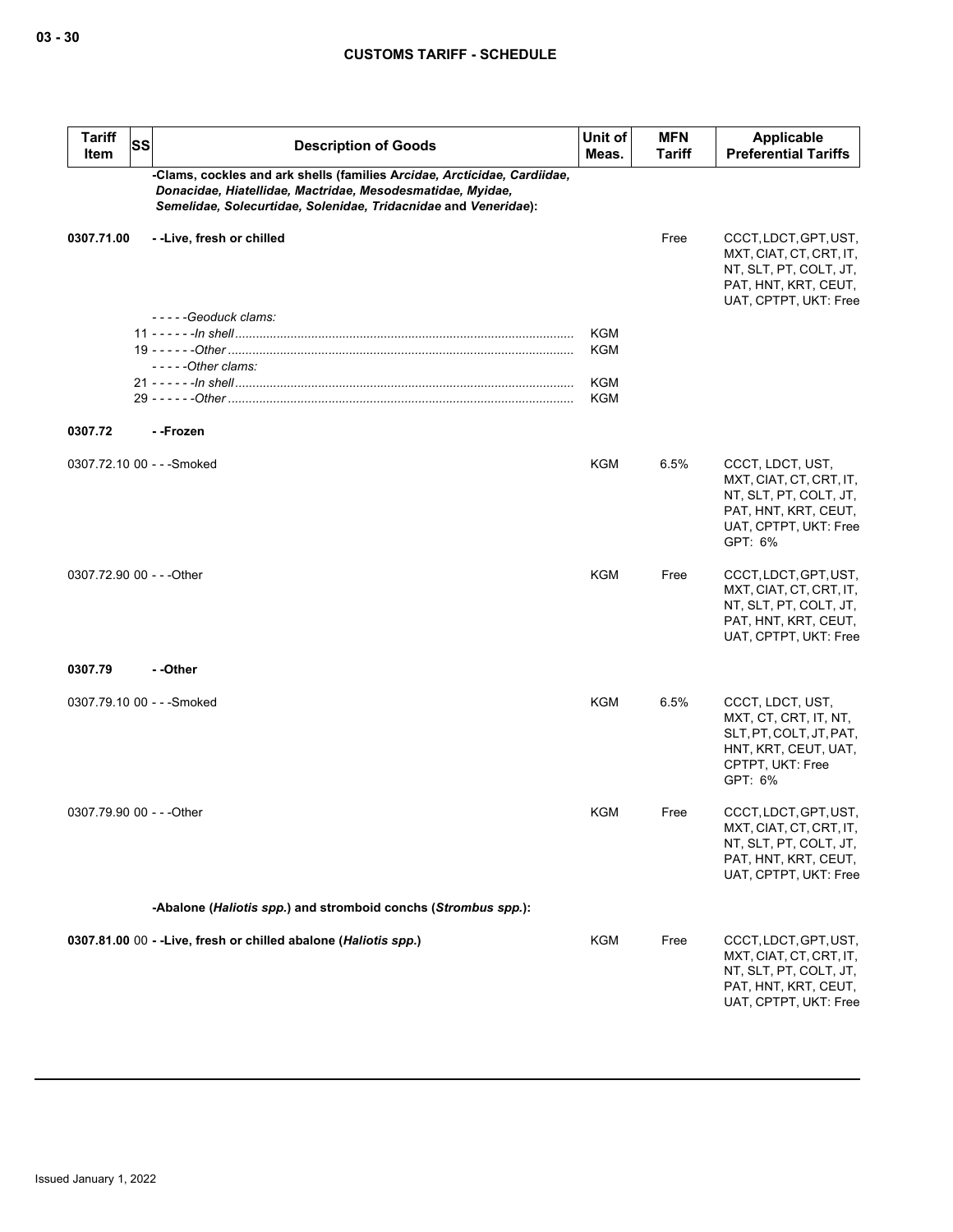| <b>Tariff</b><br><b>Item</b> | SS | <b>Description of Goods</b>                                               | Unit of<br>Meas. | <b>MFN</b><br><b>Tariff</b> | Applicable<br><b>Preferential Tariffs</b>                                                                                         |
|------------------------------|----|---------------------------------------------------------------------------|------------------|-----------------------------|-----------------------------------------------------------------------------------------------------------------------------------|
|                              |    | 0307.82.00 00 - - Live, fresh or chilled stromboid conchs (Strombus spp.) | KGM              | Free                        | CCCT, LDCT, GPT, UST,<br>MXT, CIAT, CT, CRT, IT,<br>NT, SLT, PT, COLT, JT,<br>PAT, HNT, KRT, CEUT,<br>UAT, CPTPT, UKT: Free       |
| 0307.83                      |    | --Frozen abalone (Haliotis spp.)                                          |                  |                             |                                                                                                                                   |
| 0307.83.10 00 - - - Smoked   |    |                                                                           | <b>KGM</b>       | 4%                          | CCCT, LDCT, UST,<br>MXT, CT, CRT, IT, NT,<br>SLT, PT, COLT, JT, PAT,<br>HNT, KRT, CEUT, UAT,<br>CPTPT, UKT: Free<br>GPT: 3%       |
| 0307.83.90 00 - - - Other    |    |                                                                           | KGM              | Free                        | CCCT, LDCT, GPT, UST,<br>MXT, CIAT, CT, CRT, IT,<br>NT, SLT, PT, COLT, JT,<br>PAT, HNT, KRT, CEUT,<br>UAT, CPTPT, UKT: Free       |
| 0307.84                      |    | --Frozen stromboid conchs (Strombus spp.)                                 |                  |                             |                                                                                                                                   |
| 0307.84.10 00 - - - Smoked   |    |                                                                           | <b>KGM</b>       | 4%                          | CCCT, LDCT, UST,<br>MXT, CIAT, CT, CRT, IT,<br>NT, SLT, PT, COLT, JT,<br>PAT, HNT, KRT, CEUT,<br>UAT, CPTPT, UKT: Free<br>GPT: 3% |
| 0307.84.90 00 - - - Other    |    |                                                                           | <b>KGM</b>       | Free                        | CCCT, LDCT, GPT, UST,<br>MXT, CIAT, CT, CRT, IT,<br>NT, SLT, PT, COLT, JT,<br>PAT, HNT, KRT, CEUT,<br>UAT, CPTPT, UKT: Free       |
| 0307.87                      |    | - - Other abalone (Haliotis spp.)                                         |                  |                             |                                                                                                                                   |
| 0307.87.10 00 - - - Smoked   |    |                                                                           | <b>KGM</b>       | 4%                          | CCCT, LDCT, UST,<br>MXT, CT, CRT, IT, NT,<br>SLT, PT, COLT, JT, PAT,<br>HNT, KRT, CEUT, UAT,<br>CPTPT, UKT: Free<br>GPT: 3%       |
| 0307.87.90 00 - - - Other    |    |                                                                           | <b>KGM</b>       | Free                        | CCCT, LDCT, GPT, UST,<br>MXT, CIAT, CT, CRT, IT,<br>NT, SLT, PT, COLT, JT,<br>PAT, HNT, KRT, CEUT,<br>UAT, CPTPT, UKT: Free       |
| 0307.88                      |    | - - Other stromboid conchs (Strombus spp.)                                |                  |                             |                                                                                                                                   |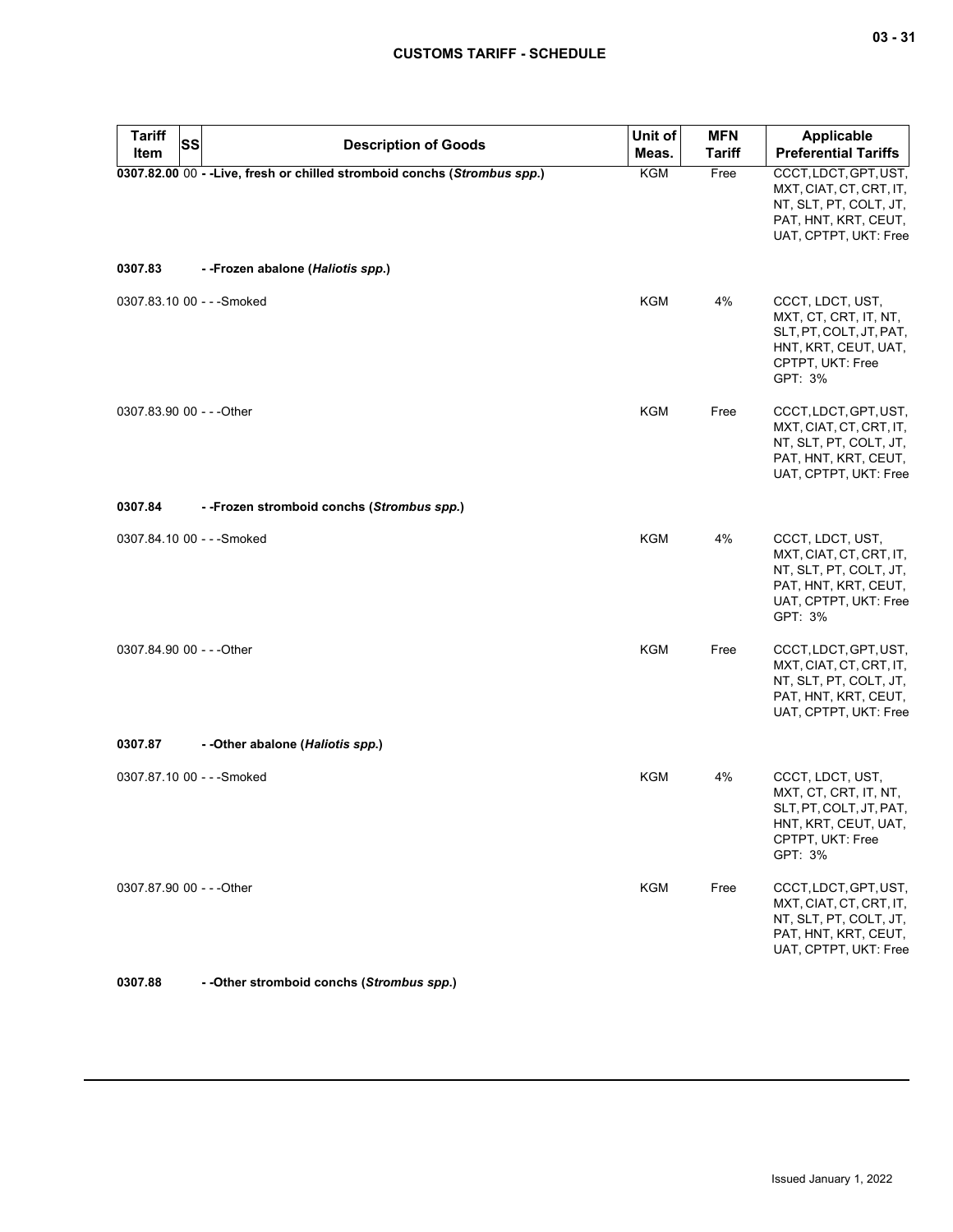| <b>Tariff</b><br><b>SS</b> | <b>Description of Goods</b>                                                                                                                                                                                                                                | Unit of    | <b>MFN</b>    | Applicable                                                                                                                        |
|----------------------------|------------------------------------------------------------------------------------------------------------------------------------------------------------------------------------------------------------------------------------------------------------|------------|---------------|-----------------------------------------------------------------------------------------------------------------------------------|
| Item                       |                                                                                                                                                                                                                                                            | Meas.      | <b>Tariff</b> | <b>Preferential Tariffs</b>                                                                                                       |
| 0307.88.10 00 - - - Smoked |                                                                                                                                                                                                                                                            | <b>KGM</b> | 4%            | CCCT, LDCT, UST,<br>MXT, CIAT, CT, CRT, IT,<br>NT, SLT, PT, COLT, JT,<br>PAT, HNT, KRT, CEUT,<br>UAT, CPTPT, UKT: Free<br>GPT: 3% |
| 0307.88.90 00 - - - Other  |                                                                                                                                                                                                                                                            | <b>KGM</b> | Free          | CCCT, LDCT, GPT, UST,<br>MXT, CIAT, CT, CRT, IT,<br>NT, SLT, PT, COLT, JT,<br>PAT, HNT, KRT, CEUT,<br>UAT, CPTPT, UKT: Free       |
|                            | -Other:                                                                                                                                                                                                                                                    |            |               |                                                                                                                                   |
|                            | 0307.91.00 00 - - Live, fresh or chilled                                                                                                                                                                                                                   | KGM        | Free          | CCCT, LDCT, GPT, UST,<br>MXT, CIAT, CT, CRT, IT,<br>NT, SLT, PT, COLT, JT,<br>PAT, HNT, KRT, CEUT,<br>UAT, CPTPT, UKT: Free       |
| 0307.92                    | - -Frozen                                                                                                                                                                                                                                                  |            |               |                                                                                                                                   |
| 0307.92.10 00 - - - Smoked |                                                                                                                                                                                                                                                            | <b>KGM</b> | 4%            | CCCT, LDCT, UST,<br>MXT, CIAT, CT, CRT, IT,<br>NT, SLT, PT, COLT, JT,<br>PAT, HNT, KRT, CEUT,<br>UAT, CPTPT, UKT: Free<br>GPT: 3% |
| 0307.92.90 00 - - - Other  |                                                                                                                                                                                                                                                            | <b>KGM</b> | Free          | CCCT, LDCT, GPT, UST,<br>MXT, CIAT, CT, CRT, IT,<br>NT, SLT, PT, COLT, JT,<br>PAT, HNT, KRT, CEUT,<br>UAT, CPTPT, UKT: Free       |
| 0307.99                    | - -Other                                                                                                                                                                                                                                                   |            |               |                                                                                                                                   |
| 0307.99.10 00 - - - Smoked |                                                                                                                                                                                                                                                            | <b>KGM</b> | 4%            | CCCT, LDCT, UST,<br>MXT, CT, CRT, IT, NT,<br>SLT, PT, COLT, JT, PAT,<br>HNT, KRT, CEUT, UAT,<br>CPTPT, UKT: Free<br>GPT: 3%       |
| 0307.99.90 00 - - - Other  |                                                                                                                                                                                                                                                            | KGM        | Free          | CCCT, LDCT, GPT, UST,<br>MXT, CIAT, CT, CRT, IT,<br>NT, SLT, PT, COLT, JT,<br>PAT, HNT, KRT, CEUT,<br>UAT, CPTPT, UKT: Free       |
| 03.08                      | Aquatic invertebrates other than crustaceans and molluscs, live, fresh,<br>chilled, frozen, dried, salted or in brine; smoked aquatic invertebrates<br>other than crustaceans and molluscs, whether or not cooked before or<br>during the smoking process. |            |               |                                                                                                                                   |
|                            | -Sea cucumbers (Stichopus japonicus, Holothuroidea):                                                                                                                                                                                                       |            |               |                                                                                                                                   |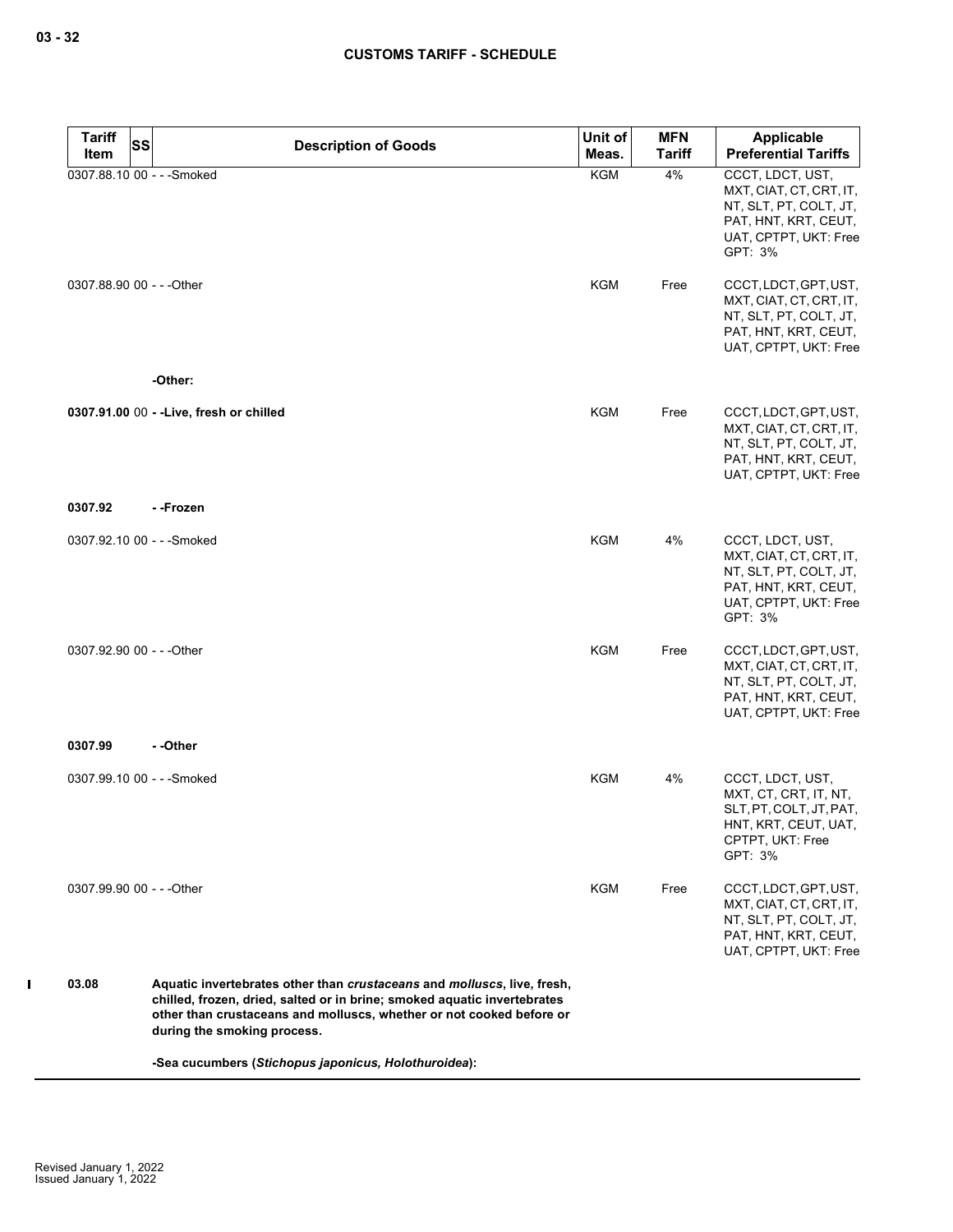| <b>Tariff</b><br><b>Item</b> | <b>SS</b> | <b>Description of Goods</b>                                                                             | Unit of<br>Meas. | <b>MFN</b><br><b>Tariff</b> | <b>Applicable</b><br><b>Preferential Tariffs</b>                                                                                  |
|------------------------------|-----------|---------------------------------------------------------------------------------------------------------|------------------|-----------------------------|-----------------------------------------------------------------------------------------------------------------------------------|
|                              |           | 0308.11.00 00 - - Live, fresh or chilled                                                                | KGM              | Free                        | CCCT, LDCT, GPT, UST,<br>MXT, CIAT, CT, CRT, IT,<br>NT, SLT, PT, COLT, JT,<br>PAT, HNT, KRT, CEUT,<br>UAT, CPTPT, UKT: Free       |
| 0308.12                      |           | - -Frozen                                                                                               |                  |                             |                                                                                                                                   |
|                              |           | 0308.12.10 00 - - - Smoked                                                                              | <b>KGM</b>       | 4%                          | CCCT, LDCT, UST,<br>MXT, CIAT, CT, CRT, IT,<br>NT, SLT, PT, COLT, JT,<br>PAT, HNT, KRT, CEUT,<br>UAT, CPTPT, UKT: Free<br>GPT: 3% |
| 0308.12.90 00 - - - Other    |           |                                                                                                         | KGM              | Free                        | CCCT, LDCT, GPT, UST,<br>MXT, CIAT, CT, CRT, IT,<br>NT, SLT, PT, COLT, JT,<br>PAT, HNT, KRT, CEUT,<br>UAT, CPTPT, UKT: Free       |
| 0308.19                      |           | - -Other                                                                                                |                  |                             |                                                                                                                                   |
|                              |           | 0308.19.10 00 - - - Smoked                                                                              | <b>KGM</b>       | 4%                          | CCCT, LDCT, UST,<br>MXT, CT, CRT, IT, NT,<br>SLT, PT, COLT, JT, PAT,<br>HNT, KRT, CEUT, UAT,<br>CPTPT, UKT: Free<br>GPT: 3%       |
| 0308.19.90 00 - - - Other    |           |                                                                                                         | <b>KGM</b>       | Free                        | CCCT, LDCT, GPT, UST,<br>MXT, CIAT, CT, CRT, IT,<br>NT, SLT, PT, COLT, JT,<br>PAT, HNT, KRT, CEUT,<br>UAT, CPTPT, UKT: Free       |
|                              |           | -Sea urchins (Strongylocentrotus spp., Paracentrotus lividus,<br>Loxechinus albus, Echinus esculentus): |                  |                             |                                                                                                                                   |
|                              |           | 0308.21.00 00 - - Live, fresh or chilled                                                                | <b>KGM</b>       | Free                        | CCCT, LDCT, GPT, UST,<br>MXT, CIAT, CT, CRT, IT,<br>NT, SLT, PT, COLT, JT,<br>PAT, HNT, KRT, CEUT,<br>UAT, CPTPT, UKT: Free       |
| 0308.22                      |           | - -Frozen                                                                                               |                  |                             |                                                                                                                                   |
|                              |           | 0308.22.10 00 - - - Smoked                                                                              | <b>KGM</b>       | 4%                          | CCCT, LDCT, UST,<br>MXT, CIAT, CT, CRT, IT,<br>NT, SLT, PT, COLT, JT,<br>PAT, HNT, KRT, CEUT,<br>UAT, CPTPT, UKT: Free<br>GPT: 3% |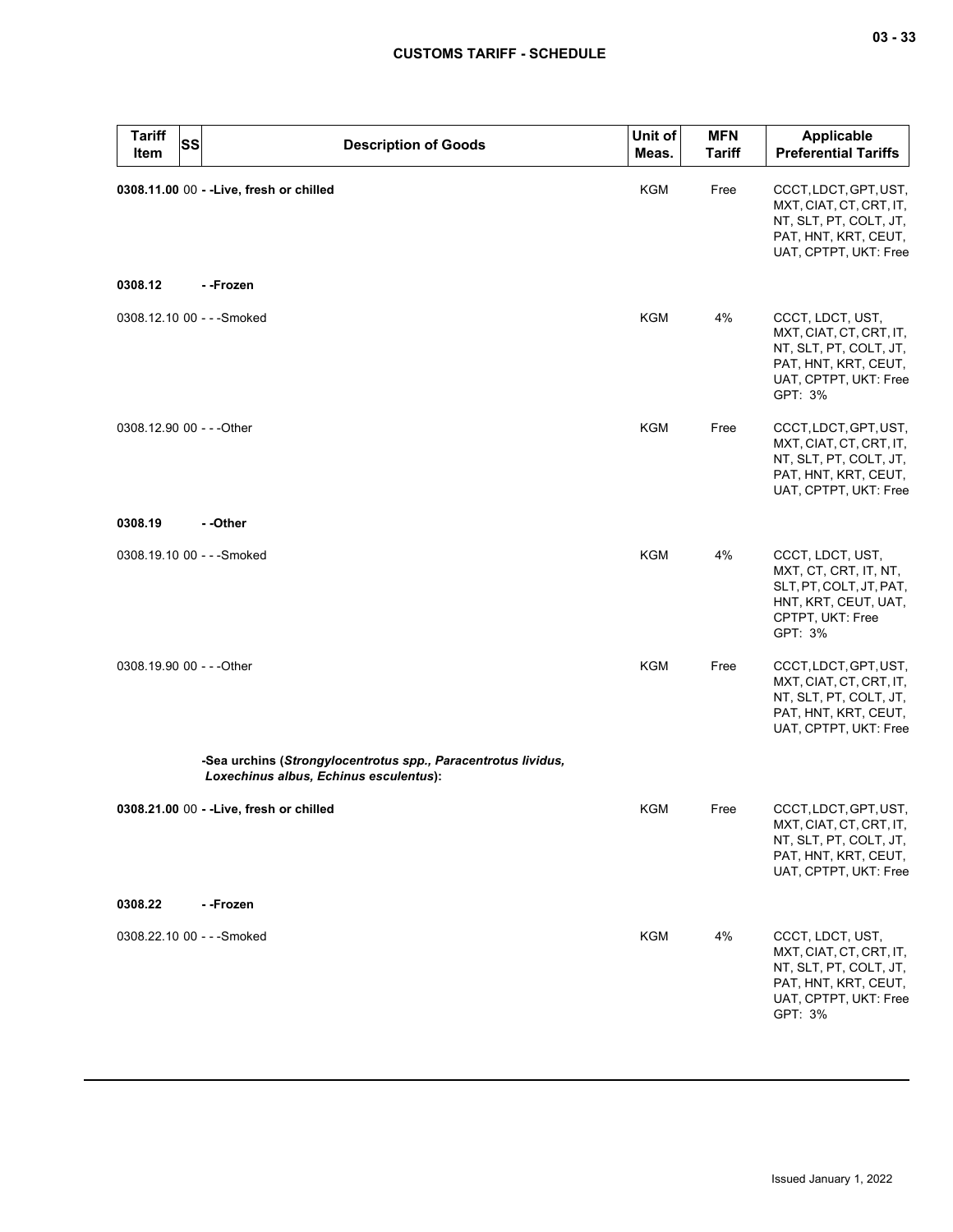| <b>Tariff</b><br><b>SS</b><br>Item | <b>Description of Goods</b> | Unit of<br>Meas. | <b>MFN</b><br><b>Tariff</b> | Applicable<br><b>Preferential Tariffs</b>                                                                                   |
|------------------------------------|-----------------------------|------------------|-----------------------------|-----------------------------------------------------------------------------------------------------------------------------|
| 0308.22.90 00 - - - Other          |                             | <b>KGM</b>       | Free                        | CCCT, LDCT, GPT, UST,<br>MXT, CIAT, CT, CRT, IT,<br>NT, SLT, PT, COLT, JT,<br>PAT, HNT, KRT, CEUT,<br>UAT, CPTPT, UKT: Free |
| 0308.29                            | - -Other                    |                  |                             |                                                                                                                             |
| 0308.29.10 00 - - - Smoked         |                             | <b>KGM</b>       | 4%                          | CCCT, LDCT, UST,<br>MXT, CT, CRT, IT, NT,<br>SLT, PT, COLT, JT, PAT,<br>HNT, KRT, CEUT, UAT,<br>CPTPT, UKT: Free<br>GPT: 3% |
| 0308.29.90 00 - - - Other          |                             | <b>KGM</b>       | Free                        | CCCT, LDCT, GPT, UST,<br>MXT, CIAT, CT, CRT, IT,<br>NT, SLT, PT, COLT, JT,<br>PAT, HNT, KRT, CEUT,<br>UAT, CPTPT, UKT: Free |
| 0308.30                            | -Jellyfish (Rhopilema spp.) |                  |                             |                                                                                                                             |
| 0308.30.10 00 - - - Smoked         |                             | <b>KGM</b>       | 4%                          | CCCT, LDCT, UST,<br>MXT, CT, CRT, IT, NT,<br>SLT, PT, COLT, JT, PAT,<br>HNT, KRT, CEUT, UAT,<br>CPTPT, UKT: Free<br>GPT: 3% |
| 0308.30.90 00 - - - Other          |                             | <b>KGM</b>       | Free                        | CCCT, LDCT, GPT, UST,<br>MXT, CIAT, CT, CRT, IT,<br>NT, SLT, PT, COLT, JT,<br>PAT, HNT, KRT, CEUT,<br>UAT, CPTPT, UKT: Free |
| 0308.90                            | -Other                      |                  |                             |                                                                                                                             |
| 0308.90.10 00 - - - Smoked         |                             | <b>KGM</b>       | 4%                          | CCCT, LDCT, UST,<br>MXT, CT, CRT, IT, NT,<br>SLT, PT, COLT, JT, PAT,<br>HNT, KRT, CEUT, UAT,<br>CPTPT, UKT: Free<br>GPT: 3% |
| 0308.90.90 00 - - - Other          |                             | <b>KGM</b>       | Free                        | CCCT, LDCT, GPT, UST,<br>MXT, CIAT, CT, CRT, IT,<br>NT, SLT, PT, COLT, JT,<br>PAT, HNT, KRT, CEUT,<br>UAT, CPTPT, UKT: Free |

#### **03.09 Flours, meals and pellets of fish,** *crustaceans, molluscs* **and other aquatic invertebrates, fit for human consumption.**